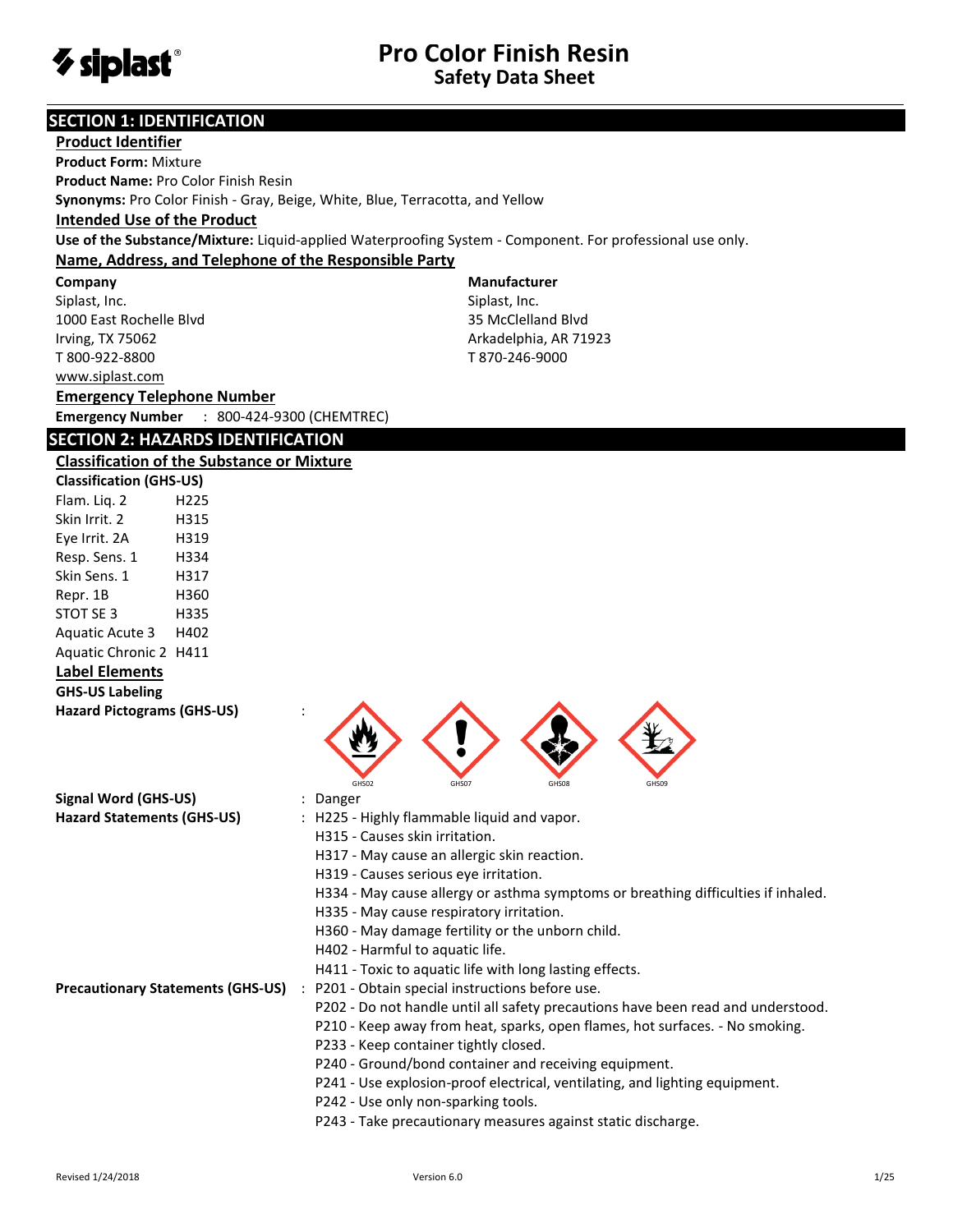P261 - Avoid breathing vapors, mist, spray. P264 - Wash hands, forearms, and other exposed areas thoroughly after handling. P271 - Use only outdoors or in a well-ventilated area. P272 - Contaminated work clothing must not be allowed out of the workplace. P273 - Avoid release to the environment. P280 - Wear protective gloves, protective clothing, eye protection, face protection, respiratory protection. P284 - [In case of inadequate ventilation] wear respiratory protection. P302+P352 - If on skin: Wash with plenty of water. P303+P361+P353 - If on skin (or hair): Take off immediately all contaminated clothing. Rinse skin with water/shower. P304+P340 - IF INHALED: Remove person to fresh air and keep at rest in a position comfortable for breathing. P305+P351+P338 - IF IN EYES: Rinse cautiously with water for several minutes. Remove contact lenses, if present and easy to do. Continue rinsing. P308+P313 - If exposed or concerned: Get medical advice/attention. P312 - Call a poison center/doctor if you feel unwell. P321 - Specific treatment (see section 4). P332+P313 - If skin irritation occurs: Get medical advice/attention. P333+P313 - If skin irritation or rash occurs: Get medical advice/attention. P337+P313 - If eye irritation persists: Get medical advice/attention. P342+P311 - If experiencing respiratory symptoms: Call a poison center/doctor. P362 - Take off contaminated clothing and wash before reuse. P362+P364 - Take off contaminated clothing and wash it before reuse. P370+P378 - In case of fire: Use appropriate media to extinguish. P391 - Collect spillage. P403+P233 - Store in a well-ventilated place. Keep container tightly closed. P403+P235 - Store in a well-ventilated place. Keep cool. P405 - Store locked up. P501 - Dispose of contents/container according to local, regional, national, territorial, provincial, and international regulations.

## **Other Hazards**

Exposure may aggravate those with pre-existing eye, skin, or respiratory conditions. Flammable vapors can accumulate in head space of closed systems.

**Unknown Acute Toxicity (GHS-US)** Not available

## **SECTION 3: COMPOSITION/INFORMATION ON INGREDIENTS**

| <b>Mixture</b>        |                           |           |                                |
|-----------------------|---------------------------|-----------|--------------------------------|
| <b>Name</b>           | <b>Product Identifier</b> | % (w/w)   | <b>Classification (GHS-US)</b> |
| Methyl methacrylate   | (CAS No) 80-62-6          | $30 - 60$ | Flam. Liq. 2, H225             |
|                       |                           |           | Skin Irrit. 2, H315            |
|                       |                           |           | Eye Irrit. 2B, H320            |
|                       |                           |           | Resp. Sens. 1, H334            |
|                       |                           |           | Skin Sens. 1, H317             |
|                       |                           |           | STOT SE 3, H335                |
|                       |                           |           | Aquatic Acute 3, H402          |
| 2-Ethylhexyl acrylate | (CAS No) 103-11-7         | $10 - 30$ | Flam. Liq. 4, H227             |
|                       |                           |           | Skin Irrit. 2, H315            |
|                       |                           |           | Eye Irrit. 2A, H319            |
|                       |                           |           | Skin Sens. 1, H317             |
|                       |                           |           | <b>STOT SE 3, H336</b>         |
|                       |                           |           | Aquatic Acute 3, H402          |
|                       |                           |           | Aquatic Chronic 3, H412        |
| Iron oxide (Fe2O3)    | (CAS No) 1309-37-1        | $0.1 - 7$ | Not classified                 |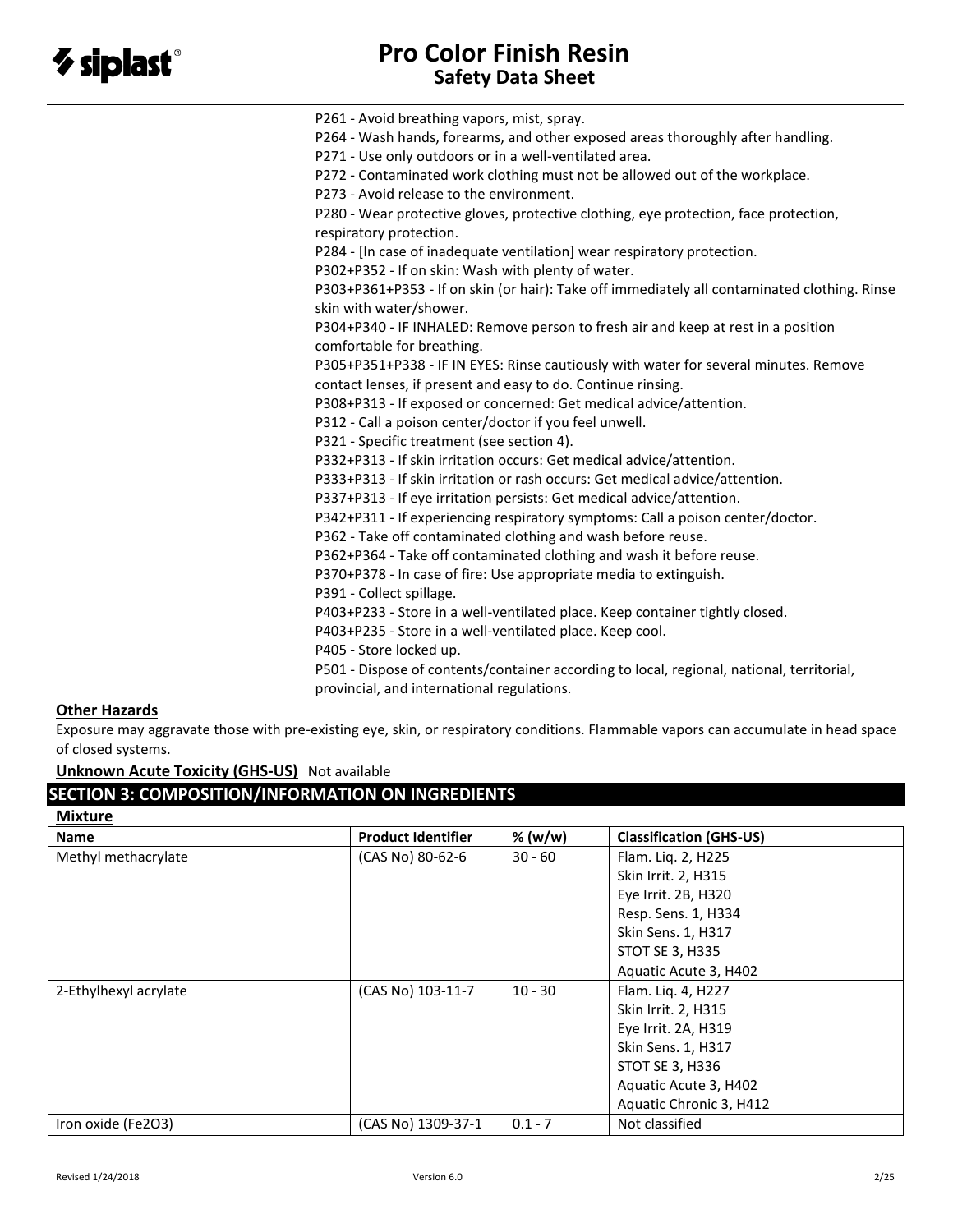

| 2-Propenoic acid, 2-methyl-, oxybis(2,1-<br>(CAS No) 109-17-1<br>$1 - 2$<br>Skin Irrit. 2, H315<br>ethanediyloxy-2,1-ethanediyl) ester<br>Eye Irrit. 2A, H319<br>Skin Sens. 1, H317<br>$0.1 - 1$<br>2,2,4-Trimethyl-1,3-pentanediol<br>(CAS No) 6846-50-0<br>Aquatic Acute 2, H401<br>diisobutyrate<br>Aquatic Chronic 3, H412<br>2-Propanol, 1,1'-[(4-methylphenyl)imino]bis-<br>(CAS No) 38668-48-3<br>$0.1 - 1$<br>Acute Tox. 2 (Oral), H300<br>Eye Irrit. 2A, H319<br>Aquatic Acute 3, H402 | Titanium dioxide | (CAS No) 13463-67-7 | $0.1 - 7$ | Not classified |
|-------------------------------------------------------------------------------------------------------------------------------------------------------------------------------------------------------------------------------------------------------------------------------------------------------------------------------------------------------------------------------------------------------------------------------------------------------------------------------------------------|------------------|---------------------|-----------|----------------|
|                                                                                                                                                                                                                                                                                                                                                                                                                                                                                                 |                  |                     |           |                |
|                                                                                                                                                                                                                                                                                                                                                                                                                                                                                                 |                  |                     |           |                |
|                                                                                                                                                                                                                                                                                                                                                                                                                                                                                                 |                  |                     |           |                |
|                                                                                                                                                                                                                                                                                                                                                                                                                                                                                                 |                  |                     |           |                |
|                                                                                                                                                                                                                                                                                                                                                                                                                                                                                                 |                  |                     |           |                |
|                                                                                                                                                                                                                                                                                                                                                                                                                                                                                                 |                  |                     |           |                |
|                                                                                                                                                                                                                                                                                                                                                                                                                                                                                                 |                  |                     |           |                |
|                                                                                                                                                                                                                                                                                                                                                                                                                                                                                                 |                  |                     |           |                |
|                                                                                                                                                                                                                                                                                                                                                                                                                                                                                                 |                  |                     |           |                |
| Aquatic Chronic 3, H412<br>Aluminum hydroxide (Al(OH)3)<br>$0 - 1$<br>Not classified                                                                                                                                                                                                                                                                                                                                                                                                            |                  |                     |           |                |
| (CAS No) 21645-51-2                                                                                                                                                                                                                                                                                                                                                                                                                                                                             |                  |                     |           |                |
| (CAS No) 1330-20-7<br>Xylenes (o-, m-, p- isomers)<br>$0.1 - 1$<br>Flam. Liq. 3, H226                                                                                                                                                                                                                                                                                                                                                                                                           |                  |                     |           |                |
| Acute Tox. 4 (Dermal), H312                                                                                                                                                                                                                                                                                                                                                                                                                                                                     |                  |                     |           |                |
| Acute Tox. 4 (Inhalation: vapour), H332                                                                                                                                                                                                                                                                                                                                                                                                                                                         |                  |                     |           |                |
| Skin Irrit. 2, H315                                                                                                                                                                                                                                                                                                                                                                                                                                                                             |                  |                     |           |                |
| Eye Irrit. 2A, H319                                                                                                                                                                                                                                                                                                                                                                                                                                                                             |                  |                     |           |                |
| STOT SE 3, H336                                                                                                                                                                                                                                                                                                                                                                                                                                                                                 |                  |                     |           |                |
| Asp. Tox. 1, H304                                                                                                                                                                                                                                                                                                                                                                                                                                                                               |                  |                     |           |                |
| Aquatic Acute 2, H401                                                                                                                                                                                                                                                                                                                                                                                                                                                                           |                  |                     |           |                |
| Aquatic Chronic 2, H411                                                                                                                                                                                                                                                                                                                                                                                                                                                                         |                  |                     |           |                |
| $0,1 - 0.5$<br>2-Hydroxy-4-methoxybenzophenone<br>(CAS No) 131-57-7<br>Comb. Dust, H232                                                                                                                                                                                                                                                                                                                                                                                                         |                  |                     |           |                |
| Aquatic Acute 1, H400                                                                                                                                                                                                                                                                                                                                                                                                                                                                           |                  |                     |           |                |
| Aquatic Chronic 2, H411                                                                                                                                                                                                                                                                                                                                                                                                                                                                         |                  |                     |           |                |
| $0 - 0.5$<br>Butyl methacrylate<br>(CAS No) 97-88-1<br>Flam. Liq. 3, H226                                                                                                                                                                                                                                                                                                                                                                                                                       |                  |                     |           |                |
| Skin Irrit. 2, H315                                                                                                                                                                                                                                                                                                                                                                                                                                                                             |                  |                     |           |                |
| Skin Sens. 1, H317                                                                                                                                                                                                                                                                                                                                                                                                                                                                              |                  |                     |           |                |
| STOT SE 3, H335                                                                                                                                                                                                                                                                                                                                                                                                                                                                                 |                  |                     |           |                |
| Aquatic Acute 3, H402                                                                                                                                                                                                                                                                                                                                                                                                                                                                           |                  |                     |           |                |
| $0 - 0.5$<br>Propylene glycol monomethyl ether acetate<br>(CAS No) 108-65-6<br>Flam. Liq. 3, H226                                                                                                                                                                                                                                                                                                                                                                                               |                  |                     |           |                |
| n-Butyl acetate<br>(CAS No) 123-86-4<br>$0 - 0.5$<br>Flam. Liq. 3, H226                                                                                                                                                                                                                                                                                                                                                                                                                         |                  |                     |           |                |
| STOT SE 3, H336                                                                                                                                                                                                                                                                                                                                                                                                                                                                                 |                  |                     |           |                |
| Aquatic Acute 3, H402                                                                                                                                                                                                                                                                                                                                                                                                                                                                           |                  |                     |           |                |
| (CAS No) 100-41-4<br>Ethylbenzene<br>$0 - 0.5$<br>Flam. Liq. 2, H225                                                                                                                                                                                                                                                                                                                                                                                                                            |                  |                     |           |                |
| Acute Tox. 4 (Inhalation: vapour), H332                                                                                                                                                                                                                                                                                                                                                                                                                                                         |                  |                     |           |                |
| Eye Irrit. 2B, H320                                                                                                                                                                                                                                                                                                                                                                                                                                                                             |                  |                     |           |                |
| Carc. 2, H351                                                                                                                                                                                                                                                                                                                                                                                                                                                                                   |                  |                     |           |                |
| <b>STOT RE 2, H373</b>                                                                                                                                                                                                                                                                                                                                                                                                                                                                          |                  |                     |           |                |
| Asp. Tox. 1, H304                                                                                                                                                                                                                                                                                                                                                                                                                                                                               |                  |                     |           |                |
| Aquatic Acute 2, H401                                                                                                                                                                                                                                                                                                                                                                                                                                                                           |                  |                     |           |                |
| Aquatic Chronic 3, H412                                                                                                                                                                                                                                                                                                                                                                                                                                                                         |                  |                     |           |                |

Multiple WHMIS ranges as prescribed by the Controlled Products Regulations have been utilized due to varying composition. Full text of H-phrases: see section 16

#### **SECTION 4: FIRST AID MEASURES**

#### **Description of First Aid Measures**

**General:** Never give anything by mouth to an unconscious person. IF exposed or concerned: Get medical advice/attention.

**Inhalation:** When symptoms occur: go into open air and ventilate suspected area. Remove to fresh air and keep at rest in a position comfortable for breathing. Call a POISON CENTER/doctor/physician if you feel unwell.

**Skin Contact:** Remove contaminated clothing. Drench affected area with water for at least 15 minutes. Wash contaminated clothing before reuse. If skin irritation or rash occurs: Get medical advice/attention.

**Eye Contact:** Rinse cautiously with water for several minutes. Remove contact lenses, if present and easy to do. Continue rinsing. Obtain medical attention if pain, blinking or redness persist.

**Ingestion:** Rinse mouth. Do NOT induce vomiting. Seek medical attention.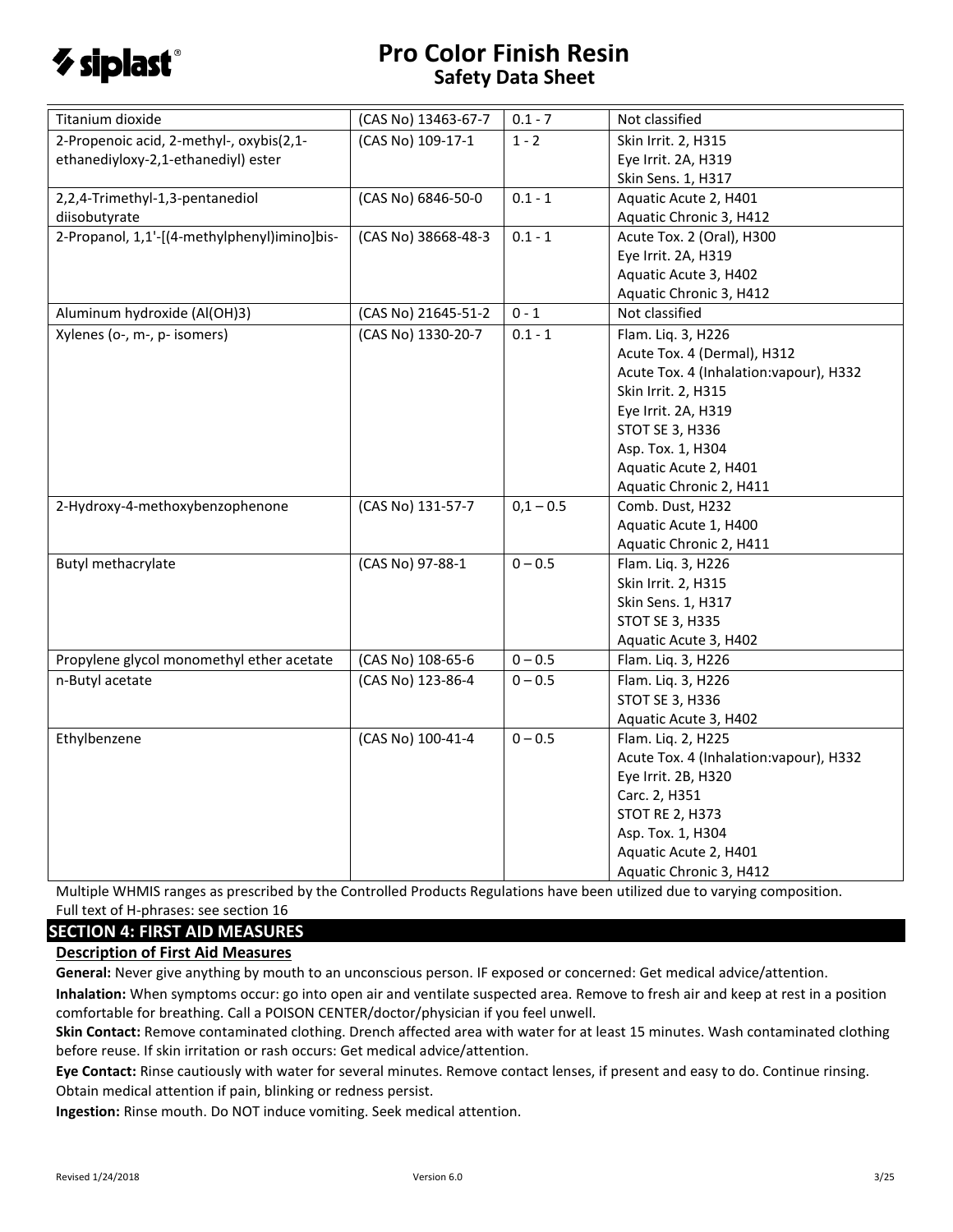

## **Most Important Symptoms and Effects Both Acute and Delayed**

**General:** Eye irritation. Skin irritation. May cause an allergic skin reaction. Inhalation may cause allergic respiratory reaction with asthma-like symptoms and difficulty breathing. Irritation of respiratory tract. Causes serious eye irritation. Suspected of causing cancer.

**Inhalation:** May cause respiratory irritation. Exposure may produce an allergic reaction. May cause drowsiness or dizziness. Inhalation may cause immediate severe irritation progressing quickly to chemical burns.

**Skin Contact:** Causes skin irritation. May cause an allergic skin reaction.

**Eye Contact:** Causes eye irritation.

**Ingestion:** Ingestion is likely to be harmful or have adverse effects.

**Chronic Symptoms:** Suspected of causing cancer.

#### **Indication of Any Immediate Medical Attention and Special Treatment Needed**

If exposed or concerned, get medical advice and attention.

#### **SECTION 5: FIRE-FIGHTING MEASURES**

#### **Extinguishing Media**

**Suitable Extinguishing Media:** Dry chemical powder, foam, carbon dioxide (CO2).

**Unsuitable Extinguishing Media:** Do not use extinguishing media containing water.

#### **Special Hazards Arising From the Substance or Mixture**

**Fire Hazard:** Highly flammable liquid and vapor.

**Explosion Hazard:** May form flammable/explosive vapor-air mixture.

**Reactivity:** Product may polymerize at 60°C (>140°F), causing an exothermic reaction which may cause container damage or fire. May react with peroxides, oxidizers, and incompatibilities.

#### **Advice for Firefighters**

**Precautionary Measures Fire:** Exercise caution when fighting any chemical fire.

**Firefighting Instructions:** Use water spray or fog for cooling exposed containers.

**Protection During Firefighting:** Do not enter fire area without proper protective equipment, including respiratory protection.

**Hazardous Combustion Products**: Carbon oxides (CO, CO2). Nitrogen oxides. Hydrocarbons. Black smoke.

**Other Information:** Do not allow run-off from fire fighting to enter drains or water courses.

#### **Reference to Other Sections**

Refer to section 9 for flammability properties.

## **SECTION 6: ACCIDENTAL RELEASE MEASURES**

#### **Personal Precautions, Protective Equipment and Emergency Procedures**

**General Measures:** Use special care to avoid static electric charges. Keep away from heat/sparks/open flames/hot surfaces. – No smoking. Avoid all eyes and skin contact and do not breathe vapor and mist. Do not allow product to spread into the environment. Handle in accordance with good industrial hygiene and safety practice.

#### **For Non-Emergency Personnel**

**Protective Equipment:** Use appropriate personal protection equipment (PPE).

**Emergency Procedures:** Evacuate unnecessary personnel.

**For Emergency Personnel**

**Protective Equipment:** Equip cleanup crew with proper protection. Use appropriate personal protection equipment (PPE).

**Emergency Procedures:** Ventilate area.

#### **Environmental Precautions**

Prevent entry to sewers and public waters. Avoid release to the environment.

#### **Methods and Material for Containment and Cleaning Up**

**For Containment:** Contain any spills with dikes or absorbents to prevent migration and entry into sewers or streams.

**Methods for Cleaning Up:** Clear up spills immediately and dispose of waste safely. Absorb and/or contain spill with inert material, then place in suitable container. Do not take up in combustible material such as: saw dust or cellulosic material. Contact competent authorities after a spill.

#### **Reference to Other Sections**

See heading 8, Exposure Controls and Personal Protection.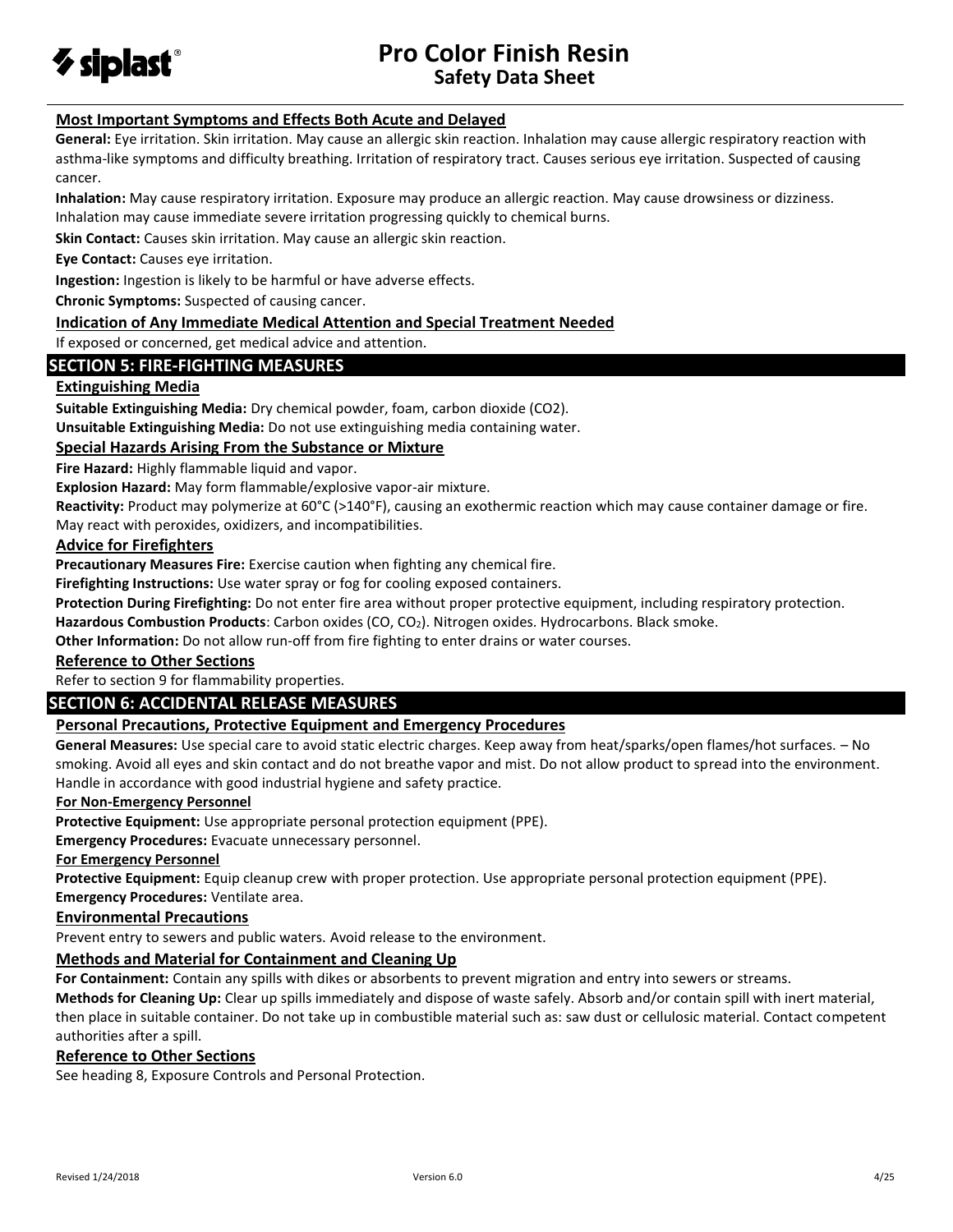

## **SECTION 7: HANDLING AND STORAGE**

#### **Precautions for Safe Handling**

**Additional Hazards When Processed:** Handle empty containers with care because residual vapors are flammable. Product may polymerize at 60°C (>140°F), causing an exothermic reaction which may cause container damage or fire. May react with peroxides, oxidizers, and incompatibilities. When heated to decomposition, emits toxic fumes.

**Hygiene Measures:** Handle in accordance with good industrial hygiene and safety procedures. Wash hands and other exposed areas with mild soap and water before eating, drinking, or smoking and again when leaving work. Wash hands and forearms thoroughly after handling. Contaminated work clothing should not be allowed out of the workplace. Wash contaminated clothing before reuse. Do no eat, drink or smoke when using this product.

#### **Conditions for Safe Storage, Including Any Incompatibilities**

**Technical Measures:** Proper grounding procedures to avoid static electricity should be followed. Ground/bond container and receiving equipment. Use explosion-proof electrical, ventilating, and lighting equipment.

**Storage Conditions:** Store in a dry, cool and well-ventilated place. Keep container closed when not in use. Keep in fireproof place. Keep/Store away from extremely high or low temperatures, ignition sources, combustible materials, heat, direct sunlight, incompatible materials.

**Incompatible Materials:** Strong acids. Strong bases. Strong oxidizers.

#### **Specific End Use(s)**

Liquid-applied Waterproofing System - Component.

## **SECTION 8: EXPOSURE CONTROLS/PERSONAL PROTECTION**

#### **Control Parameters**

| Methyl methacrylate (80-62-6)      |                                      |                       |
|------------------------------------|--------------------------------------|-----------------------|
| <b>Mexico</b>                      | OEL TWA (mg/m <sup>3</sup> )         | 410 mg/m <sup>3</sup> |
| <b>Mexico</b>                      | OEL TWA (ppm)                        | $100$ ppm             |
| <b>Mexico</b>                      | OEL STEL (mg/m <sup>3</sup> )        | 510 mg/m <sup>3</sup> |
| <b>Mexico</b>                      | OEL STEL (ppm)                       | 125 ppm               |
| <b>USA ACGIH</b>                   | <b>ACGIH TWA (ppm)</b>               | 50 ppm                |
| <b>USA ACGIH</b>                   | ACGIH STEL (ppm)                     | 100 ppm               |
| <b>USA OSHA</b>                    | OSHA PEL (TWA) (mg/m <sup>3</sup> )  | 410 mg/m <sup>3</sup> |
| <b>USA OSHA</b>                    | OSHA PEL (TWA) (ppm)                 | 100 ppm               |
| <b>USA NIOSH</b>                   | NIOSH REL (TWA) (mg/m <sup>3</sup> ) | 410 mg/m <sup>3</sup> |
| <b>USA NIOSH</b>                   | NIOSH REL (TWA) (ppm)                | $100$ ppm             |
| <b>USA IDLH</b>                    | US IDLH (ppm)                        | 1000 ppm              |
| Alberta                            | OEL STEL (mg/m <sup>3</sup> )        | 410 mg/m <sup>3</sup> |
| <b>Alberta</b>                     | OEL STEL (ppm)                       | $100$ ppm             |
| Alberta                            | OEL TWA (mg/m <sup>3</sup> )         | 205 mg/m <sup>3</sup> |
| <b>Alberta</b>                     | OEL TWA (ppm)                        | 50 ppm                |
| <b>British Columbia</b>            | OEL STEL (ppm)                       | 100 ppm               |
| <b>British Columbia</b>            | OEL TWA (ppm)                        | 50 ppm                |
| Manitoba                           | OEL STEL (ppm)                       | 100 ppm               |
| <b>Manitoba</b>                    | OEL TWA (ppm)                        | 50 ppm                |
| <b>New Brunswick</b>               | OEL TWA (mg/m <sup>3</sup> )         | 410 mg/m <sup>3</sup> |
| <b>New Brunswick</b>               | OEL TWA (ppm)                        | $100$ ppm             |
| <b>Newfoundland &amp; Labrador</b> | OEL STEL (ppm)                       | 100 ppm               |
| <b>Newfoundland &amp; Labrador</b> | OEL TWA (ppm)                        | 50 ppm                |
| <b>Nova Scotia</b>                 | OEL STEL (ppm)                       | $100$ ppm             |
| <b>Nova Scotia</b>                 | OEL TWA (ppm)                        | 50 ppm                |
| <b>Nunavut</b>                     | OEL STEL (mg/m <sup>3</sup> )        | 510 mg/m <sup>3</sup> |
| <b>Nunavut</b>                     | OEL STEL (ppm)                       | 125 ppm               |
| <b>Nunavut</b>                     | OEL TWA (mg/m <sup>3</sup> )         | 410 mg/m <sup>3</sup> |
| <b>Nunavut</b>                     | OEL TWA (ppm)                        | $100$ ppm             |
| <b>Northwest Territories</b>       | OEL STEL (mg/m <sup>3</sup> )        | 510 mg/m <sup>3</sup> |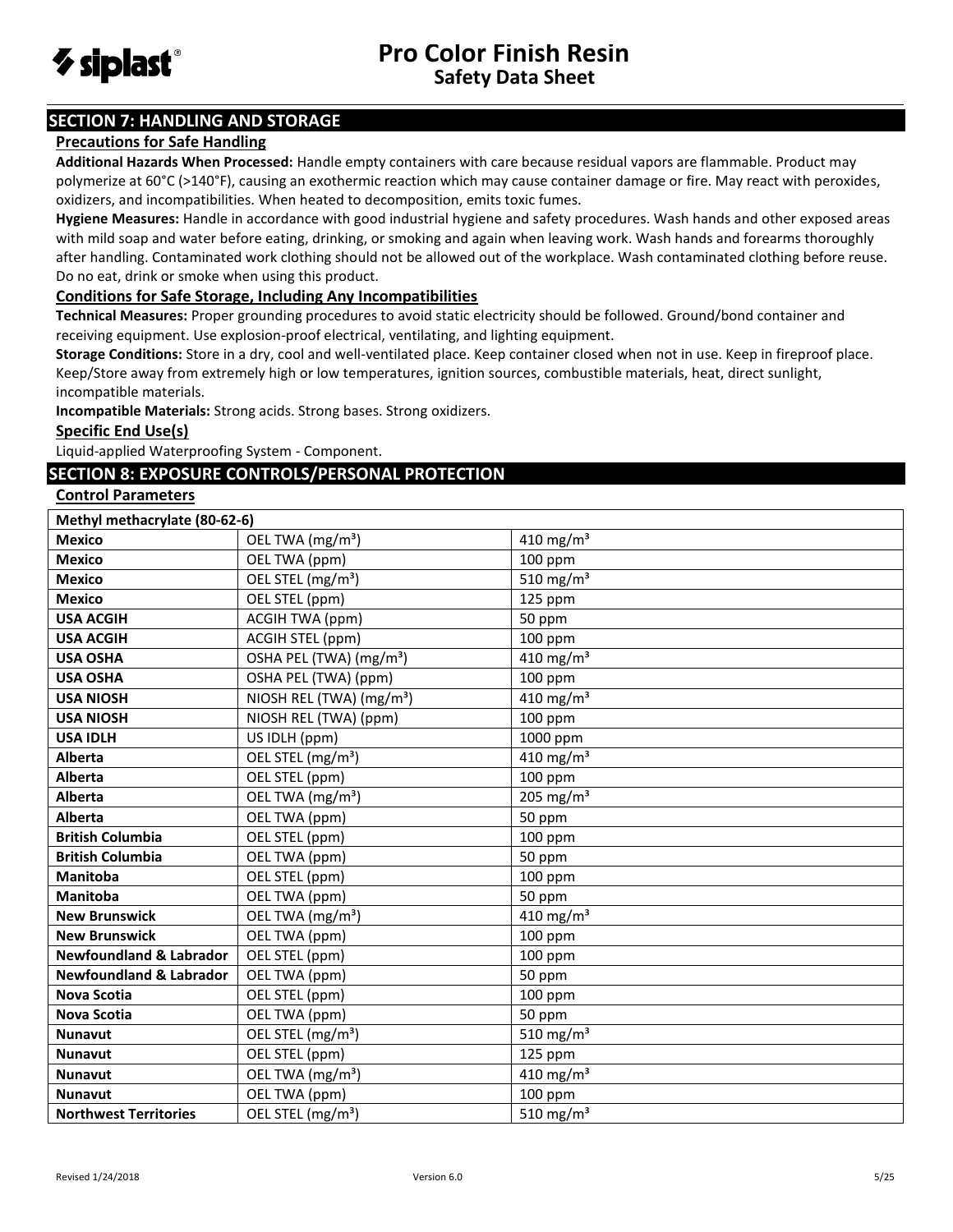

| <b>Northwest Territories</b>       | OEL STEL (ppm)                        | 125 ppm                           |
|------------------------------------|---------------------------------------|-----------------------------------|
| <b>Northwest Territories</b>       | OEL TWA (mg/m <sup>3</sup> )          | 410 mg/m $3$                      |
| <b>Northwest Territories</b>       | OEL TWA (ppm)                         | 100 ppm                           |
| Ontario                            | OEL STEL (ppm)                        | $100$ ppm                         |
| <b>Ontario</b>                     | OEL TWA (ppm)                         | 50 ppm                            |
| <b>Prince Edward Island</b>        | OEL STEL (ppm)                        | $100$ ppm                         |
| <b>Prince Edward Island</b>        | OEL TWA (ppm)                         | 50 ppm                            |
| Québec                             | VEMP ( $mg/m3$ )                      | 205 mg/m $3$                      |
| Québec                             | VEMP (ppm)                            | 50 ppm                            |
| Saskatchewan                       | OEL STEL (ppm)                        | 100 ppm                           |
| Saskatchewan                       | OEL TWA (ppm)                         | 50 ppm                            |
| Yukon                              | OEL STEL (mg/m <sup>3</sup> )         | 510 mg/m $3$                      |
| Yukon                              | OEL STEL (ppm)                        | 125 ppm                           |
| Yukon                              | OEL TWA (mg/m <sup>3</sup> )          | $\frac{1}{410}$ mg/m <sup>3</sup> |
| Yukon                              | OEL TWA (ppm)                         | $100$ ppm                         |
| Ethylbenzene (100-41-4)            |                                       |                                   |
| <b>Mexico</b>                      | OEL TWA (mg/m <sup>3</sup> )          | 435 mg/m <sup>3</sup>             |
| <b>Mexico</b>                      | OEL TWA (ppm)                         | 100 ppm                           |
| <b>Mexico</b>                      | OEL STEL (mg/m <sup>3</sup> )         | 545 mg/ $m3$                      |
| <b>Mexico</b>                      | OEL STEL (ppm)                        | 125 ppm                           |
| <b>USA ACGIH</b>                   | <b>ACGIH TWA (ppm)</b>                | 20 ppm                            |
| <b>USA OSHA</b>                    | OSHA PEL (TWA) (mg/m <sup>3</sup> )   | $435 \text{ mg/m}^3$              |
| <b>USA OSHA</b>                    | OSHA PEL (TWA) (ppm)                  | 100 ppm                           |
| <b>USA NIOSH</b>                   | NIOSH REL (TWA) (mg/m <sup>3</sup> )  | $435 \text{ mg/m}^3$              |
| <b>USA NIOSH</b>                   | NIOSH REL (TWA) (ppm)                 | 100 ppm                           |
| <b>USA NIOSH</b>                   | NIOSH REL (STEL) (mg/m <sup>3</sup> ) | 545 mg/ $m3$                      |
| <b>USA NIOSH</b>                   | NIOSH REL (STEL) (ppm)                | 125 ppm                           |
| <b>USA IDLH</b>                    | US IDLH (ppm)                         | 800 ppm (10% LEL)                 |
| Alberta                            | OEL STEL (mg/m <sup>3</sup> )         | 543 $mg/m3$                       |
| Alberta                            | OEL STEL (ppm)                        | 125 ppm                           |
| Alberta                            | OEL TWA (mg/m <sup>3</sup> )          | 434 mg/m <sup>3</sup>             |
| Alberta                            | OEL TWA (ppm)                         | 100 ppm                           |
| <b>British Columbia</b>            | OEL TWA (ppm)                         | 20 ppm                            |
| Manitoba                           | OEL TWA (ppm)                         | 20 ppm                            |
| <b>New Brunswick</b>               | OEL STEL (mg/m <sup>3</sup> )         | 543 mg/m $3$                      |
| <b>New Brunswick</b>               | OEL STEL (ppm)                        | 125 ppm                           |
| <b>New Brunswick</b>               | OEL TWA (mg/m <sup>3</sup> )          | 434 mg/m $3$                      |
| <b>New Brunswick</b>               | OEL TWA (ppm)                         | $100$ ppm                         |
| <b>Newfoundland &amp; Labrador</b> | OEL TWA (ppm)<br>OEL TWA (ppm)        | 20 ppm                            |
| <b>Nova Scotia</b><br>Nunavut      | OEL STEL (mg/m <sup>3</sup> )         | 20 ppm<br>542 mg/m $3$            |
| Nunavut                            | OEL STEL (ppm)                        | 125 ppm                           |
| <b>Nunavut</b>                     | OEL TWA (mg/m <sup>3</sup> )          | 434 mg/m <sup>3</sup>             |
| Nunavut                            | OEL TWA (ppm)                         | $100$ ppm                         |
| <b>Northwest Territories</b>       | OEL STEL (mg/m <sup>3</sup> )         | 542 mg/m <sup>3</sup>             |
| <b>Northwest Territories</b>       | OEL STEL (ppm)                        | 125 ppm                           |
| <b>Northwest Territories</b>       | OEL TWA (mg/m <sup>3</sup> )          | 434 mg/m <sup>3</sup>             |
| <b>Northwest Territories</b>       | OEL TWA (ppm)                         | $100$ ppm                         |
| Ontario                            | OEL TWA (ppm)                         | 20 ppm                            |
| <b>Prince Edward Island</b>        | OEL TWA (ppm)                         | 20 ppm                            |
| Québec                             | VECD ( $mg/m3$ )                      | 543 mg/m <sup>3</sup>             |
|                                    |                                       |                                   |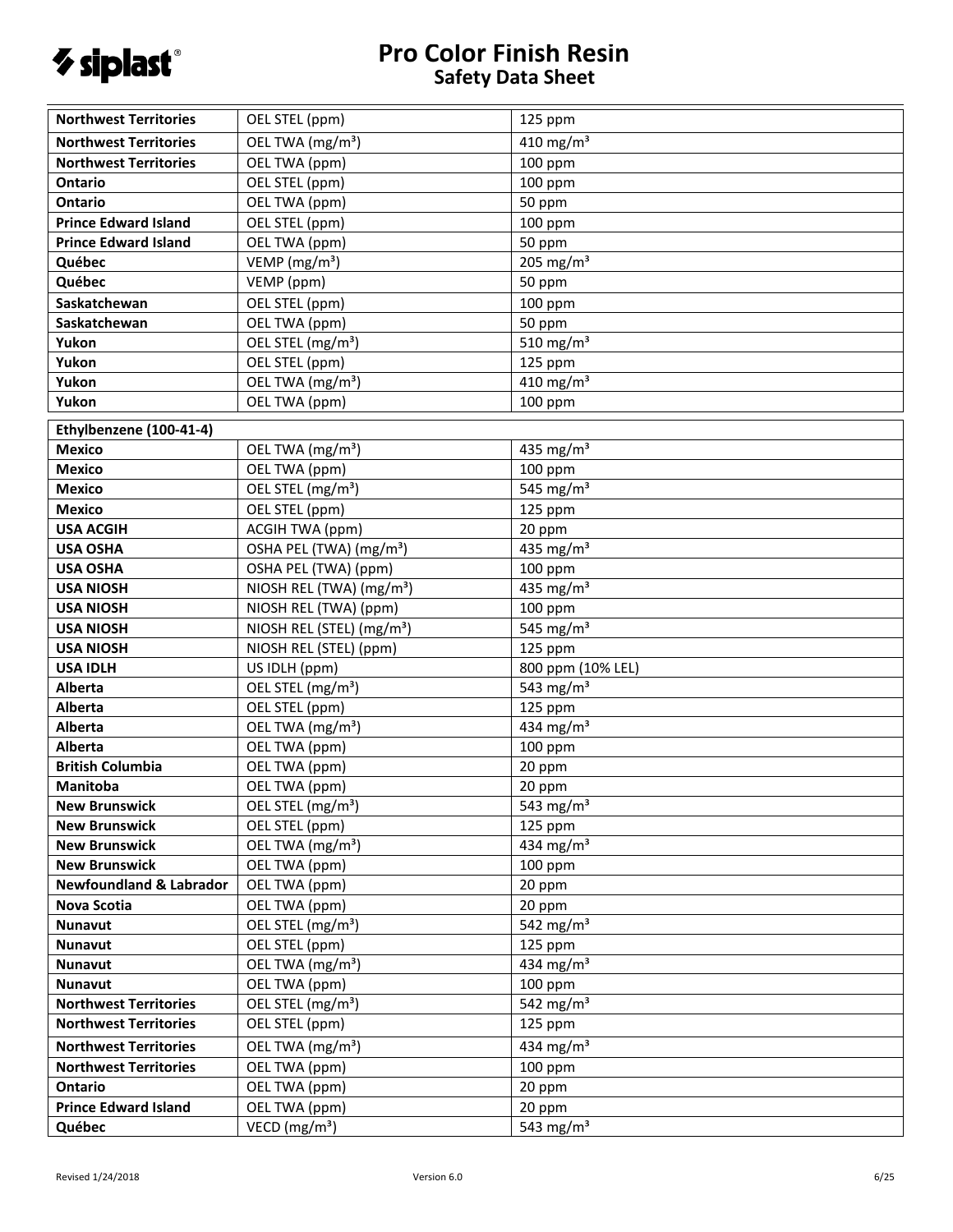

| Québec                                               | VECD (ppm)                            | 125 ppm                           |
|------------------------------------------------------|---------------------------------------|-----------------------------------|
| Québec                                               | VEMP (mg/m <sup>3</sup> )             | 434 mg/m <sup>3</sup>             |
| Québec                                               | VEMP (ppm)                            | $100$ ppm                         |
| Saskatchewan                                         |                                       |                                   |
|                                                      | OEL STEL (ppm)                        | 125 ppm                           |
| Saskatchewan                                         | OEL TWA (ppm)                         | 100 ppm                           |
| Yukon                                                | OEL STEL (mg/m <sup>3</sup> )         | 545 mg/m <sup>3</sup>             |
| Yukon                                                | OEL STEL (ppm)                        | 125 ppm                           |
| Yukon                                                | OEL TWA (mg/m <sup>3</sup> )          | 435 mg/m <sup>3</sup>             |
| Yukon                                                | OEL TWA (ppm)                         | $100$ ppm                         |
| Propylene glycol monomethyl ether acetate (108-65-6) |                                       |                                   |
| <b>British Columbia</b>                              | OEL STEL (ppm)                        | 75 ppm                            |
| <b>British Columbia</b>                              | OEL TWA (ppm)                         | 50 ppm                            |
| <b>Ontario</b>                                       | OEL TWA (mg/m <sup>3</sup> )          | 270 mg/m $3$                      |
| Ontario                                              | OEL TWA (ppm)                         | 50 ppm                            |
| n-Butyl acetate (123-86-4)                           |                                       |                                   |
| <b>Mexico</b>                                        | OEL TWA (mg/m <sup>3</sup> )          | 710 mg/m $3$                      |
| <b>Mexico</b>                                        | OEL TWA (ppm)                         | 150 ppm                           |
| <b>Mexico</b>                                        | OEL STEL (mg/m <sup>3</sup> )         | $\frac{1}{950}$ mg/m <sup>3</sup> |
| <b>Mexico</b>                                        | OEL STEL (ppm)                        | 200 ppm                           |
| <b>USA ACGIH</b>                                     | <b>ACGIH TWA (ppm)</b>                | 150 ppm                           |
| <b>USA ACGIH</b>                                     | ACGIH STEL (ppm)                      | 200 ppm                           |
| <b>USA OSHA</b>                                      | OSHA PEL (TWA) (mg/m <sup>3</sup> )   | 710 mg/m $3$                      |
| <b>USA OSHA</b>                                      | OSHA PEL (TWA) (ppm)                  | 150 ppm                           |
| <b>USA NIOSH</b>                                     | NIOSH REL (TWA) (mg/m <sup>3</sup> )  | 710 mg/m $3$                      |
| <b>USA NIOSH</b>                                     | NIOSH REL (TWA) (ppm)                 | 150 ppm                           |
| <b>USA NIOSH</b>                                     | NIOSH REL (STEL) (mg/m <sup>3</sup> ) | $950 \text{ mg/m}^3$              |
| <b>USA NIOSH</b>                                     | NIOSH REL (STEL) (ppm)                | 200 ppm                           |
| <b>USA IDLH</b>                                      | US IDLH (ppm)                         | 1700 ppm (10% LEL)                |
| Alberta                                              | OEL STEL (mg/m <sup>3</sup> )         | 950 mg/m $3$                      |
| <b>Alberta</b>                                       | OEL STEL (ppm)                        | 200 ppm                           |
| Alberta                                              | OEL TWA (mg/m <sup>3</sup> )          | 713 mg/m <sup>3</sup>             |
| Alberta                                              | OEL TWA (ppm)                         | 150 ppm                           |
| <b>British Columbia</b>                              | OEL TWA (ppm)                         | 20 ppm                            |
| Manitoba                                             | OEL STEL (ppm)                        | 200 ppm                           |
| Manitoba                                             | OEL TWA (ppm)                         | 150 ppm                           |
| <b>New Brunswick</b>                                 | OEL STEL (mg/m <sup>3</sup> )         | 950 mg/m $3$                      |
| <b>New Brunswick</b>                                 | OEL STEL (ppm)                        | 200 ppm                           |
| <b>New Brunswick</b>                                 | OEL TWA (mg/m <sup>3</sup> )          | 713 mg/m <sup>3</sup>             |
| <b>New Brunswick</b>                                 | OEL TWA (ppm)                         | 150 ppm                           |
| <b>Newfoundland &amp; Labrador</b>                   | OEL STEL (ppm)                        | 200 ppm                           |
| <b>Newfoundland &amp; Labrador</b>                   | OEL TWA (ppm)                         | 150 ppm                           |
| Nova Scotia                                          | OEL STEL (ppm)                        | 200 ppm                           |
| <b>Nova Scotia</b>                                   | OEL TWA (ppm)                         | 150 ppm                           |
| Nunavut                                              | OEL STEL (mg/m <sup>3</sup> )         | 950 mg/m <sup>3</sup>             |
| <b>Nunavut</b>                                       | OEL STEL (ppm)                        | 200 ppm                           |
| Nunavut                                              | OEL TWA (mg/m <sup>3</sup> )          | 713 mg/m <sup>3</sup>             |
| <b>Nunavut</b>                                       | OEL TWA (ppm)                         | 150 ppm                           |
| <b>Northwest Territories</b>                         | OEL STEL (mg/m <sup>3</sup> )         | 950 mg/m <sup>3</sup>             |
| <b>Northwest Territories</b>                         | OEL STEL (ppm)                        | 200 ppm                           |
|                                                      |                                       |                                   |
| <b>Northwest Territories</b>                         | OEL TWA (mg/m <sup>3</sup> )          | 713 mg/m <sup>3</sup>             |
| <b>Northwest Territories</b>                         | OEL TWA (ppm)                         | 150 ppm                           |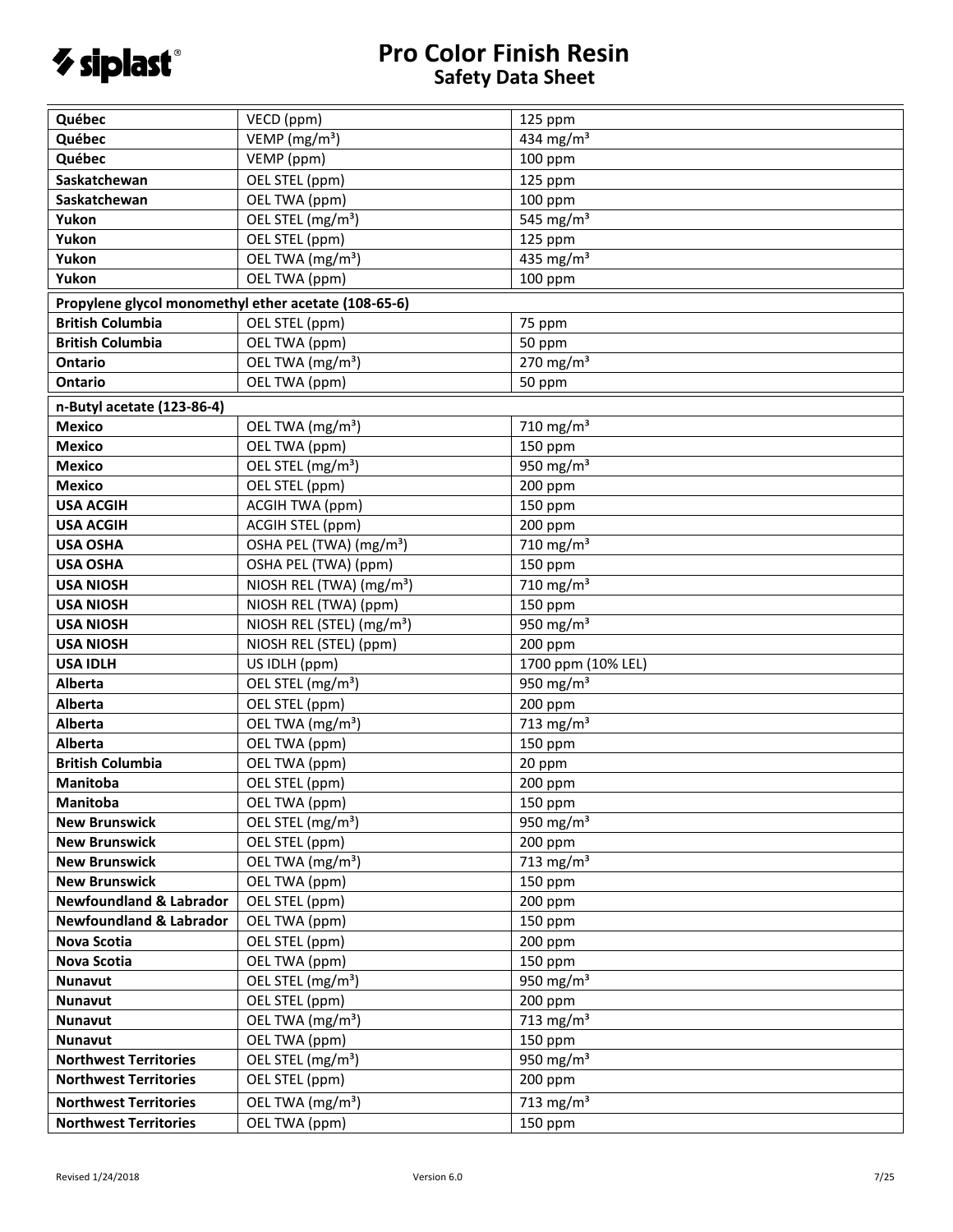

| Ontario                                  | OEL STEL (ppm)                       | 200 ppm                                                               |
|------------------------------------------|--------------------------------------|-----------------------------------------------------------------------|
| <b>Ontario</b>                           | OEL TWA (ppm)                        | 150 ppm                                                               |
| <b>Prince Edward Island</b>              | OEL STEL (ppm)                       | 200 ppm                                                               |
| <b>Prince Edward Island</b>              | OEL TWA (ppm)                        | 150 ppm                                                               |
| Québec                                   | VECD (mg/m <sup>3</sup> )            | 950 mg/m <sup>3</sup>                                                 |
| Québec                                   | VECD (ppm)                           | 200 ppm                                                               |
| Québec                                   | VEMP ( $mg/m3$ )                     | 713 mg/m $3$                                                          |
| Québec                                   | VEMP (ppm)                           | 150 ppm                                                               |
| Saskatchewan                             | OEL STEL (ppm)                       | 200 ppm                                                               |
| Saskatchewan                             | OEL TWA (ppm)                        | 150 ppm                                                               |
| Yukon                                    | OEL STEL (mg/m <sup>3</sup> )        | 950 mg/m $3$                                                          |
| Yukon                                    | OEL STEL (ppm)                       | 200 ppm                                                               |
| Yukon                                    | OEL TWA (mg/m <sup>3</sup> )         | 710 mg/m <sup>3</sup>                                                 |
| Yukon                                    | OEL TWA (ppm)                        | 150 ppm                                                               |
| Iron oxide (Fe2O3) (1309-37-1)           |                                      |                                                                       |
| <b>Mexico</b>                            | OEL TWA (mg/m <sup>3</sup> )         | 5 mg/ $m3$                                                            |
| <b>Mexico</b>                            | OEL STEL (mg/m <sup>3</sup> )        | $10 \text{ mg/m}^3$                                                   |
| <b>USA ACGIH</b>                         | ACGIH TWA (mg/m <sup>3</sup> )       | 5 mg/m <sup>3</sup> (respirable fraction)                             |
| <b>USA OSHA</b>                          | OSHA PEL (TWA) (mg/m <sup>3</sup> )  | 10 mg/m <sup>3</sup> (fume)                                           |
|                                          |                                      | 15 mg/m <sup>3</sup> (total dust)                                     |
|                                          |                                      |                                                                       |
|                                          |                                      | 5 mg/m <sup>3</sup> (respirable fraction)                             |
| <b>USA NIOSH</b>                         | NIOSH REL (TWA) (mg/m <sup>3</sup> ) | 5 mg/m <sup>3</sup> (dust and fume)                                   |
| <b>USA IDLH</b>                          | US IDLH $(mg/m3)$                    | 2500 mg/m <sup>3</sup> (dust and fume)                                |
| Alberta                                  | OEL TWA (mg/m <sup>3</sup> )         | 5 mg/m <sup>3</sup> (respirable)                                      |
| <b>British Columbia</b>                  | OEL STEL (mg/m <sup>3</sup> )        | 10 mg/m <sup>3</sup> (fume)                                           |
| <b>British Columbia</b>                  | OEL TWA (mg/m <sup>3</sup> )         | 10 mg/m <sup>3</sup> (total particulate matter containing no Asbestos |
|                                          |                                      | and <1% Crystalline silica-total particulate)                         |
| <b>Manitoba</b>                          | OEL TWA (mg/m <sup>3</sup> )         | 5 mg/m <sup>3</sup> (respirable fraction)                             |
| <b>New Brunswick</b>                     | OEL TWA (mg/m <sup>3</sup> )         | 5 mg/m <sup>3</sup> (particulate matter containing no Asbestos and    |
|                                          |                                      | <1% Crystalline silica, dust and fume)                                |
| <b>Newfoundland &amp; Labrador</b>       | OEL TWA (mg/m <sup>3</sup> )         | 5 mg/m <sup>3</sup> (respirable fraction)                             |
| <b>Nova Scotia</b>                       | OEL TWA (mg/m <sup>3</sup> )         | 5 mg/m <sup>3</sup> (respirable fraction)                             |
| Nunavut                                  | OEL TWA (mg/m <sup>3</sup> )         | 5 mg/m <sup>3</sup> (respirable mass)                                 |
| <b>Northwest Territories</b>             | OEL TWA (mg/m <sup>3</sup> )         | $\frac{1}{5}$ mg/m <sup>3</sup> (respirable mass)                     |
| <b>Ontario</b>                           | OEL TWA (mg/m <sup>3</sup> )         | 5 mg/m <sup>3</sup> (respirable)                                      |
| <b>Prince Edward Island</b>              | OEL TWA (mg/m <sup>3</sup> )         | 5 mg/m <sup>3</sup> (respirable fraction)                             |
| Québec                                   | VEMP ( $mg/m3$ )                     | 5 mg/m <sup>3</sup> (dust and fume)                                   |
| Saskatchewan                             | OEL STEL (mg/m <sup>3</sup> )        | 10 mg/m <sup>3</sup> (dust and fume)                                  |
| Saskatchewan                             | OEL TWA (mg/m <sup>3</sup> )         | 5 mg/m <sup>3</sup> (dust and fume)                                   |
| Yukon                                    | OEL STEL (mg/m <sup>3</sup> )        | 10 mg/m $3$ (fume)                                                    |
| Yukon                                    | OEL TWA (mg/m <sup>3</sup> )         | 5 mg/m <sup>3</sup> (fume)                                            |
| Xylenes (o-, m-, p- isomers) (1330-20-7) |                                      |                                                                       |
| <b>Mexico</b>                            | OEL TWA (mg/m <sup>3</sup> )         | 435 mg/m <sup>3</sup>                                                 |
| <b>Mexico</b>                            | OEL TWA (ppm)                        | 100 ppm                                                               |
| <b>Mexico</b>                            | OEL STEL (mg/m <sup>3</sup> )        | 655 mg/m <sup>3</sup>                                                 |
| <b>Mexico</b>                            | OEL STEL (ppm)                       | 150 ppm                                                               |
| <b>USA ACGIH</b>                         | <b>ACGIH TWA (ppm)</b>               | 100 ppm                                                               |
| <b>USA ACGIH</b>                         | ACGIH STEL (ppm)                     | 150 ppm                                                               |
| <b>USA OSHA</b>                          | OSHA PEL (TWA) (mg/m <sup>3</sup> )  | 435 mg/ $m3$                                                          |
| <b>USA OSHA</b>                          | OSHA PEL (TWA) (ppm)                 | 100 ppm                                                               |
|                                          | OEL STEL (mg/m <sup>3</sup> )        | $651$ mg/m <sup>3</sup>                                               |
| <b>Alberta</b>                           |                                      |                                                                       |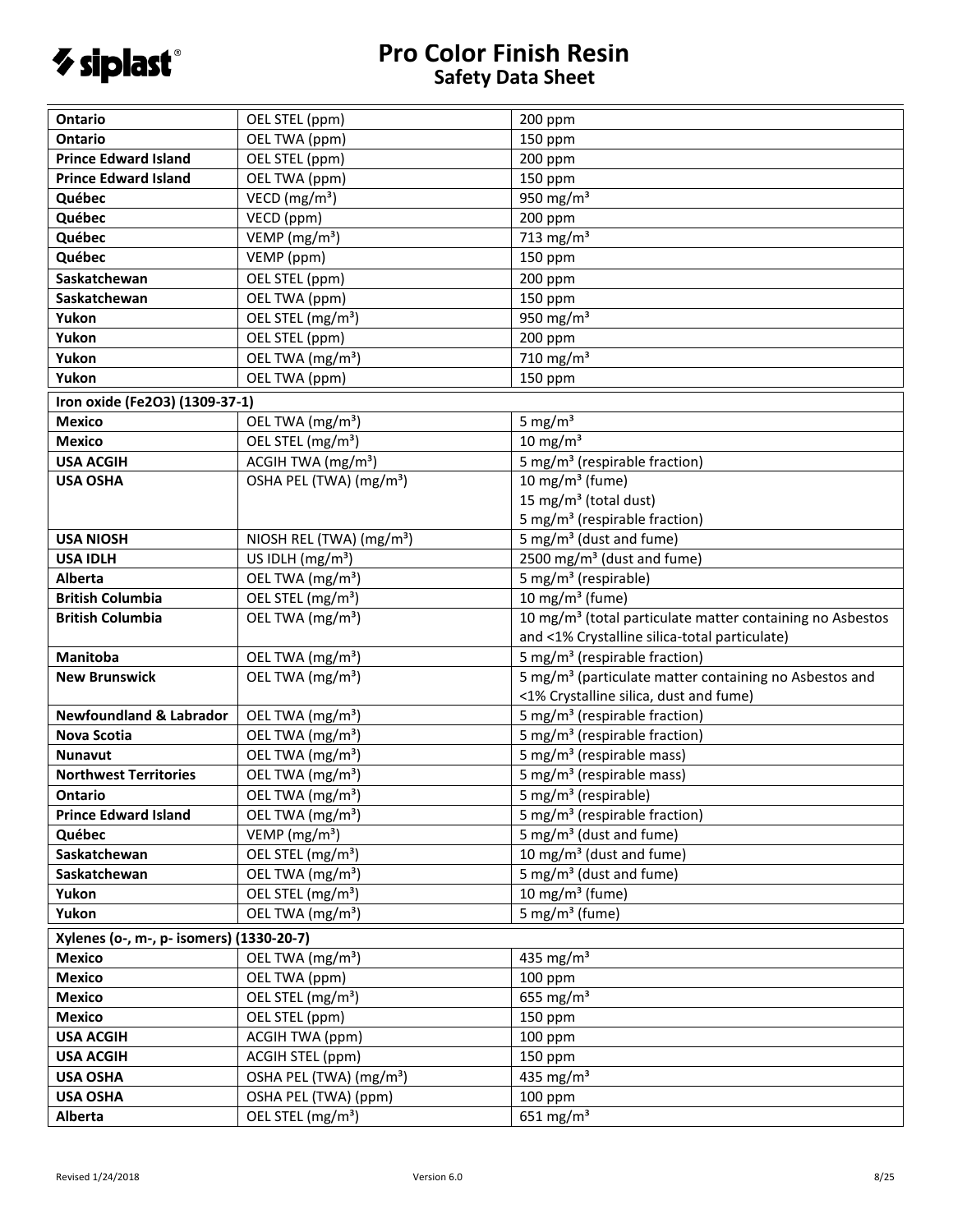

| Alberta                            | OEL STEL (ppm)                      | 150 ppm                               |  |  |
|------------------------------------|-------------------------------------|---------------------------------------|--|--|
| Alberta                            | OEL TWA (mg/m <sup>3</sup> )        | 434 mg/m <sup>3</sup>                 |  |  |
| <b>Alberta</b>                     | OEL TWA (ppm)                       | 100 ppm                               |  |  |
| <b>British Columbia</b>            | OEL STEL (ppm)                      | 150 ppm                               |  |  |
| <b>British Columbia</b>            | OEL TWA (ppm)                       | 100 ppm                               |  |  |
| Manitoba                           | OEL STEL (ppm)                      | 150 ppm                               |  |  |
| <b>Manitoba</b>                    | OEL TWA (ppm)                       | 100 ppm                               |  |  |
| <b>New Brunswick</b>               | OEL STEL (mg/m <sup>3</sup> )       | 651 mg/m <sup>3</sup>                 |  |  |
| <b>New Brunswick</b>               | OEL STEL (ppm)                      | 150 ppm                               |  |  |
| <b>New Brunswick</b>               | OEL TWA (mg/m <sup>3</sup> )        | $434$ mg/m <sup>3</sup>               |  |  |
| <b>New Brunswick</b>               | OEL TWA (ppm)                       | 100 ppm                               |  |  |
| <b>Newfoundland &amp; Labrador</b> | OEL STEL (ppm)                      | 150 ppm                               |  |  |
| <b>Newfoundland &amp; Labrador</b> | OEL TWA (ppm)                       | 100 ppm                               |  |  |
| <b>Nova Scotia</b>                 | OEL STEL (ppm)                      | 150 ppm                               |  |  |
| <b>Nova Scotia</b>                 | OEL TWA (ppm)                       | 100 ppm                               |  |  |
| <b>Nunavut</b>                     | OEL STEL (mg/m <sup>3</sup> )       | 652 mg/m <sup>3</sup>                 |  |  |
| <b>Nunavut</b>                     | OEL STEL (ppm)                      | 150 ppm                               |  |  |
| <b>Nunavut</b>                     | OEL TWA (mg/m <sup>3</sup> )        | 434 mg/m <sup>3</sup>                 |  |  |
| <b>Nunavut</b>                     | OEL TWA (ppm)                       | 100 ppm                               |  |  |
| <b>Northwest Territories</b>       | OEL STEL (mg/m <sup>3</sup> )       | 652 $mg/m3$                           |  |  |
| <b>Northwest Territories</b>       | OEL STEL (ppm)                      | 150 ppm                               |  |  |
| <b>Northwest Territories</b>       | OEL TWA (mg/m <sup>3</sup> )        | 434 mg/m <sup>3</sup>                 |  |  |
| <b>Northwest Territories</b>       | OEL TWA (ppm)                       | 100 ppm                               |  |  |
| <b>Ontario</b>                     |                                     |                                       |  |  |
| <b>Ontario</b>                     | OEL STEL (ppm)                      | 150 ppm                               |  |  |
|                                    | OEL TWA (ppm)                       | 100 ppm                               |  |  |
| <b>Prince Edward Island</b>        | OEL STEL (ppm)                      | 150 ppm                               |  |  |
| <b>Prince Edward Island</b>        | OEL TWA (ppm)                       | 100 ppm                               |  |  |
| Québec                             | VECD (mg/m <sup>3</sup> )           | 651 mg/m $3$                          |  |  |
| Québec                             | VECD (ppm)                          | 150 ppm                               |  |  |
| Québec                             | VEMP ( $mg/m3$ )                    | $434 \text{ mg/m}^3$                  |  |  |
| Québec                             | VEMP (ppm)                          | 100 ppm                               |  |  |
| Saskatchewan                       | OEL STEL (ppm)                      | 150 ppm                               |  |  |
| Saskatchewan                       | OEL TWA (ppm)                       | 100 ppm                               |  |  |
| Yukon                              | OEL STEL (mg/m <sup>3</sup> )       | 650 $mg/m3$                           |  |  |
| Yukon                              | OEL STEL (ppm)                      | 150 ppm                               |  |  |
| Yukon                              | OEL TWA (mg/m <sup>3</sup> )        | 435 mg/m <sup>3</sup>                 |  |  |
| Yukon                              | OEL TWA (ppm)                       | 100 ppm                               |  |  |
| Titanium dioxide (13463-67-7)      |                                     |                                       |  |  |
| <b>Mexico</b>                      | OEL TWA (mg/m <sup>3</sup> )        | $10 \text{ mg/m}^3$                   |  |  |
| <b>Mexico</b>                      | OEL STEL (mg/m <sup>3</sup> )       | $20 \text{ mg/m}^3$                   |  |  |
| <b>USA ACGIH</b>                   | ACGIH TWA (mg/m <sup>3</sup> )      | $10 \text{ mg/m}^3$                   |  |  |
| <b>USA OSHA</b>                    | OSHA PEL (TWA) (mg/m <sup>3</sup> ) | 15 mg/m <sup>3</sup> (total dust)     |  |  |
| <b>USA IDLH</b>                    | US IDLH (mg/m <sup>3</sup> )        | 5000 mg/m <sup>3</sup>                |  |  |
| <b>Alberta</b>                     | OEL TWA (mg/m <sup>3</sup> )        | $10 \text{ mg/m}^3$                   |  |  |
| <b>British Columbia</b>            | OEL TWA (mg/m <sup>3</sup> )        | 10 mg/m <sup>3</sup> (total dust)     |  |  |
| Manitoba                           | OEL TWA (mg/m <sup>3</sup> )        | $10 \text{ mg/m}^3$                   |  |  |
| <b>New Brunswick</b>               | OEL TWA (mg/m <sup>3</sup> )        | $10 \text{ mg/m}^3$                   |  |  |
| <b>Newfoundland &amp; Labrador</b> | OEL TWA (mg/m <sup>3</sup> )        | $10 \text{ mg/m}^3$                   |  |  |
| Nova Scotia                        | OEL TWA (mg/m <sup>3</sup> )        | $10 \text{ mg/m}^3$                   |  |  |
| <b>Nunavut</b>                     | OEL TWA (mg/m <sup>3</sup> )        | 5 mg/m <sup>3</sup> (respirable mass) |  |  |
| <b>Northwest Territories</b>       | OEL TWA (mg/m <sup>3</sup> )        | 5 mg/m <sup>3</sup> (respirable mass) |  |  |
|                                    |                                     |                                       |  |  |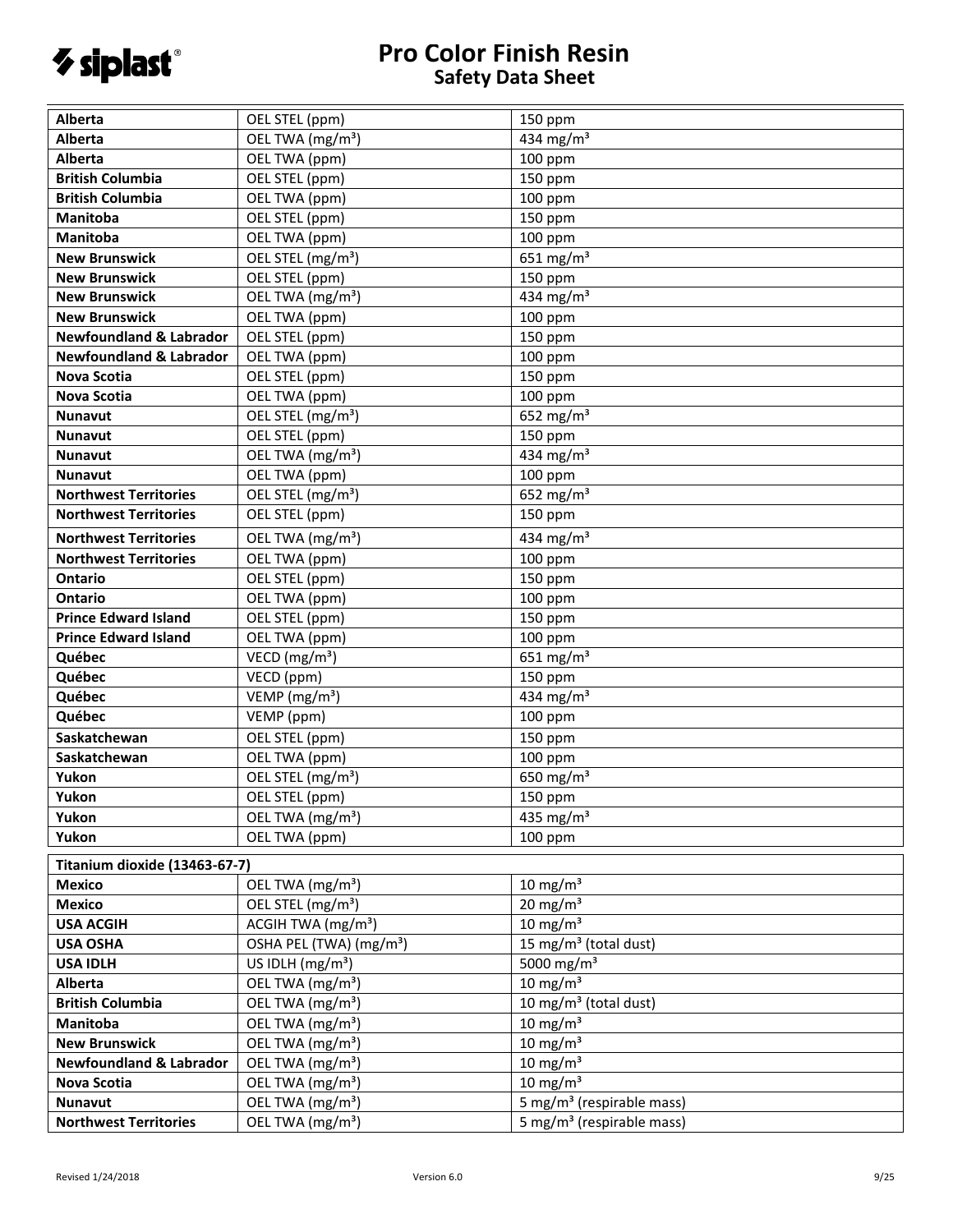

| Ontario                      | OEL TWA (mg/m <sup>3</sup> )  | $10 \text{ mg/m}^3$                                              |  |
|------------------------------|-------------------------------|------------------------------------------------------------------|--|
| <b>Prince Edward Island</b>  | OEL TWA (mg/m <sup>3</sup> )  | 10 mg/m <sup>3</sup>                                             |  |
| Québec                       | VEMP ( $mg/m3$ )              | 10 mg/m <sup>3</sup> (containing no Asbestos and <1% Crystalline |  |
|                              |                               | silica-total dust)                                               |  |
| Saskatchewan                 | OEL STEL (mg/m <sup>3</sup> ) | $20 \text{ mg/m}^3$                                              |  |
| <b>Saskatchewan</b>          | OEL TWA (mg/m <sup>3</sup> )  | 10 mg/m <sup>3</sup>                                             |  |
| Yukon                        | OEL STEL (mg/m <sup>3</sup> ) | $20 \text{ mg/m}^3$                                              |  |
| Yukon                        | OEL TWA (mg/m <sup>3</sup> )  | 30 mppcf                                                         |  |
| Butyl methacrylate (97-88-1) |                               |                                                                  |  |
| <b>British Columbia</b>      | OEL TWA (ppm)                 | 50 ppm                                                           |  |

#### **Exposure Controls**

**Appropriate Engineering Controls:** Ensure all national/local regulations are observed. Gas detectors should be used when flammable gases/vapors may be released. Proper grounding procedures to avoid static electricity should be followed. Use explosionproof equipment. Emergency eye wash fountains and safety showers should be available in the immediate vicinity of any potential exposure. Ensure adequate ventilation, especially in confined areas.

**Personal Protective Equipment:** Protective clothing. Gloves. Insufficient ventilation: wear respiratory protection. Protective goggles.



**Materials for Protective Clothing:** Chemically resistant materials and fabrics. Wear fire/flame resistant/retardant clothing.

**Hand Protection:** Wear chemically resistant protective gloves.

**Eye Protection:** Chemical goggles or safety glasses.

**Skin and Body Protection:** Wear suitable protective clothing.

**Respiratory Protection:** Use NIOSH-approved air-purifying or supplied-air respirator where airborne concentrations of vapor or mist are expected to exceed exposure limits.

**Thermal Hazard Protection:** Wear suitable protective clothing.

**Other Information:** When using, do not eat, drink or smoke.

## **SECTION 9: PHYSICAL AND CHEMICAL PROPERTIES**

**Information on Basic Physical and Chemical Properties**

| <b>Physical State</b>                  | $\ddot{\cdot}$       | Liquid                    |
|----------------------------------------|----------------------|---------------------------|
| Appearance                             |                      | Gray, Beige, White & Blue |
| Odor                                   | $\ddot{\phantom{0}}$ | Methyl methacrylate       |
| <b>Odor Threshold</b>                  | $\ddot{\cdot}$       | Not available             |
| рH                                     | ٠                    | Not available             |
| <b>Evaporation Rate</b>                | ٠                    | Not available             |
| <b>Melting Point</b>                   | ٠                    | Not available             |
| <b>Freezing Point</b>                  | $\ddot{\cdot}$       | Not available             |
| <b>Boiling Point</b>                   |                      | Not available             |
| <b>Flash Point</b>                     |                      | $>$ 10 °C (50.00 °F)      |
| <b>Auto-ignition Temperature</b>       | $\ddot{\cdot}$       | Not available             |
| <b>Decomposition Temperature</b>       | $\ddot{\cdot}$       | Not available             |
| Flammability (solid, gas)              |                      | Not available             |
| <b>Lower Flammable Limit</b>           |                      | Not available             |
| Upper Flammable Limit                  | $\ddot{\cdot}$       | Not available             |
| <b>Vapor Pressure</b>                  | $\ddot{\cdot}$       | 1000 hPa @50°C (122°F)    |
| <b>Relative Vapor Density at 20 °C</b> | $\ddot{\cdot}$       | Not available             |
| <b>Relative Density</b>                | $\ddot{\cdot}$       | Not available             |
| <b>Density</b>                         | $\ddot{\cdot}$       | 1.05 g/ml (@21°C (69.8°F) |
| <b>Specific Gravity</b>                |                      | Not available             |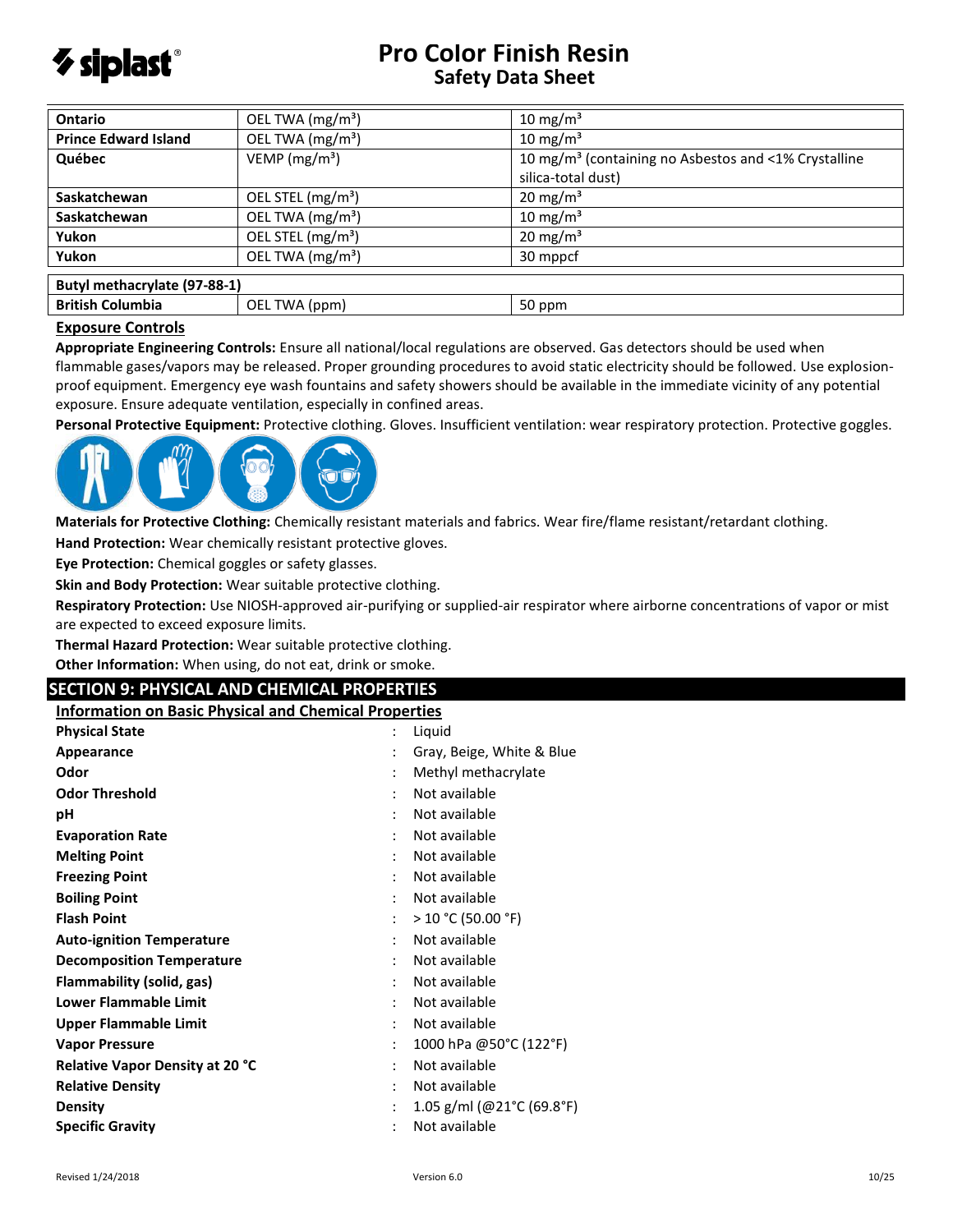

| Solubility                                               | Insoluble in water                                                    |
|----------------------------------------------------------|-----------------------------------------------------------------------|
| <b>Partition Coefficient: N-octanol/water</b>            | Not available                                                         |
| <b>Viscosity</b>                                         | Efflux time 25 - 30 sec @20°C (68°F)                                  |
| <b>Explosion Data - Sensitivity to Mechanical Impact</b> | Not expected to present an explosion hazard due to mechanical impact. |
| <b>Explosion Data – Sensitivity to Static Discharge</b>  | Static discharge could act as an ignition source.                     |
| <b>Percent VOC Content Catalyzed</b>                     | Less than 50 grams per liter.                                         |

### **SECTION 10: STABILITY AND REACTIVITY**

**Reactivity:** Product may polymerize at 60°C (>140°F), causing an exothermic reaction which may cause container damage or fire. May react with peroxides, oxidizers, and incompatibilities.

**Chemical Stability:** Highly flammable liquid and vapor. May form flammable/explosive vapor-air mixture.

**Possibility of Hazardous Reactions:** Hazardous polymerization may occur.

**Conditions to Avoid:** Direct sunlight. Extremely high or low temperatures. Heat. Ignition sources. Incompatible materials.

**Incompatible Materials:** Strong acids. Strong bases. Strong oxidizers.

**Hazardous Decomposition Products:** Carbon oxides (CO, CO2). May release flammable gases. Toxic gases. Nitrogen oxides. Hydrocarbons.

## **SECTION 11: TOXICOLOGICAL INFORMATION**

#### **Information on Toxicological Effects - Product**

**Acute Toxicity:** Not classified

**LD50 and LC50 Data:** Not available

**Skin Corrosion/Irritation:** Causes skin irritation.

**Serious Eye Damage/Irritation:** Causes serious eye irritation.

**Respiratory or Skin Sensitization:** May cause allergy or asthma symptoms or breathing difficulties if inhaled. May cause an allergic skin reaction.

**Germ Cell Mutagenicity:** Not classified

**Teratogenicity:** Not available

**Carcinogenicity:** Not classified

**Specific Target Organ Toxicity (Repeated Exposure):** Not classified

**Reproductive Toxicity:** May damage fertility or the unborn child.

**Specific Target Organ Toxicity (Single Exposure):** May cause respiratory irritation.

**Aspiration Hazard:** Not classified

**Symptoms/Injuries After Inhalation:** May cause respiratory irritation. Exposure may produce an allergic reaction. May cause drowsiness or dizziness. Inhalation may cause immediate severe irritation progressing quickly to chemical burns.

**Symptoms/Injuries After Skin Contact:** Causes skin irritation. May cause an allergic skin reaction.

**Symptoms/Injuries After Eye Contact:** Causes eye irritation.

**Symptoms/Injuries After Ingestion:** Ingestion is likely to be harmful or have adverse effects.

**Chronic Symptoms:** Suspected of causing cancer.

## **Information on Toxicological Effects - Ingredient(s)**

**LD50 and LC50 Data:**

| 2-Propanol, 1,1'-[(4-methylphenyl)imino]bis- (38668-48-3) |                    |  |
|-----------------------------------------------------------|--------------------|--|
| <b>LD50 Oral Rat</b>                                      | $25 \text{ mg/kg}$ |  |
| Methyl methacrylate (80-62-6)                             |                    |  |
| LD50 Oral Rat                                             | 7900 mg/kg         |  |
| <b>LC50 Inhalation Rat</b>                                | 4632 ppm/4h        |  |
| 2-Ethylhexyl acrylate (103-11-7)                          |                    |  |
| LD50 Oral Rat                                             | 4435 mg/kg         |  |
| <b>LD50 Dermal Rabbit</b>                                 | 7522 mg/kg         |  |
| 2,2,4-Trimethyl-1,3-pentanediol diisobutyrate (6846-50-0) |                    |  |
| LD50 Oral Rat                                             | $> 3200$ mg/kg     |  |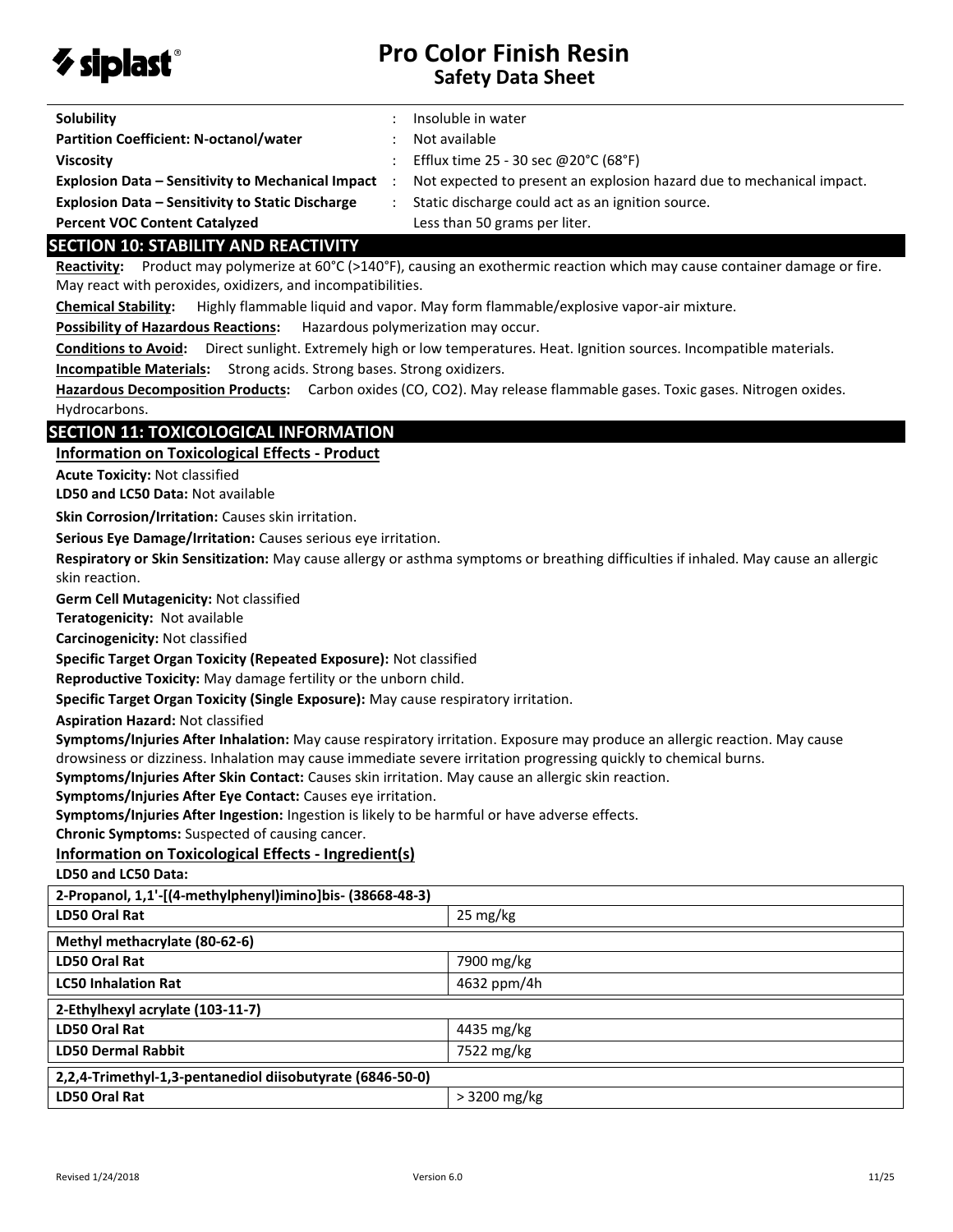

| Ethylbenzene (100-41-4)                              |                                       |
|------------------------------------------------------|---------------------------------------|
| <b>LD50 Oral Rat</b>                                 | 3500 mg/kg                            |
| <b>LD50 Dermal Rabbit</b>                            | 15400 mg/kg                           |
| <b>LC50 Inhalation Rat</b>                           | 17.2 mg/l/4h (Exposure time: 4 h)     |
| Propylene glycol monomethyl ether acetate (108-65-6) |                                       |
| <b>LD50 Oral Rat</b>                                 | 8532 mg/kg                            |
| <b>LD50 Dermal Rabbit</b>                            | $> 5$ g/kg                            |
| n-Butyl acetate (123-86-4)                           |                                       |
| <b>LD50 Oral Rat</b>                                 | 14.13 mg/kg                           |
| <b>LD50 Dermal Rabbit</b>                            | > 17600 mg/kg                         |
| <b>LC50 Inhalation Rat</b>                           | 390 ppm/4h                            |
| Iron oxide (Fe2O3) (1309-37-1)                       |                                       |
| <b>LD50 Oral Rat</b>                                 | > 10000 mg/kg                         |
| Xylenes (o-, m-, p- isomers) (1330-20-7)             |                                       |
| <b>LD50 Oral Rat</b>                                 | 3500 mg/kg                            |
| <b>LD50 Dermal Rabbit</b>                            | > 4350 mg/kg                          |
| <b>LC50 Inhalation Rat</b>                           | 47635 mg/l/4h (Exposure time: 4 h)    |
| <b>LC50 Inhalation Rat</b>                           | 6247 ppm/4h (species: Sprague-Dawley) |
| Titanium dioxide (13463-67-7)                        |                                       |
| <b>LD50 Oral Rat</b>                                 | > 10000 mg/kg                         |
| Aluminum hydroxide (Al(OH)3) (21645-51-2)            |                                       |
| <b>LD50 Oral Rat</b>                                 | > 5000 mg/kg                          |
| Butyl methacrylate (97-88-1)                         |                                       |
| <b>LD50 Dermal Rabbit</b>                            | 10181 mg/kg                           |
| <b>LC50 Inhalation Rat</b>                           | 4910 ppm/4h                           |
| Methyl methacrylate (80-62-6)                        |                                       |
| <b>IARC Group</b>                                    | 3                                     |
| 2-Ethylhexyl acrylate (103-11-7)                     |                                       |
| <b>IARC Group</b>                                    | 3                                     |
| Ethylbenzene (100-41-4)                              |                                       |
| <b>IARC Group</b>                                    | 2B                                    |
| <b>National Toxicity Program (NTP) Status</b>        | Evidence of Carcinogenicity.          |
| Iron oxide (Fe2O3) (1309-37-1)                       |                                       |
| <b>IARC Group</b>                                    | 3                                     |
| Xylenes (o-, m-, p- isomers) (1330-20-7)             |                                       |
| <b>IARC Group</b>                                    | 3                                     |
| Titanium dioxide (13463-67-7)                        |                                       |
| <b>IARC Group</b>                                    | 2B                                    |
| <b>SECTION 12: ECOLOGICAL INFORMATION</b>            |                                       |

**Toxicity** 

**Ecology - General:** Harmful to aquatic life.

| 2-Propanol, 1,1'-[(4-methylphenyl)imino]bis- (38668-48-3) |                   |
|-----------------------------------------------------------|-------------------|
| LC50 Fish 1                                               | $17 \text{ mg/l}$ |
| <b>EC50 Daphnia 1</b>                                     | 28.8 mg/l         |
| <b>LC 50 Fish 2</b>                                       | ≻=                |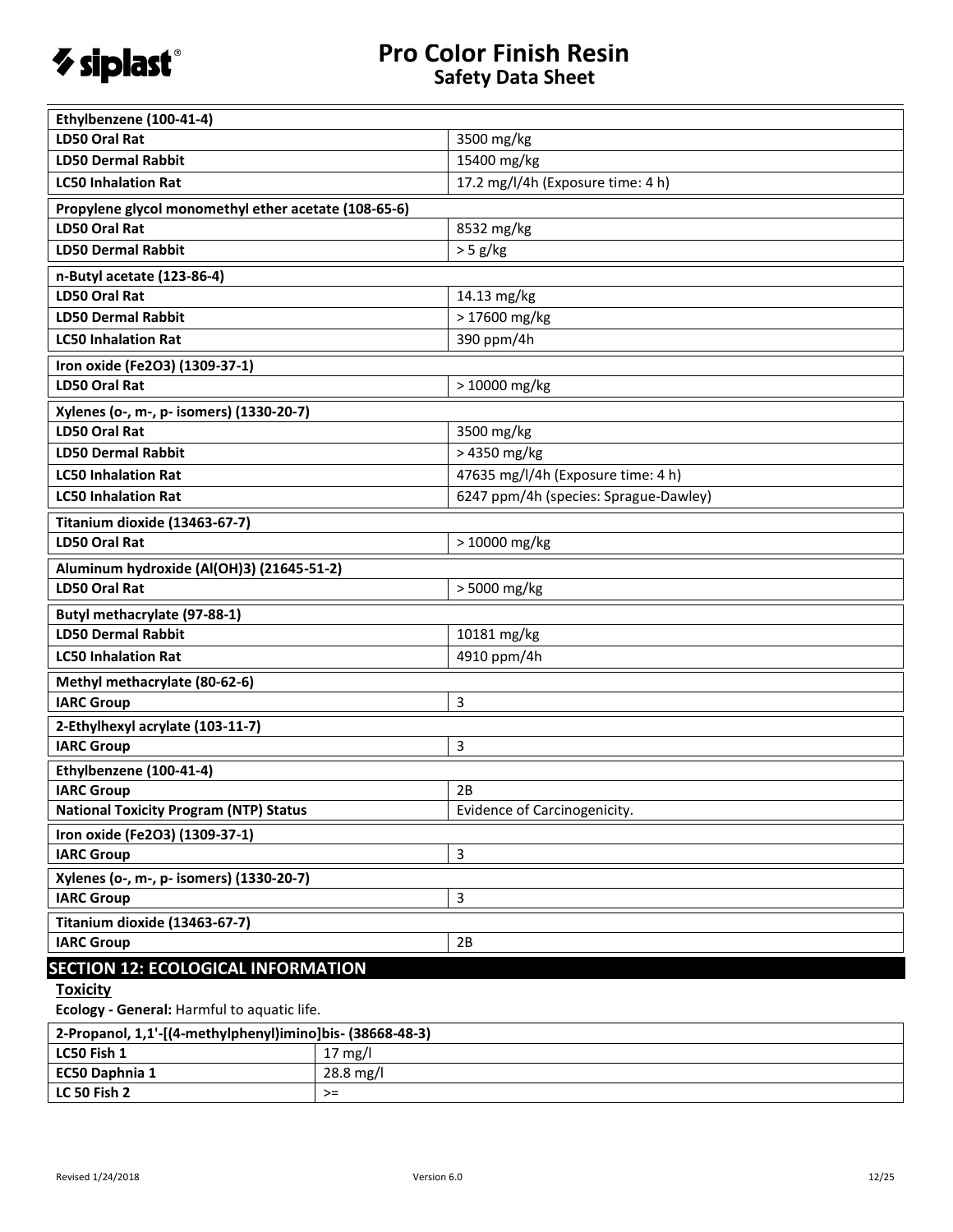

| Methyl methacrylate (80-62-6)                             |                                                                                          |
|-----------------------------------------------------------|------------------------------------------------------------------------------------------|
| LC50 Fish 1                                               | 243 - 275 mg/l (Exposure time: 96 h - Species: Pimephales promelas [flow-through])       |
| EC50 Daphnia 1                                            | 69 mg/l (Exposure time: 48 h - Species: Daphnia magna)                                   |
| <b>LC 50 Fish 2</b>                                       | 125.5 - 190.7 mg/l (Exposure time: 96 h - Species: Pimephales promelas [static])         |
| 2-Ethylhexyl acrylate (103-11-7)                          |                                                                                          |
| EC50 Daphnia 1                                            | 17.45 mg/l (Exposure time: 48 h - Species: Daphnia magna)                                |
| 2,2,4-Trimethyl-1,3-pentanediol diisobutyrate (6846-50-0) |                                                                                          |
| LC50 Fish 1                                               | > 1.55 mg/l (Exposure time: 96 h - Species: Pimephales promelas [static])                |
| EC50 Daphnia 1                                            | > 1.46 mg/l (Exposure time: 48 h - Species: Daphnia magna)                               |
| Ethylbenzene (100-41-4)                                   |                                                                                          |
| LC50 Fish 1                                               | 11.0 - 18.0 mg/l (Exposure time: 96 h - Species: Oncorhynchus mykiss [static])           |
| EC50 Daphnia 1                                            | 1.8 - 2.4 mg/l (Exposure time: 48 h - Species: Daphnia magna)                            |
| <b>LC 50 Fish 2</b>                                       | 4.2 mg/l (Exposure time: 96 h - Species: Oncorhynchus mykiss [semi-static])              |
| Propylene glycol monomethyl ether acetate (108-65-6)      |                                                                                          |
| LC50 Fish 1                                               | 161 mg/l (Exposure time: 96 h - Species: Pimephales promelas [static])                   |
| EC50 Daphnia 1                                            | > 500 mg/l (Exposure time: 48 h - Species: Daphnia magna)                                |
| n-Butyl acetate (123-86-4)                                |                                                                                          |
| LC50 Fish 1                                               | 100 mg/l (Exposure time: 96 h - Species: Lepomis macrochirus [static])                   |
| <b>LC 50 Fish 2</b>                                       | 17 - 19 mg/l (Exposure time: 96 h - Species: Pimephales promelas [flow-through])         |
| Xylenes (o-, m-, p- isomers) (1330-20-7)                  |                                                                                          |
| LC50 Fish 1                                               | $3.3 \text{ mg/l}$                                                                       |
| EC50 Daphnia 1                                            | 3.82 mg/l (Exposure time: 48 h - Species: water flea)                                    |
| <b>LC 50 Fish 2</b>                                       | 2.661 (2.661 - 4.093) mg/l (Exposure time: 96 h - Species: Oncorhynchus mykiss [static]) |
| Butyl methacrylate (97-88-1)                              |                                                                                          |
| LC50 Fish 1                                               | 11 mg/l (Exposure time: 96 h - Species: Pimephales promelas [flow-through])              |
| EC50 Daphnia 1                                            | 32 mg/l (Exposure time: 48 h - Species: Daphnia magna)                                   |
| Persistence and Degradability Not available               |                                                                                          |
| <b>Bioaccumulative Potential</b>                          |                                                                                          |
| <b>Pro Color Finish Resin</b>                             |                                                                                          |
| <b>Bioaccumulative Potential</b>                          | Not established.                                                                         |
| Methyl methacrylate (80-62-6)                             |                                                                                          |
| Log Pow                                                   | 0.7                                                                                      |
| 2-Ethylhexyl acrylate (103-11-7)                          |                                                                                          |
| Log Pow                                                   | 4.64 (at 25 °C)                                                                          |
| Ethylbenzene (100-41-4)                                   |                                                                                          |
| <b>BCF Fish 1</b>                                         | 15                                                                                       |
| Log Pow                                                   | 3.118                                                                                    |
| Propylene glycol monomethyl ether acetate (108-65-6)      |                                                                                          |
| Log Pow                                                   | 0.43                                                                                     |
| n-Butyl acetate (123-86-4)                                |                                                                                          |
| Log Pow                                                   | 1.81 (at 23 °C)                                                                          |
| Xylenes (o-, m-, p- isomers) (1330-20-7)                  |                                                                                          |
| <b>BCF Fish 1</b>                                         | $0.6(0.6 - 15)$                                                                          |
| Log Pow                                                   | $2.77 - 3.15$                                                                            |
| Butyl methacrylate (97-88-1)                              |                                                                                          |
| Log Pow                                                   | 2.26                                                                                     |
|                                                           |                                                                                          |

**Mobility in Soil** Not available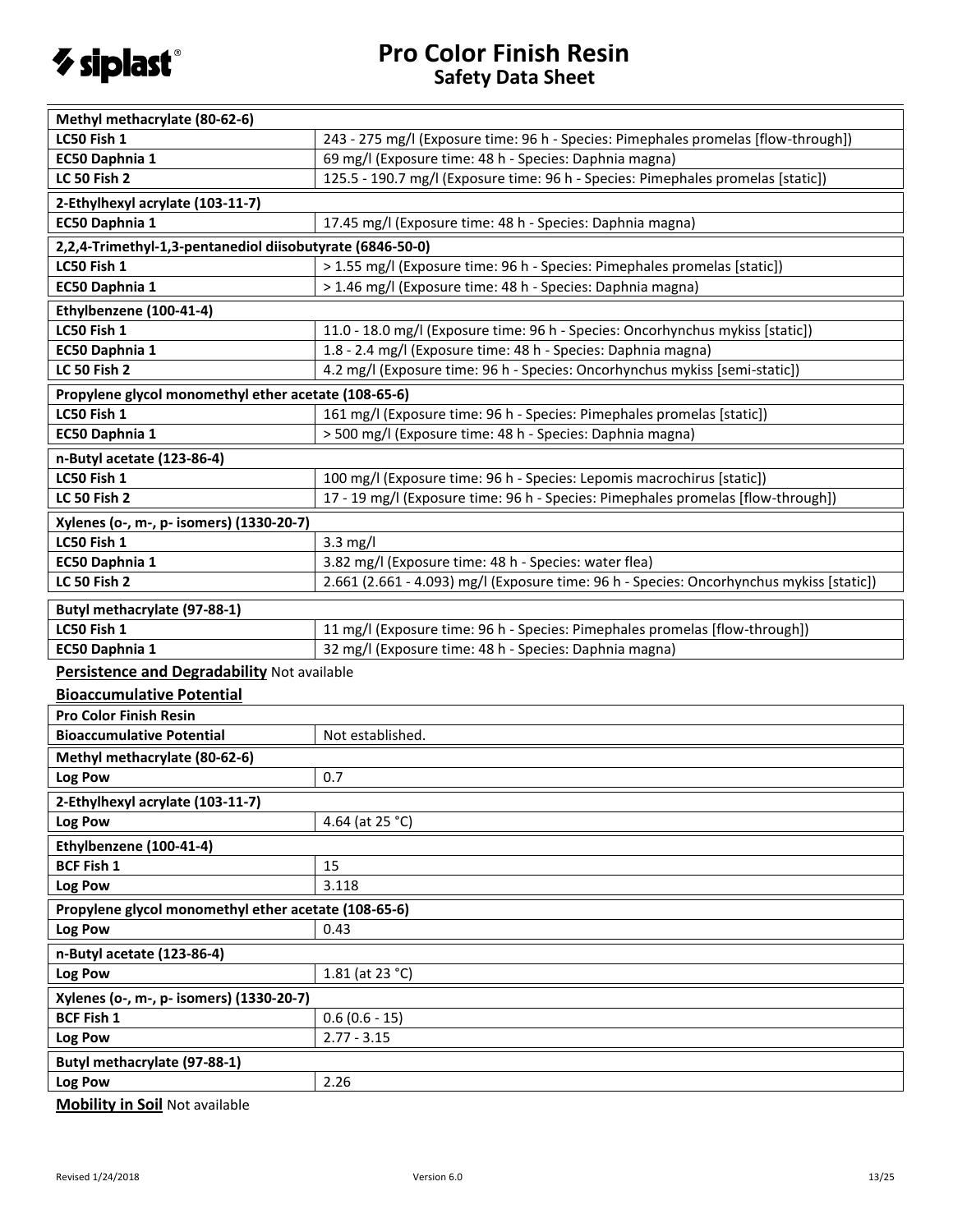

#### **Other Adverse Effects**

**Other Information:** Avoid release to the environment.

### **SECTION 13: DISPOSAL CONSIDERATIONS**

**Waste Disposal Recommendations:** Dispose of waste material in accordance with all local, regional, national, provincial, territorial and international regulations.

**Additional Information:** Handle empty containers with care because residual vapors are flammable.

## **SECTION 14: TRANSPORT INFORMATION**

| In Accordance with DOT       |               |  |
|------------------------------|---------------|--|
| <b>Proper Shipping Name</b>  | $:$ PAINT     |  |
| <b>Hazard Class</b>          | 3             |  |
| <b>Identification Number</b> | : UN1263      |  |
| <b>Label Codes</b>           | 3             |  |
| <b>Packing Group</b>         | $\pm$ 11      |  |
| <b>ERG Number</b>            | 128           |  |
| In Accordance with IMDG      |               |  |
| <b>Proper Shipping Name</b>  | $:$ PAINT     |  |
| <b>Hazard Class</b>          | 3             |  |
| <b>Identification Number</b> | $:$ UN1263    |  |
| <b>Packing Group</b>         | $\mathbf{H}$  |  |
| <b>Label Codes</b>           | 3             |  |
| EmS-No. (Fire)               | $: F-E$       |  |
| EmS-No. (Spillage)           | $: S-E$       |  |
|                              |               |  |
| In Accordance with IATA      |               |  |
| <b>Proper Shipping Name</b>  | $:$ PAINT     |  |
| <b>Packing Group</b>         | : II          |  |
| <b>Identification Number</b> | $:$ UN1263    |  |
| <b>Hazard Class</b>          | 3             |  |
| <b>Label Codes</b>           | : 3           |  |
| <b>ERG Code (IATA)</b>       | 3L            |  |
| In Accordance with TDG       |               |  |
| <b>Proper Shipping Name</b>  | $:$ PAINT     |  |
| <b>Packing Group</b>         | - 11          |  |
| <b>Hazard Class</b>          | 3             |  |
| <b>Identification Number</b> | <b>UN1263</b> |  |

## **SECTION 15: REGULATORY INFORMATION**

## **US Federal Regulations**

| <b>Pro Color Finish Resin</b>                                             |                                                                 |
|---------------------------------------------------------------------------|-----------------------------------------------------------------|
| <b>SARA Section 311/312 Hazard Classes</b>                                | Fire hazard; Immediate (acute) health hazard; Delayed (chronic) |
|                                                                           | health hazard                                                   |
| 2-Propanol, 1,1'-[(4-methylphenyl)imino]bis- (38668-48-3)                 |                                                                 |
| Listed on the United States TSCA (Toxic Substances Control Act) inventory |                                                                 |
| Methyl methacrylate (80-62-6)                                             |                                                                 |
| Listed on the United States TSCA (Toxic Substances Control Act) inventory |                                                                 |
| Listed on United States SARA Section 313                                  |                                                                 |
| 1.0%<br><b>SARA Section 313 - Emission Reporting</b>                      |                                                                 |
| 2-Ethylhexyl acrylate (103-11-7)                                          |                                                                 |
| Listed on the United States TSCA (Toxic Substances Control Act) inventory |                                                                 |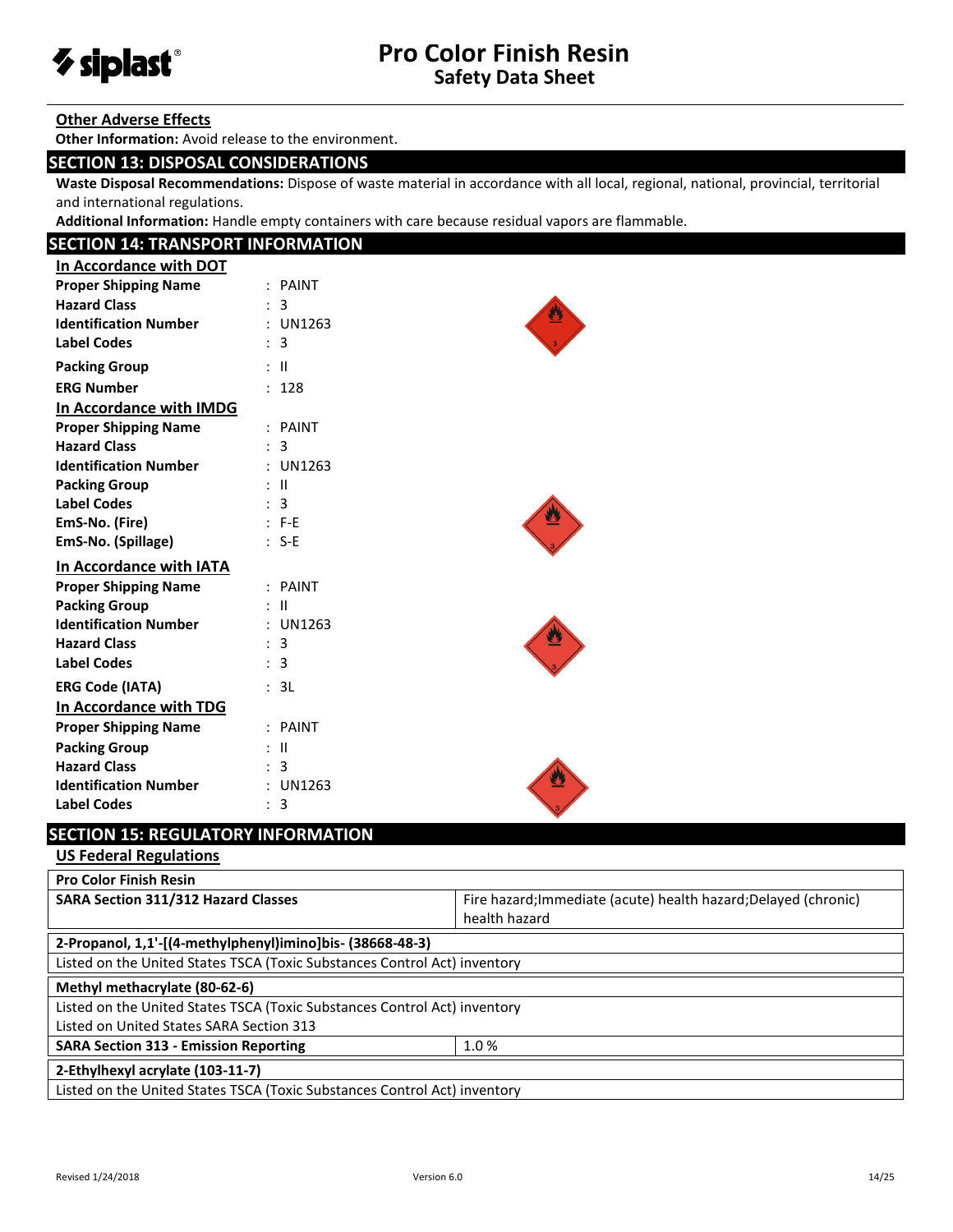

| 2,2,4-Trimethyl-1,3-pentanediol diisobutyrate (6846-50-0)                                                                                                              |                                                                       |
|------------------------------------------------------------------------------------------------------------------------------------------------------------------------|-----------------------------------------------------------------------|
|                                                                                                                                                                        |                                                                       |
| Listed on the United States TSCA (Toxic Substances Control Act) inventory                                                                                              |                                                                       |
| Ethylbenzene (100-41-4)                                                                                                                                                |                                                                       |
| Listed on the United States TSCA (Toxic Substances Control Act) inventory                                                                                              |                                                                       |
| Listed on United States SARA Section 313                                                                                                                               |                                                                       |
| RQ (Reportable Quantity, Section 304 of EPA's List of Lists):                                                                                                          | 1000 lb                                                               |
| <b>SARA Section 313 - Emission Reporting</b>                                                                                                                           | 0.1%                                                                  |
| Propylene glycol monomethyl ether acetate (108-65-6)                                                                                                                   |                                                                       |
| Listed on the United States TSCA (Toxic Substances Control Act) inventory                                                                                              |                                                                       |
| SARA Section 311/312 Hazard Classes                                                                                                                                    | Fire hazard                                                           |
| 2-Propenoic acid, 2-methyl-, oxybis(2,1-ethanediyloxy-2,1-ethanediyl) ester (109-17-1)                                                                                 |                                                                       |
| Listed on the United States TSCA (Toxic Substances Control Act) inventory                                                                                              |                                                                       |
| n-Butyl acetate (123-86-4)                                                                                                                                             |                                                                       |
| Listed on the United States TSCA (Toxic Substances Control Act) inventory                                                                                              |                                                                       |
| <b>EPA TSCA Regulatory Flag</b>                                                                                                                                        | T - T - indicates a substance that is the subject of a Section 4 test |
|                                                                                                                                                                        | rule under TSCA.                                                      |
| Iron oxide (Fe2O3) (1309-37-1)                                                                                                                                         |                                                                       |
| Listed on the United States TSCA (Toxic Substances Control Act) inventory                                                                                              |                                                                       |
| 2-Hydroxy-4-methoxybenzophenone (131-57-7)                                                                                                                             |                                                                       |
| Listed on the United States TSCA (Toxic Substances Control Act) inventory                                                                                              |                                                                       |
| Xylenes (o-, m-, p- isomers) (1330-20-7)                                                                                                                               |                                                                       |
| Listed on the United States TSCA (Toxic Substances Control Act) inventory                                                                                              |                                                                       |
| Listed on United States SARA Section 313                                                                                                                               |                                                                       |
| RQ (Reportable Quantity, Section 304 of EPA's List of Lists):                                                                                                          | 100 lb                                                                |
| SARA Section 311/312 Hazard Classes                                                                                                                                    | Delayed (chronic) health hazard                                       |
|                                                                                                                                                                        | Fire hazard                                                           |
|                                                                                                                                                                        | Immediate (acute) health hazard                                       |
| <b>SARA Section 313 - Emission Reporting</b>                                                                                                                           | 1.0%                                                                  |
| Titanium dioxide (13463-67-7)                                                                                                                                          |                                                                       |
| Listed on the United States TSCA (Toxic Substances Control Act) inventory                                                                                              |                                                                       |
| Aluminum hydroxide (Al(OH)3) (21645-51-2)                                                                                                                              |                                                                       |
| Listed on the United States TSCA (Toxic Substances Control Act) inventory                                                                                              |                                                                       |
| <b>SARA Section 313 - Emission Reporting</b>                                                                                                                           | 1.0%                                                                  |
|                                                                                                                                                                        |                                                                       |
| Butyl methacrylate (97-88-1)                                                                                                                                           |                                                                       |
| Listed on the United States TSCA (Toxic Substances Control Act) inventory                                                                                              |                                                                       |
| <b>US State Regulations</b>                                                                                                                                            |                                                                       |
| Ethylbenzene (100-41-4)                                                                                                                                                |                                                                       |
| U.S. - California - Proposition 65 - Carcinogens List                                                                                                                  | WARNING: This product contains chemicals known to the State of        |
|                                                                                                                                                                        | California to cause cancer.                                           |
| Titanium dioxide (13463-67-7)                                                                                                                                          |                                                                       |
| U.S. - California - Proposition 65 - Carcinogens List                                                                                                                  | WARNING: This product contains chemicals known to the State of        |
|                                                                                                                                                                        | California to cause cancer.                                           |
| Methyl methacrylate (80-62-6)                                                                                                                                          |                                                                       |
| U.S. - California - Toxic Air Contaminant List (AB 1807, AB 2728)                                                                                                      |                                                                       |
| U.S. - Colorado - Hazardous Wastes - Discarded Chemical Products, Off-Specification Species, Container and Spill Residues                                              |                                                                       |
| U.S. - Connecticut - Hazardous Air Pollutants - HLVs (30 min)                                                                                                          |                                                                       |
| U.S. - Connecticut - Hazardous Air Pollutants - HLVs (8 hr)                                                                                                            |                                                                       |
|                                                                                                                                                                        |                                                                       |
| U.S. - Delaware - Pollutant Discharge Requirements - Reportable Quantities<br>U.S. - Idaho - Non-Carcinogenic Toxic Air Pollutants - Acceptable Ambient Concentrations |                                                                       |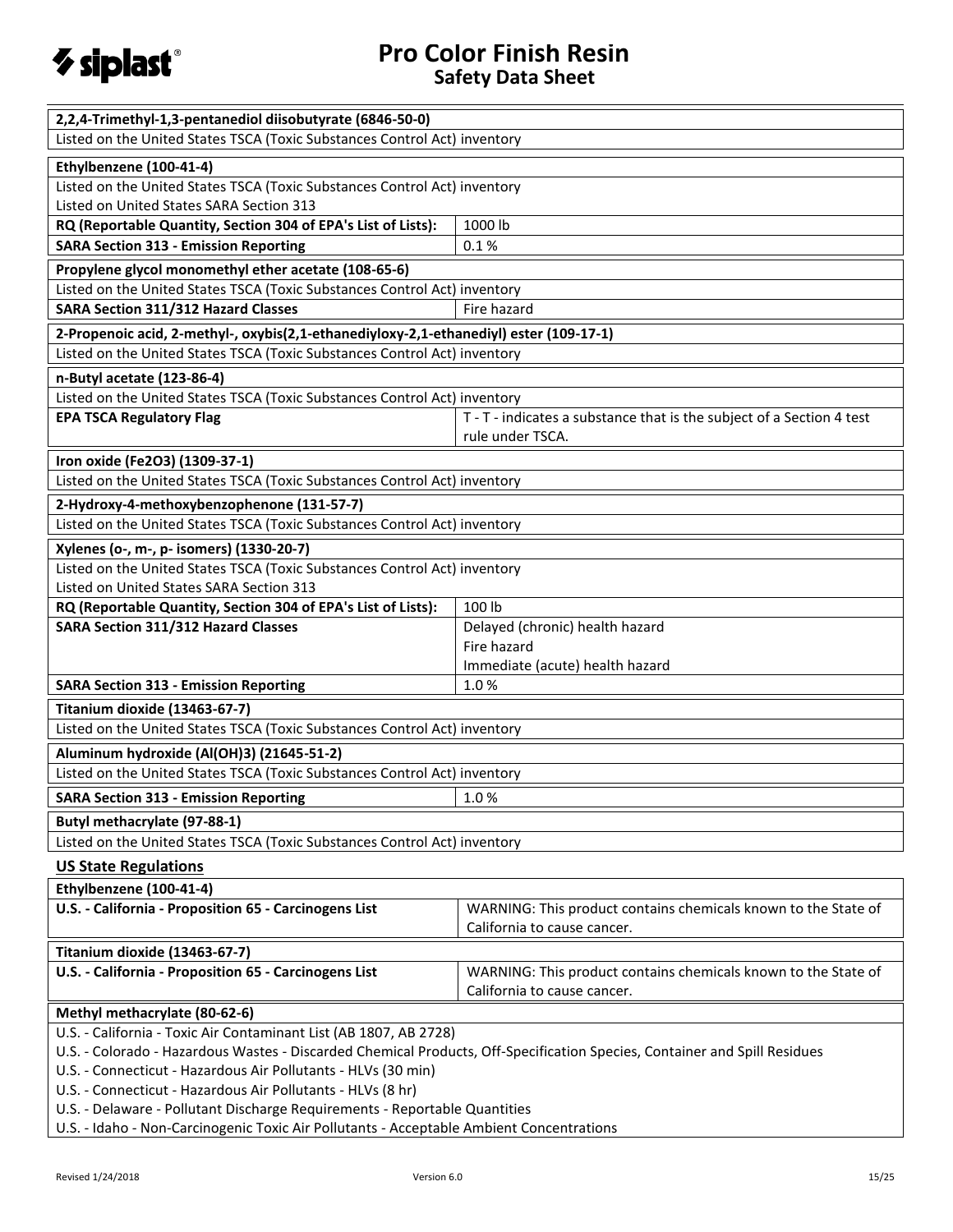

| U.S. - Idaho - Non-Carcinogenic Toxic Air Pollutants - Emission Levels (ELs)                                                  |
|-------------------------------------------------------------------------------------------------------------------------------|
| U.S. - Idaho - Occupational Exposure Limits - TWAs                                                                            |
| U.S. - Illinois - Toxic Air Contaminants                                                                                      |
| U.S. - Louisiana - Reportable Quantity List for Pollutants                                                                    |
| U.S. - Maine - Air Pollutants - Hazardous Air Pollutants                                                                      |
| U.S. - Massachusetts - Allowable Ambient Limits (AALs)                                                                        |
| U.S. - Massachusetts - Allowable Threshold Concentrations (ATCs)                                                              |
| U.S. - Massachusetts - Oil & Hazardous Material List - Groundwater Reportable Concentration - Reporting Category 1            |
| U.S. - Massachusetts - Oil & Hazardous Material List - Groundwater Reportable Concentration - Reporting Category 2            |
| U.S. - Massachusetts - Oil & Hazardous Material List - Reportable Quantity                                                    |
| U.S. - Massachusetts - Oil & Hazardous Material List - Soil Reportable Concentration - Reporting Category 1                   |
| U.S. - Massachusetts - Oil & Hazardous Material List - Soil Reportable Concentration - Reporting Category 2                   |
| RTK - U.S. - Massachusetts - Right To Know List                                                                               |
| U.S. - Massachusetts - Threshold Effects Exposure Limits (TELs)                                                               |
| U.S. - Massachusetts - Toxics Use Reduction Act                                                                               |
| U.S. - Michigan - Occupational Exposure Limits - TWAs                                                                         |
| U.S. - Michigan - Polluting Materials List                                                                                    |
| U.S. - Minnesota - Chemicals of High Concern                                                                                  |
| U.S. - Minnesota - Hazardous Substance List                                                                                   |
| U.S. - Minnesota - Permissible Exposure Limits - TWAs                                                                         |
|                                                                                                                               |
| U.S. - New Hampshire - Regulated Toxic Air Pollutants - Ambient Air Levels (AALs) - 24-Hour                                   |
| U.S. - New Hampshire - Regulated Toxic Air Pollutants - Ambient Air Levels (AALs) - Annual                                    |
| U.S. - New Jersey - Discharge Prevention - List of Hazardous Substances                                                       |
| U.S. - New Jersey - Environmental Hazardous Substances List                                                                   |
| RTK - U.S. - New Jersey - Right to Know Hazardous Substance List                                                              |
| U.S. - New Jersey - Special Health Hazards Substances List                                                                    |
| U.S. - New York - Occupational Exposure Limits - TWAs                                                                         |
| U.S. - New York - Reporting of Releases Part 597 - List of Hazardous Substances                                               |
| U.S. - North Dakota - Air Pollutants - Guideline Concentrations - 1-Hour                                                      |
| U.S. - North Dakota - Air Pollutants - Guideline Concentrations - 8-Hour                                                      |
| U.S. - North Dakota - Hazardous Wastes - Discarded Chemical Products, Off-Specification Species, Container and Spill Residues |
| U.S. - Oregon - Permissible Exposure Limits - TWAs                                                                            |
| RTK - U.S. - Pennsylvania - RTK (Right to Know) - Environmental Hazard List                                                   |
| RTK - U.S. - Pennsylvania - RTK (Right to Know) List                                                                          |
| U.S. - Rhode Island - Air Toxics - Acceptable Ambient Levels - 24-Hour                                                        |
| U.S. - South Carolina - Toxic Air Pollutants - Maximum Allowable Concentrations                                               |
| U.S. - South Carolina - Toxic Air Pollutants - Pollutant Categories                                                           |
| U.S. - Tennessee - Occupational Exposure Limits - TWAs                                                                        |
| U.S. - Texas - Effects Screening Levels - Long Term                                                                           |
| U.S. - Texas - Effects Screening Levels - Short Term                                                                          |
| U.S. - Vermont - Hazardous Waste - Hazardous Constituents                                                                     |
| U.S. - Vermont - Permissible Exposure Limits - TWAs                                                                           |
| U.S. - Washington - Dangerous Waste - Dangerous Waste Constituents List                                                       |
| U.S. - Washington - Dangerous Waste - Discarded Chemical Products List                                                        |
| U.S. - Washington - Permissible Exposure Limits - STELs                                                                       |
| U.S. - Washington - Permissible Exposure Limits - TWAs                                                                        |
| U.S. - Wisconsin - Hazardous Air Contaminants - All Sources - Emissions From Stack Heights 25 Feet to Less Than 40 Feet       |
| U.S. - Wisconsin - Hazardous Air Contaminants - All Sources - Emissions From Stack Heights 40 Feet to Less Than 75 Feet       |
| U.S. - Wisconsin - Hazardous Air Contaminants - All Sources - Emissions From Stack Heights 75 Feet or Greater                 |
| U.S. - Wisconsin - Hazardous Air Contaminants - All Sources - Emissions From Stack Heights Less Than 25 Feet                  |
| 2-Ethylhexyl acrylate (103-11-7)                                                                                              |
| U.S. - Massachusetts - Oil & Hazardous Material List - Groundwater Reportable Concentration - Reporting Category 1            |
| U.S. - Massachusetts - Oil & Hazardous Material List - Groundwater Reportable Concentration - Reporting Category 2            |
|                                                                                                                               |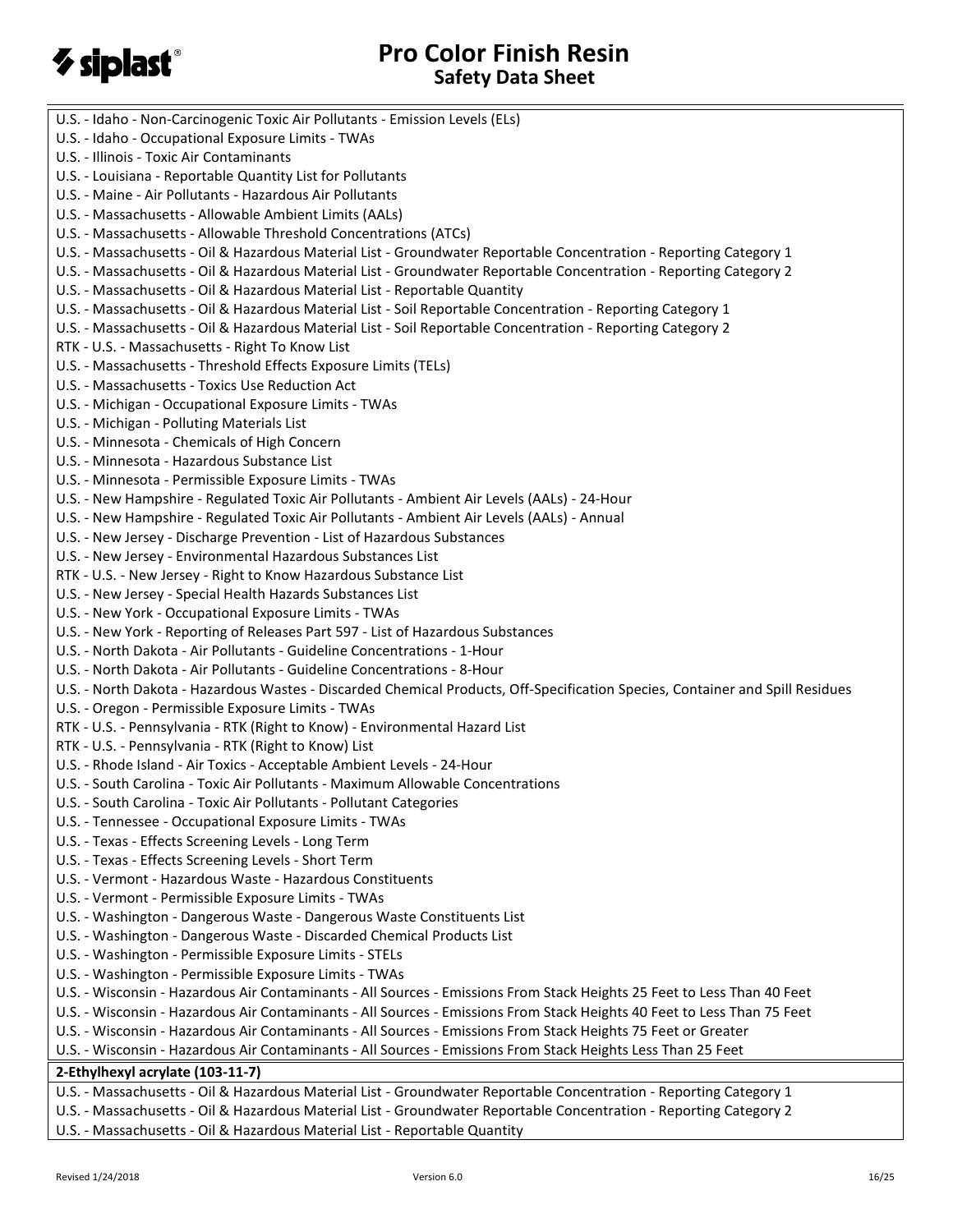

| U.S. - Massachusetts - Oil & Hazardous Material List - Soil Reportable Concentration - Reporting Category 1        |
|--------------------------------------------------------------------------------------------------------------------|
| U.S. - Massachusetts - Oil & Hazardous Material List - Soil Reportable Concentration - Reporting Category 2        |
| RTK - U.S. - Massachusetts - Right To Know List                                                                    |
| RTK - U.S. - New Jersey - Right to Know Hazardous Substance List                                                   |
| U.S. - New Jersey - Special Health Hazards Substances List                                                         |
| RTK - U.S. - Pennsylvania - RTK (Right to Know) List                                                               |
| U.S. - Texas - Effects Screening Levels - Long Term                                                                |
| U.S. - Texas - Effects Screening Levels - Short Term                                                               |
| 2,2,4-Trimethyl-1,3-pentanediol diisobutyrate (6846-50-0)                                                          |
| U.S. - Minnesota - Chemicals of High Concern                                                                       |
| U.S. - Texas - Effects Screening Levels - Long Term                                                                |
| U.S. - Texas - Effects Screening Levels - Short Term                                                               |
| Ethylbenzene (100-41-4)                                                                                            |
| U.S. - California - Priority Toxic Pollutants - Human Health Criteria                                              |
| U.S. - California - SCAQMD - Toxic Air Contaminants - Carcinogens                                                  |
| U.S. - California - SCAQMD - Toxic Air Contaminants - Non-Cancer Chronic                                           |
| U.S. - California - SDAPCD - Toxic Air Contaminants - Carcinogenic Impacts Must Be Calculated                      |
| U.S. - California - Toxic Air Contaminant List (AB 1807, AB 2728)                                                  |
| U.S. - Colorado - Groundwater Quality Standards                                                                    |
| U.S. - Colorado - Primary Drinking Water Regulations - Maximum Contaminant Level Goals (MCLGs)                     |
| U.S. - Colorado - Primary Drinking Water Regulations - Maximum Contaminant Levels (MCLs)                           |
| U.S. - Connecticut - Drinking Water Quality Standards - Maximum Contaminant Levels                                 |
| U.S. - Connecticut - Hazardous Air Pollutants - HLVs (30 min)                                                      |
| U.S. - Connecticut - Hazardous Air Pollutants - HLVs (8 hr)                                                        |
| U.S. - Connecticut - Water Quality Standards - Consumption of Organisms Only                                       |
| U.S. - Connecticut - Water Quality Standards - Consumption of Water and Organisms                                  |
| U.S. - Connecticut - Water Quality Standards - Health Designations                                                 |
| U.S. - Delaware - Pollutant Discharge Requirements - Reportable Quantities                                         |
| U.S. - Florida - Drinking Water Standards - Volatile Organic Contaminants - Maximum Contaminant Levels (MCLs)      |
| U.S. - Georgia - Drinking Water - Maximum Contaminant Levels (MCLs)                                                |
| U.S. - Idaho - Non-Carcinogenic Toxic Air Pollutants - Acceptable Ambient Concentrations                           |
| U.S. - Idaho - Non-Carcinogenic Toxic Air Pollutants - Emission Levels (ELs)                                       |
| U.S. - Idaho - Occupational Exposure Limits - TWAs                                                                 |
| U.S. - Illinois - Toxic Air Contaminant Carcinogens                                                                |
| U.S. - Illinois - Toxic Air Contaminants                                                                           |
| U.S. - Louisiana - Reportable Quantity List for Pollutants                                                         |
| U.S. - Maine - Air Pollutants - Hazardous Air Pollutants                                                           |
| U.S. - Maine - Chemicals of High Concern                                                                           |
| U.S. - Maryland - Surface Water Quality Standards - Consumption of Organisms Only                                  |
| U.S. - Maryland - Surface Water Quality Standards - Consumption of Water and Organisms                             |
| U.S. - Massachusetts - Allowable Ambient Limits (AALs)                                                             |
| U.S. - Massachusetts - Allowable Threshold Concentrations (ATCs)                                                   |
| U.S. - Massachusetts - Drinking Water - Maximum Contaminant Levels (MCLs)                                          |
| U.S. - Massachusetts - Oil & Hazardous Material List - Groundwater Reportable Concentration - Reporting Category 1 |
| U.S. - Massachusetts - Oil & Hazardous Material List - Groundwater Reportable Concentration - Reporting Category 2 |
| U.S. - Massachusetts - Oil & Hazardous Material List - Reportable Quantity                                         |
| U.S. - Massachusetts - Oil & Hazardous Material List - Soil Reportable Concentration - Reporting Category 1        |
| U.S. - Massachusetts - Oil & Hazardous Material List - Soil Reportable Concentration - Reporting Category 2        |
| RTK - U.S. - Massachusetts - Right To Know List                                                                    |
| U.S. - Massachusetts - Threshold Effects Exposure Limits (TELs)                                                    |
| U.S. - Massachusetts - Toxics Use Reduction Act                                                                    |
| U.S. - Michigan - Occupational Exposure Limits - STELs                                                             |
| U.S. - Michigan - Occupational Exposure Limits - TWAs                                                              |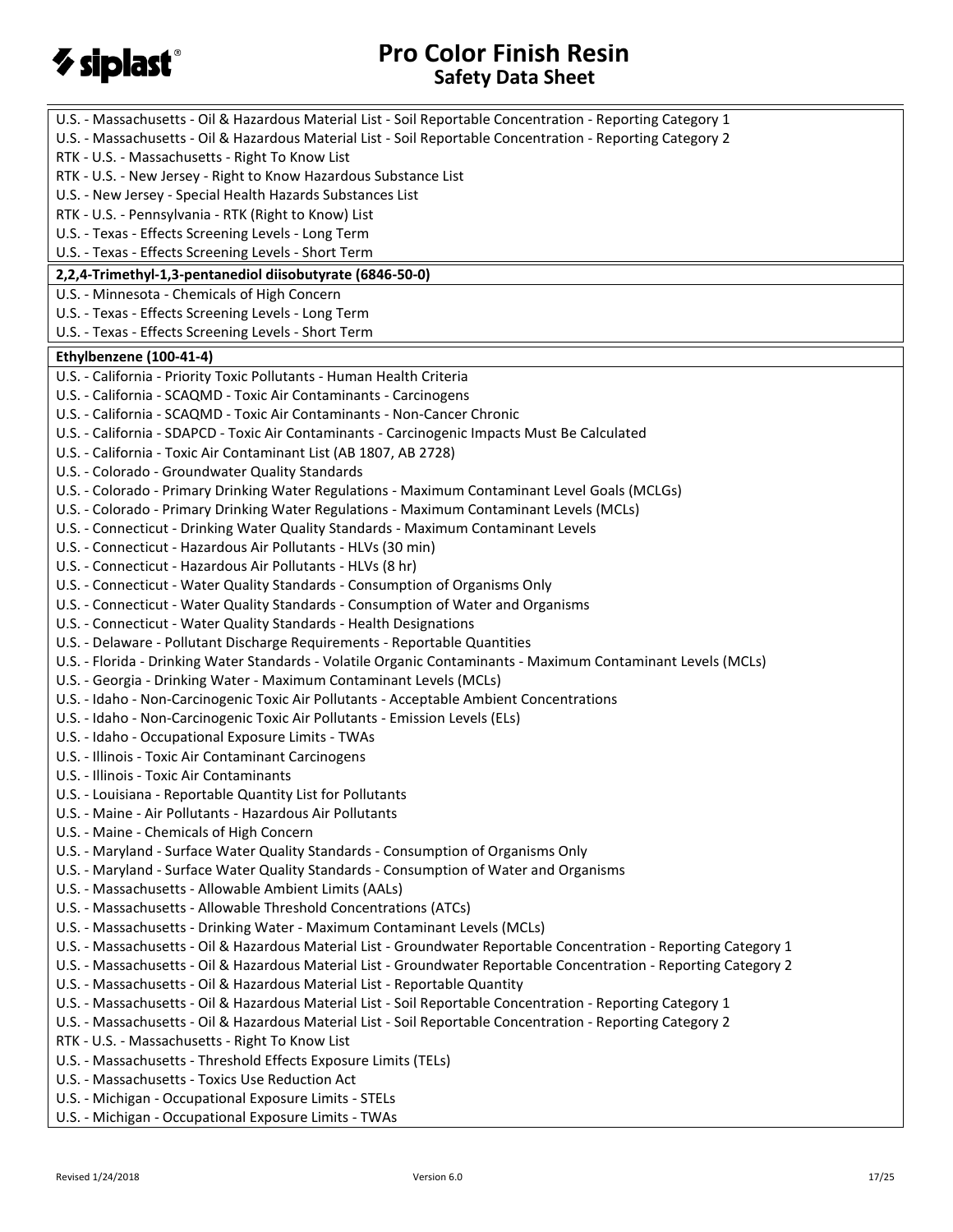# *V* siplast®

U.S. - Michigan - Polluting Materials List U.S. - Minnesota - Chemicals of High Concern U.S. - Minnesota - Groundwater Health Risk Limits U.S. - Minnesota - Hazardous Substance List U.S. - Minnesota - Permissible Exposure Limits - STELs U.S. - Minnesota - Permissible Exposure Limits - TWAs U.S. - Missouri - Drinking Water - Maximum Contaminant Levels (MCLs) U.S. - Nebraska - Drinking Water - Maximum Contaminant Levels (MCLs) U.S. - New Hampshire - Drinking Water - Maximum Contaminant Levels (MCLs) U.S. - New Hampshire - Regulated Toxic Air Pollutants - Ambient Air Levels (AALs) - 24-Hour U.S. - New Hampshire - Regulated Toxic Air Pollutants - Ambient Air Levels (AALs) - Annual U.S. - New Jersey - Discharge Prevention - List of Hazardous Substances U.S. - New Jersey - Environmental Hazardous Substances List U.S. - New Jersey - Primary Drinking Water Standards - Maximum Contaminant Levels - MCLs RTK - U.S. - New Jersey - Right to Know Hazardous Substance List U.S. - New Jersey - Special Health Hazards Substances List U.S. - New Jersey - Water Quality - Ground Water Quality Criteria U.S. - New Jersey - Water Quality - Practical Quantitation Levels (PQLs) U.S. - New Mexico - Water Quality - Standards for Ground Water of 10,000 mg/L TDS Concentration or Less U.S. - New York - Occupational Exposure Limits - TWAs U.S. - New York - Reporting of Releases Part 597 - List of Hazardous Substances U.S. - North Dakota - Air Pollutants - Guideline Concentrations - 1-Hour U.S. - North Dakota - Air Pollutants - Guideline Concentrations - 8-Hour U.S. - North Dakota - Air Pollutants - Unit Risk Factors U.S. - North Dakota - Water Quality Standards - Human Health Value for Class III U.S. - North Dakota - Water Quality Standards - Human Health Value for Classes I, IA, II U.S. - Oregon - Permissible Exposure Limits - TWAs U.S. - California - Safer Consumer Products - Initial List of Candidate Chemicals and Chemical Groups U.S. - Pennsylvania - Drinking Water - Maximum Contaminant Levels (MCLs) RTK - U.S. - Pennsylvania - RTK (Right to Know) - Environmental Hazard List RTK - U.S. - Pennsylvania - RTK (Right to Know) List U.S. - Rhode Island - Air Toxics - Acceptable Ambient Levels - 1-Hour U.S. - Rhode Island - Air Toxics - Acceptable Ambient Levels - 24-Hour U.S. - Rhode Island - Air Toxics - Acceptable Ambient Levels - Annual U.S. - Rhode Island - Water Quality Standards - Acute Freshwater Aquatic Life Criteria U.S. - Rhode Island - Water Quality Standards - Chronic Freshwater Aquatic Life Criteria U.S. - Rhode Island - Water Quality Standards - Human Health Criteria for Consumption of Aquatic Organisms Only U.S. - Rhode Island - Water Quality Standards - Human Health Criteria for Consumption of Water and Aquatic Organisms U.S. - South Carolina - Maximum Contaminant Levels (MCLs) U.S. - South Carolina - Toxic Air Pollutants - Maximum Allowable Concentrations U.S. - South Carolina - Toxic Air Pollutants - Pollutant Categories U.S. - Tennessee - Occupational Exposure Limits - STELs U.S. - Tennessee - Occupational Exposure Limits - TWAs U.S. - Texas - Drinking Water Standards - Maximum Contaminant Levels (MCLs) U.S. - Texas - Effects Screening Levels - Long Term U.S. - Texas - Effects Screening Levels - Short Term U.S. - Utah - Drinking Water - Maximum Contaminant Levels (MCLs) U.S. - Vermont - Permissible Exposure Limits - STELs U.S. - Vermont - Permissible Exposure Limits - TWAs U.S. - Virginia - Water Quality Standards - Public Water Supply Effluent Limits U.S. - Virginia - Water Quality Standards - Surface Waters Not Used for the Public Water Supply Effluent Limits U.S. - Washington - Permissible Exposure Limits - STELs U.S. - Washington - Permissible Exposure Limits - TWAs U.S. - West Virginia - Water Quality - Groundwater Standards - Ceiling Concentrations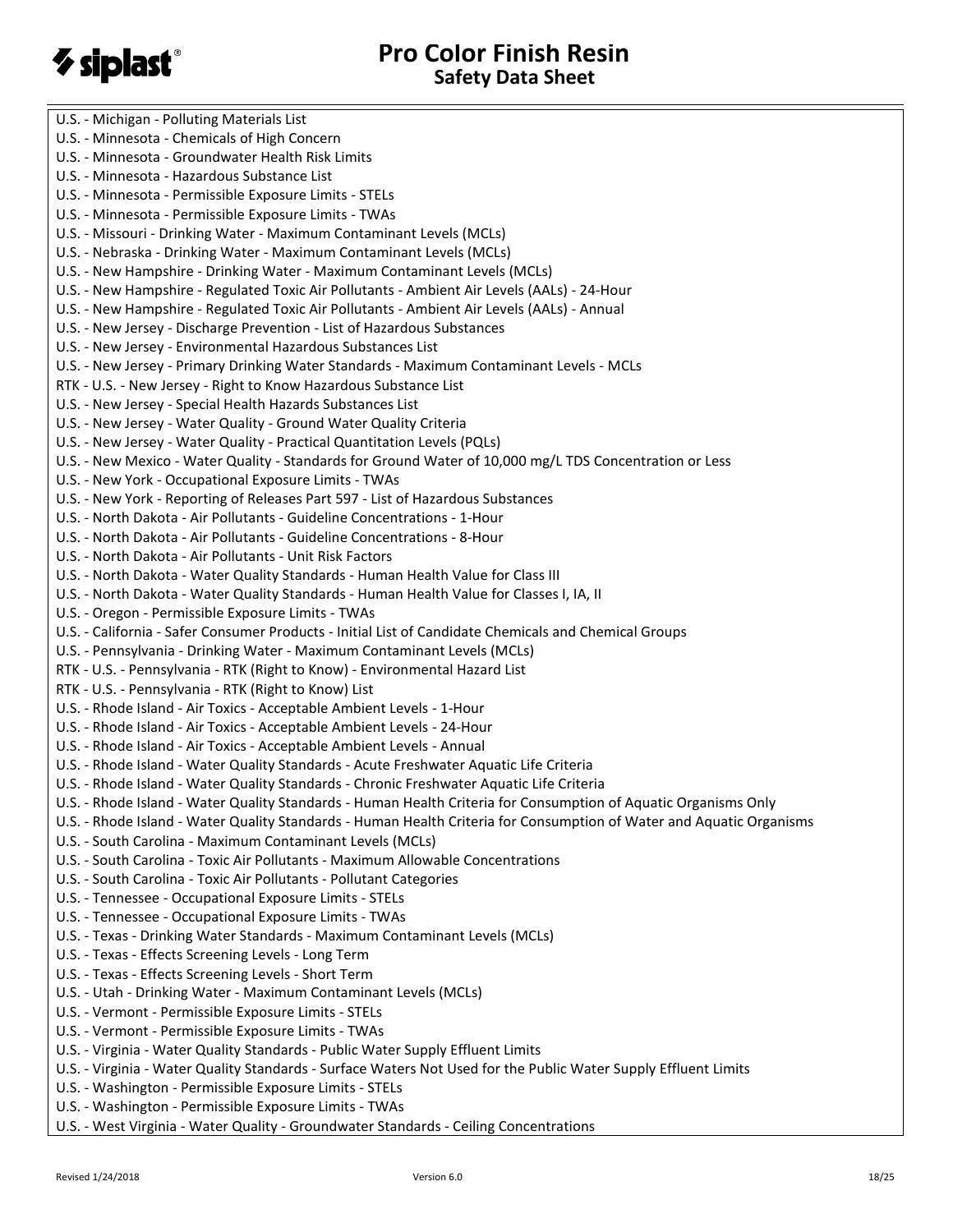

| U.S. - Wisconsin - Hazardous Air Contaminants - All Sources - Emissions From Stack Heights 25 Feet to Less Than 40 Feet |
|-------------------------------------------------------------------------------------------------------------------------|
| U.S. - Wisconsin - Hazardous Air Contaminants - All Sources - Emissions From Stack Heights 40 Feet to Less Than 75 Feet |
| U.S. - Wisconsin - Hazardous Air Contaminants - All Sources - Emissions From Stack Heights 75 Feet or Greater           |
| U.S. - Wisconsin - Hazardous Air Contaminants - All Sources - Emissions From Stack Heights Less Than 25 Feet            |
| Propylene glycol monomethyl ether acetate (108-65-6)                                                                    |
| U.S. - Idaho - Non-Carcinogenic Toxic Air Pollutants - Acceptable Ambient Concentrations                                |
| U.S. - Idaho - Non-Carcinogenic Toxic Air Pollutants - Emission Levels (ELs)                                            |
| U.S. - Texas - Effects Screening Levels - Long Term                                                                     |
| U.S. - Texas - Effects Screening Levels - Short Term                                                                    |
| n-Butyl acetate (123-86-4)                                                                                              |
| U.S. - Connecticut - Hazardous Air Pollutants - HLVs (30 min)                                                           |
| U.S. - Connecticut - Hazardous Air Pollutants - HLVs (8 hr)                                                             |
| U.S. - Delaware - Pollutant Discharge Requirements - Reportable Quantities                                              |
| U.S. - Idaho - Non-Carcinogenic Toxic Air Pollutants - Acceptable Ambient Concentrations                                |
| U.S. - Idaho - Non-Carcinogenic Toxic Air Pollutants - Emission Levels (ELs)                                            |
| U.S. - Idaho - Occupational Exposure Limits - TWAs                                                                      |
| U.S. - Louisiana - Reportable Quantity List for Pollutants                                                              |
| U.S. - Massachusetts - Oil & Hazardous Material List - Groundwater Reportable Concentration - Reporting Category 1      |
| U.S. - Massachusetts - Oil & Hazardous Material List - Groundwater Reportable Concentration - Reporting Category 2      |
| U.S. - Massachusetts - Oil & Hazardous Material List - Reportable Quantity                                              |
| U.S. - Massachusetts - Oil & Hazardous Material List - Soil Reportable Concentration - Reporting Category 1             |
| U.S. - Massachusetts - Oil & Hazardous Material List - Soil Reportable Concentration - Reporting Category 2             |
| RTK - U.S. - Massachusetts - Right To Know List                                                                         |
| U.S. - Massachusetts - Toxics Use Reduction Act                                                                         |
| U.S. - Michigan - Occupational Exposure Limits - STELs                                                                  |
| U.S. - Michigan - Occupational Exposure Limits - TWAs                                                                   |
| U.S. - Michigan - Polluting Materials List                                                                              |
| U.S. - Minnesota - Hazardous Substance List                                                                             |
| U.S. - Minnesota - Permissible Exposure Limits - STELs                                                                  |
| U.S. - Minnesota - Permissible Exposure Limits - TWAs                                                                   |
| U.S. - New Hampshire - Regulated Toxic Air Pollutants - Ambient Air Levels (AALs) - 24-Hour                             |
| U.S. - New Hampshire - Regulated Toxic Air Pollutants - Ambient Air Levels (AALs) - Annual                              |
| U.S. - New Jersey - Discharge Prevention - List of Hazardous Substances                                                 |
| RTK - U.S. - New Jersey - Right to Know Hazardous Substance List                                                        |
| U.S. - New Jersey - Special Health Hazards Substances List                                                              |
| U.S. - New York - Occupational Exposure Limits - TWAs                                                                   |
| U.S. - New York - Reporting of Releases Part 597 - List of Hazardous Substances                                         |
| U.S. - North Dakota - Air Pollutants - Guideline Concentrations - 1-Hour                                                |
| U.S. - North Dakota - Air Pollutants - Guideline Concentrations - 8-Hour                                                |
| U.S. - Oregon - Permissible Exposure Limits - TWAs                                                                      |
| RTK - U.S. - Pennsylvania - RTK (Right to Know) - Environmental Hazard List                                             |
| RTK - U.S. - Pennsylvania - RTK (Right to Know) List                                                                    |
| U.S. - Tennessee - Occupational Exposure Limits - STELs                                                                 |
| U.S. - Tennessee - Occupational Exposure Limits - TWAs                                                                  |
| U.S. - Texas - City of Austin - Aerosol Paint and Glue Restrictions                                                     |
| U.S. - Texas - Effects Screening Levels - Long Term                                                                     |
| U.S. - Texas - Effects Screening Levels - Short Term                                                                    |
| U.S. - Vermont - Permissible Exposure Limits - STELs                                                                    |
| U.S. - Vermont - Permissible Exposure Limits - TWAs                                                                     |
| U.S. - Washington - Permissible Exposure Limits - STELs                                                                 |
| U.S. - Washington - Permissible Exposure Limits - TWAs                                                                  |
| Iron oxide (Fe2O3) (1309-37-1)                                                                                          |
| U.S. - Connecticut - Hazardous Air Pollutants - HLVs (30 min)                                                           |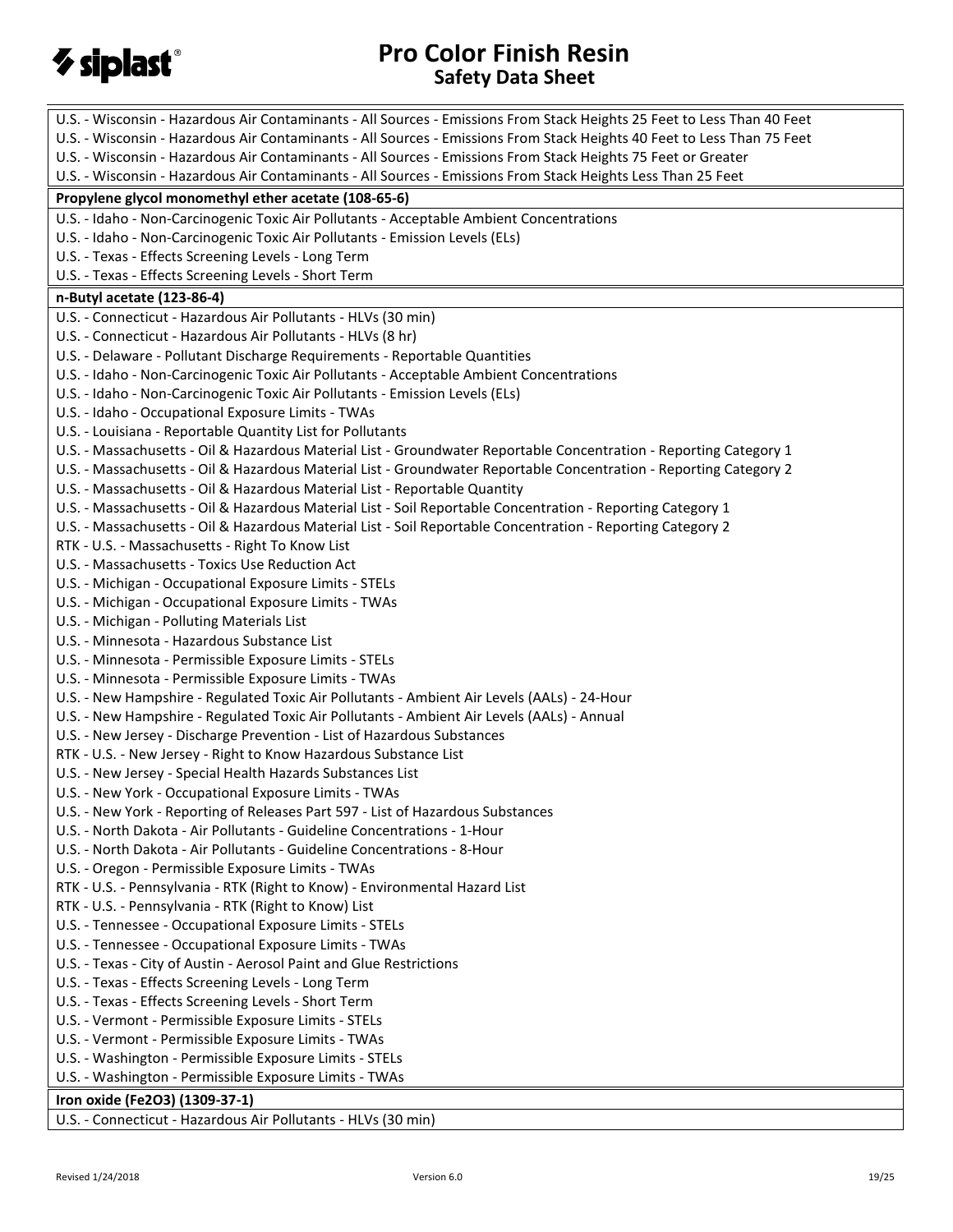# *V* siplast®

| U.S. - Connecticut - Hazardous Air Pollutants - HLVs (8 hr)                                                               |
|---------------------------------------------------------------------------------------------------------------------------|
| U.S. - Idaho - Non-Carcinogenic Toxic Air Pollutants - Acceptable Ambient Concentrations                                  |
| U.S. - Idaho - Non-Carcinogenic Toxic Air Pollutants - Emission Levels (ELs)                                              |
| U.S. - Idaho - Occupational Exposure Limits - TWAs                                                                        |
| RTK - U.S. - Massachusetts - Right To Know List                                                                           |
| U.S. - Michigan - Occupational Exposure Limits - TWAs                                                                     |
| U.S. - Minnesota - Hazardous Substance List                                                                               |
| U.S. - Minnesota - Permissible Exposure Limits - TWAs                                                                     |
| U.S. - New Hampshire - Regulated Toxic Air Pollutants - Ambient Air Levels (AALs) - 24-Hour                               |
| U.S. - New Hampshire - Regulated Toxic Air Pollutants - Ambient Air Levels (AALs) - Annual                                |
| RTK - U.S. - New Jersey - Right to Know Hazardous Substance List                                                          |
| U.S. - New York - Occupational Exposure Limits - TWAs                                                                     |
| U.S. - North Dakota - Air Pollutants - Guideline Concentrations - 8-Hour                                                  |
| U.S. - Oregon - Permissible Exposure Limits - TWAs                                                                        |
| RTK - U.S. - Pennsylvania - RTK (Right to Know) List                                                                      |
| U.S. - Tennessee - Occupational Exposure Limits - TWAs                                                                    |
| U.S. - Texas - Effects Screening Levels - Long Term                                                                       |
| U.S. - Texas - Effects Screening Levels - Short Term                                                                      |
| U.S. - Vermont - Permissible Exposure Limits - TWAs                                                                       |
| U.S. - Washington - Permissible Exposure Limits - STELs                                                                   |
| U.S. - Washington - Permissible Exposure Limits - TWAs                                                                    |
| U.S. - Wisconsin - Hazardous Air Contaminants - All Sources - Emissions From Stack Heights 25 Feet to Less Than 40 Feet   |
| U.S. - Wisconsin - Hazardous Air Contaminants - All Sources - Emissions From Stack Heights 40 Feet to Less Than 75 Feet   |
| U.S. - Wisconsin - Hazardous Air Contaminants - All Sources - Emissions From Stack Heights 75 Feet or Greater             |
| U.S. - Wisconsin - Hazardous Air Contaminants - All Sources - Emissions From Stack Heights Less Than 25 Feet              |
|                                                                                                                           |
| Xylenes (o-, m-, p- isomers) (1330-20-7)<br>U.S. - California - SCAQMD - Toxic Air Contaminants - Non-Cancer Acute        |
|                                                                                                                           |
|                                                                                                                           |
| U.S. - California - SCAQMD - Toxic Air Contaminants - Non-Cancer Chronic                                                  |
| U.S. - California - Toxic Air Contaminant List (AB 1807, AB 2728)                                                         |
| U.S. - Colorado - Groundwater Quality Standards                                                                           |
| U.S. - Colorado - Hazardous Wastes - Discarded Chemical Products, Off-Specification Species, Container and Spill Residues |
| U.S. - Colorado - Primary Drinking Water Regulations - Maximum Contaminant Level Goals (MCLGs)                            |
| U.S. - Colorado - Primary Drinking Water Regulations - Maximum Contaminant Levels (MCLs)                                  |
| U.S. - Connecticut - Drinking Water Quality Standards - Maximum Contaminant Levels                                        |
| U.S. - Delaware - Pollutant Discharge Requirements - Reportable Quantities                                                |
| U.S. - Florida - Drinking Water Standards - Volatile Organic Contaminants - Maximum Contaminant Levels (MCLs)             |
| U.S. - Georgia - Drinking Water - Maximum Contaminant Levels (MCLs)                                                       |
| U.S. - Idaho - Non-Carcinogenic Toxic Air Pollutants - Acceptable Ambient Concentrations                                  |
| U.S. - Idaho - Non-Carcinogenic Toxic Air Pollutants - Emission Levels (ELs)                                              |
| U.S. - Idaho - Occupational Exposure Limits - TWAs                                                                        |
| U.S. - Illinois - Toxic Air Contaminants                                                                                  |
| U.S. - Louisiana - Reportable Quantity List for Pollutants                                                                |
| U.S. - Maine - Air Pollutants - Hazardous Air Pollutants                                                                  |
| U.S. - Massachusetts - Allowable Ambient Limits (AALs)                                                                    |
| U.S. - Massachusetts - Allowable Threshold Concentrations (ATCs)                                                          |
| U.S. - Massachusetts - Drinking Water - Maximum Contaminant Levels (MCLs)                                                 |
| U.S. - Massachusetts - Oil & Hazardous Material List - Groundwater Reportable Concentration - Reporting Category 1        |
| U.S. - Massachusetts - Oil & Hazardous Material List - Groundwater Reportable Concentration - Reporting Category 2        |
| U.S. - Massachusetts - Oil & Hazardous Material List - Reportable Quantity                                                |
| U.S. - Massachusetts - Oil & Hazardous Material List - Soil Reportable Concentration - Reporting Category 1               |
| U.S. - Massachusetts - Oil & Hazardous Material List - Soil Reportable Concentration - Reporting Category 2               |
| RTK - U.S. - Massachusetts - Right To Know List                                                                           |
| U.S. - Massachusetts - Threshold Effects Exposure Limits (TELs)                                                           |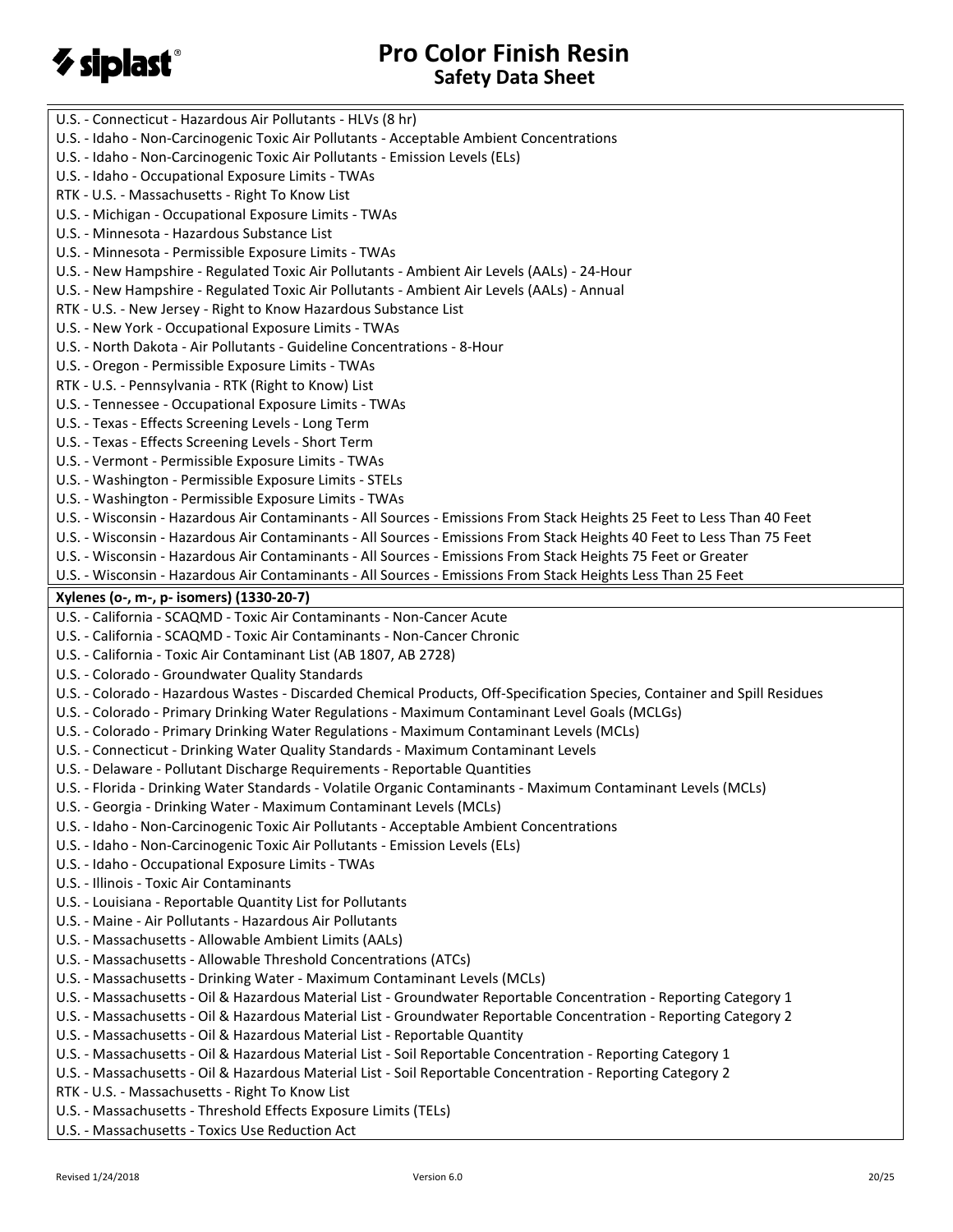# $\gamma$  siplast $\degree$

U.S. - Michigan - Occupational Exposure Limits - STELs U.S. - Michigan - Occupational Exposure Limits - TWAs U.S. - Michigan - Polluting Materials List U.S. - Minnesota - Chemicals of High Concern U.S. - Minnesota - Groundwater Health Risk Limits U.S. - Minnesota - Hazardous Substance List U.S. - Minnesota - Permissible Exposure Limits - STELs U.S. - Minnesota - Permissible Exposure Limits - TWAs U.S. - Missouri - Drinking Water - Maximum Contaminant Levels (MCLs) U.S. - Nebraska - Drinking Water - Maximum Contaminant Levels (MCLs) U.S. - New Hampshire - Drinking Water - Maximum Contaminant Levels (MCLs) U.S. - New Hampshire - Regulated Toxic Air Pollutants - Ambient Air Levels (AALs) - 24-Hour U.S. - New Hampshire - Regulated Toxic Air Pollutants - Ambient Air Levels (AALs) - Annual U.S. - New Jersey - Discharge Prevention - List of Hazardous Substances U.S. - New Jersey - Environmental Hazardous Substances List U.S. - New Jersey - Primary Drinking Water Standards - Maximum Contaminant Levels - MCLs RTK - U.S. - New Jersey - Right to Know Hazardous Substance List U.S. - New Jersey - Special Health Hazards Substances List U.S. - New Jersey - Water Quality - Ground Water Quality Criteria U.S. - New Jersey - Water Quality - Practical Quantitation Levels (PQLs) U.S. - New Mexico - Water Quality - Standards for Ground Water of 10,000 mg/L TDS Concentration or Less U.S. - New York - Occupational Exposure Limits - TWAs U.S. - New York - Reporting of Releases Part 597 - List of Hazardous Substances U.S. - North Carolina - Control of Toxic Air Pollutants U.S. - North Dakota - Air Pollutants - Guideline Concentrations - 1-Hour U.S. - North Dakota - Air Pollutants - Guideline Concentrations - 8-Hour U.S. - North Dakota - Hazardous Wastes - Discarded Chemical Products, Off-Specification Species, Container and Spill Residues U.S. - North Dakota - Water Quality Standards - Human Health Value for Classes I, IA, II U.S. - Oregon - Permissible Exposure Limits - TWAs U.S. - California - Safer Consumer Products - Initial List of Candidate Chemicals and Chemical Groups U.S. - Pennsylvania - Drinking Water - Maximum Contaminant Levels (MCLs) RTK - U.S. - Pennsylvania - RTK (Right to Know) - Environmental Hazard List RTK - U.S. - Pennsylvania - RTK (Right to Know) List U.S. - Rhode Island - Air Toxics - Acceptable Ambient Levels - 1-Hour U.S. - Rhode Island - Air Toxics - Acceptable Ambient Levels - 24-Hour U.S. - Rhode Island - Air Toxics - Acceptable Ambient Levels - Annual U.S. - Rhode Island - Water Quality Standards - Acute Freshwater Aquatic Life Criteria U.S. - Rhode Island - Water Quality Standards - Chronic Freshwater Aquatic Life Criteria U.S. - South Carolina - Maximum Contaminant Levels (MCLs) U.S. - South Carolina - Toxic Air Pollutants - Maximum Allowable Concentrations U.S. - South Carolina - Toxic Air Pollutants - Pollutant Categories U.S. - Tennessee - Occupational Exposure Limits - STELs U.S. - Tennessee - Occupational Exposure Limits - TWAs U.S. - Texas - City of Austin - Aerosol Paint and Glue Restrictions U.S. - Texas - Drinking Water Standards - Maximum Contaminant Levels (MCLs) U.S. - Texas - Effects Screening Levels - Long Term U.S. - Texas - Effects Screening Levels - Short Term U.S. - Utah - Drinking Water - Maximum Contaminant Levels (MCLs) U.S. - Washington - Dangerous Waste - Discarded Chemical Products List U.S. - Washington - Permissible Exposure Limits - STELs U.S. - Washington - Permissible Exposure Limits - TWAs U.S. - West Virginia - Water Quality - Groundwater Standards - Ceiling Concentrations U.S. - Wisconsin - Hazardous Air Contaminants - All Sources - Emissions From Stack Heights 25 Feet to Less Than 40 Feet U.S. - Wisconsin - Hazardous Air Contaminants - All Sources - Emissions From Stack Heights 40 Feet to Less Than 75 Feet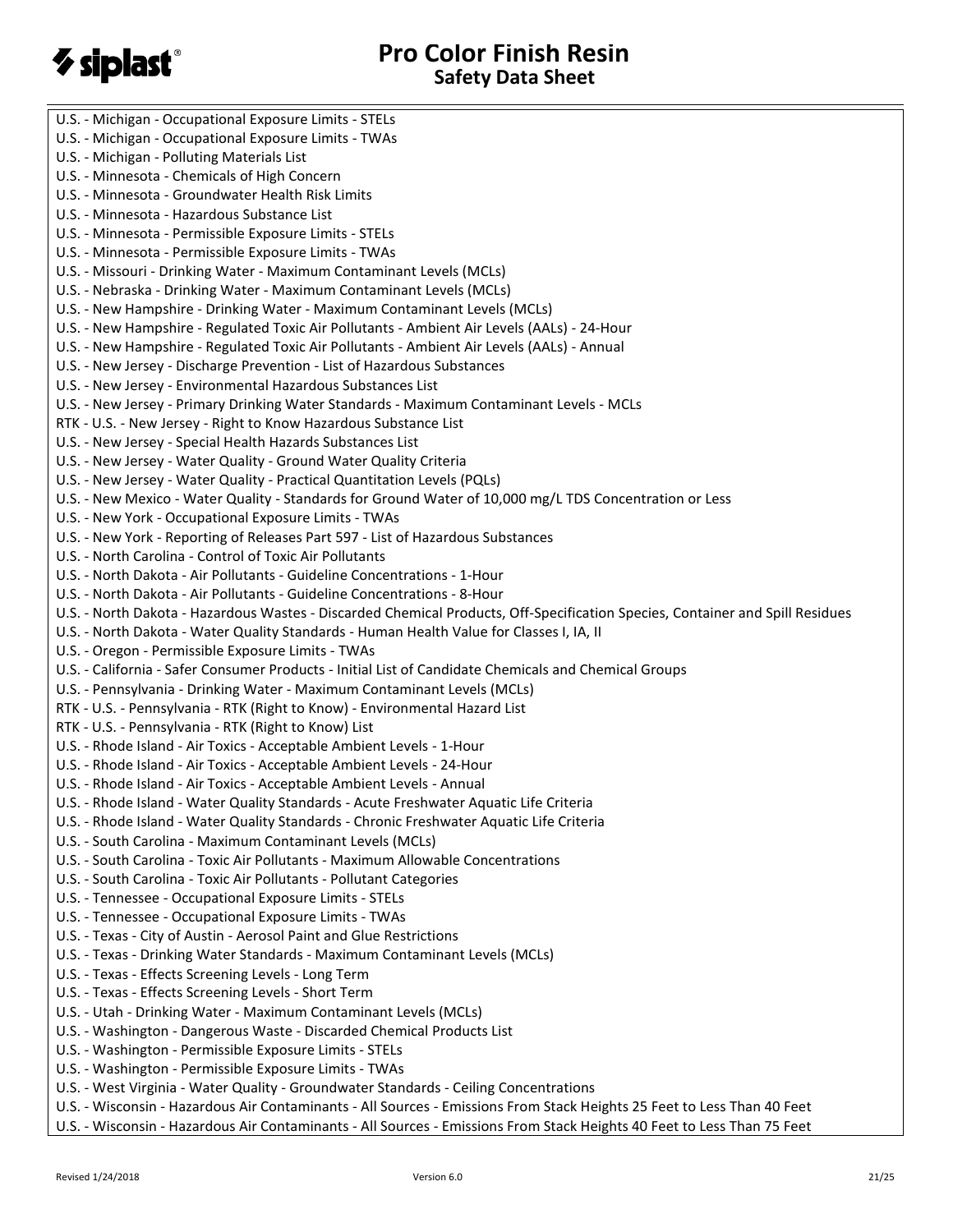

| U.S. - Wisconsin - Hazardous Air Contaminants - All Sources - Emissions From Stack Heights 75 Feet or Greater      |
|--------------------------------------------------------------------------------------------------------------------|
| U.S. - Wisconsin - Hazardous Air Contaminants - All Sources - Emissions From Stack Heights Less Than 25 Feet       |
| Titanium dioxide (13463-67-7)                                                                                      |
| U.S. - Connecticut - Hazardous Air Pollutants - HLVs (30 min)                                                      |
| U.S. - Connecticut - Hazardous Air Pollutants - HLVs (8 hr)                                                        |
| U.S. - Idaho - Occupational Exposure Limits - TWAs                                                                 |
| U.S. - Illinois - Toxic Air Contaminant Carcinogens                                                                |
| RTK - U.S. - Massachusetts - Right To Know List                                                                    |
| U.S. - Michigan - Occupational Exposure Limits - TWAs                                                              |
| U.S. - Minnesota - Chemicals of High Concern                                                                       |
| U.S. - Minnesota - Hazardous Substance List                                                                        |
| U.S. - Minnesota - Permissible Exposure Limits - TWAs                                                              |
| U.S. - New Hampshire - Regulated Toxic Air Pollutants - Ambient Air Levels (AALs) - 24-Hour                        |
| U.S. - New Hampshire - Regulated Toxic Air Pollutants - Ambient Air Levels (AALs) - Annual                         |
| RTK - U.S. - New Jersey - Right to Know Hazardous Substance List                                                   |
| U.S. - New York - Occupational Exposure Limits - TWAs                                                              |
| U.S. - North Dakota - Air Pollutants - Guideline Concentrations - 8-Hour                                           |
| U.S. - Oregon - Permissible Exposure Limits - TWAs                                                                 |
| RTK - U.S. - Pennsylvania - RTK (Right to Know) List                                                               |
| U.S. - Tennessee - Occupational Exposure Limits - TWAs                                                             |
| U.S. - Texas - Effects Screening Levels - Long Term                                                                |
| U.S. - Texas - Effects Screening Levels - Short Term                                                               |
| U.S. - Vermont - Permissible Exposure Limits - TWAs                                                                |
| U.S. - Washington - Permissible Exposure Limits - STELs                                                            |
| U.S. - Washington - Permissible Exposure Limits - TWAs                                                             |
| Aluminum hydroxide (Al(OH)3) (21645-51-2)                                                                          |
| U.S. - Texas - Effects Screening Levels - Long Term                                                                |
| U.S. - Texas - Effects Screening Levels - Short Term                                                               |
| Butyl methacrylate (97-88-1)                                                                                       |
| U.S. - Massachusetts - Oil & Hazardous Material List - Groundwater Reportable Concentration - Reporting Category 1 |
| U.S. - Massachusetts - Oil & Hazardous Material List - Groundwater Reportable Concentration - Reporting Category 2 |
| U.S. - Massachusetts - Oil & Hazardous Material List - Reportable Quantity                                         |
| U.S. - Massachusetts - Oil & Hazardous Material List - Soil Reportable Concentration - Reporting Category 1        |
| U.S. - Massachusetts - Oil & Hazardous Material List - Soil Reportable Concentration - Reporting Category 2        |
| RTK - U.S. - Massachusetts - Right To Know List                                                                    |
| RTK - U.S. - New Jersey - Right to Know Hazardous Substance List                                                   |
| U.S. - New Jersey - Special Health Hazards Substances List                                                         |
| RTK - U.S. - Pennsylvania - RTK (Right to Know) List                                                               |
| U.S. - Texas - Effects Screening Levels - Long Term                                                                |
| U.S. - Texas - Effects Screening Levels - Short Term                                                               |

## **Canadian Regulations**

| <b>Pro Color Finish Resin</b> |                                                                                    |
|-------------------------------|------------------------------------------------------------------------------------|
| <b>WHMIS Classification</b>   | Class B Division 2 - Flammable Liquid                                              |
|                               | Class D Division 2 Subdivision A - Very toxic material causing other toxic effects |
|                               | Class D Division 2 Subdivision B - Toxic material causing other toxic effects      |
|                               |                                                                                    |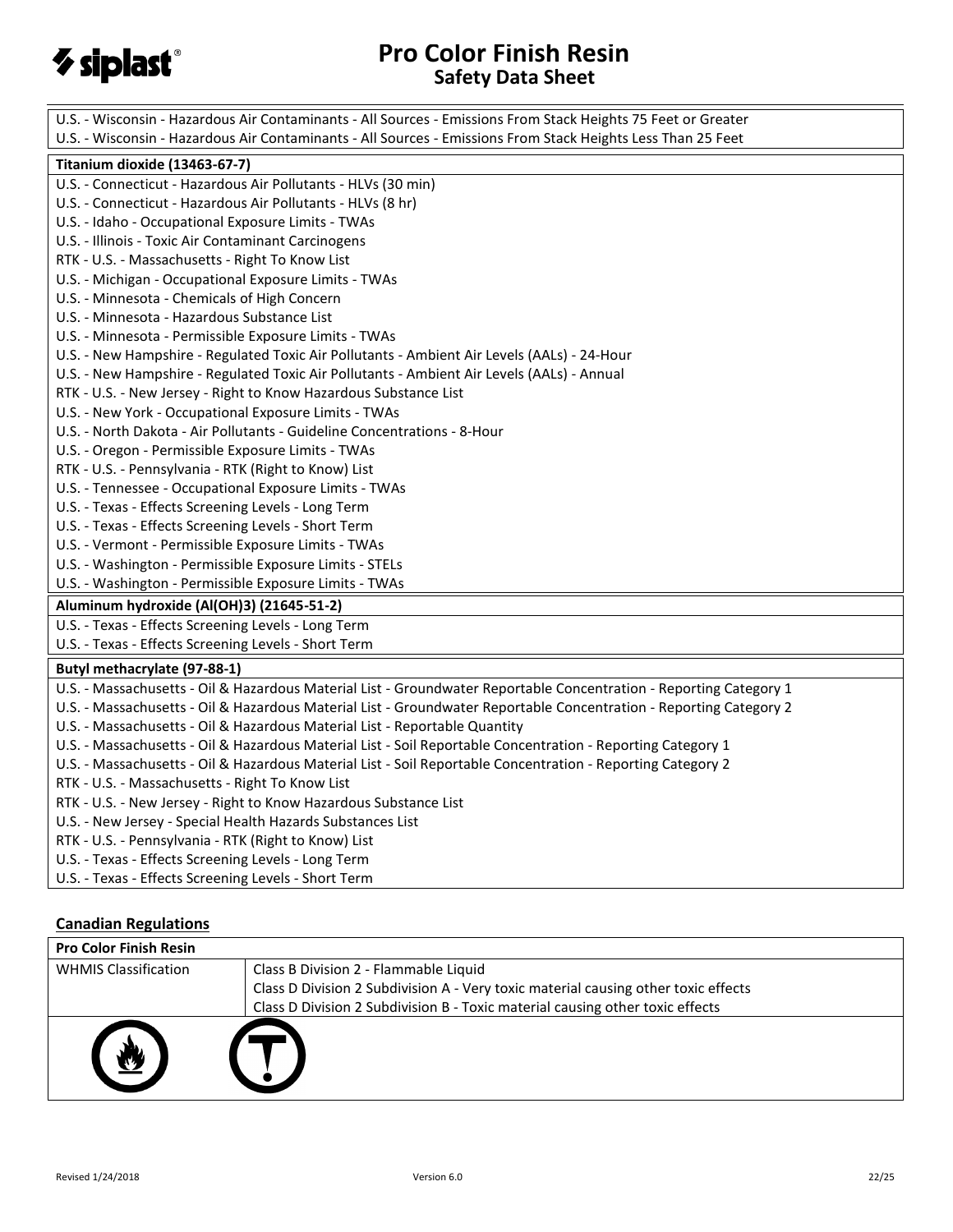

| Listed on the Canadian DSL (Domestic Sustances List)<br><b>WHMIS Classification</b><br>Class D Division 1 Subdivision A - Very toxic material causing immediate and serious toxic effects<br>Class D Division 2 Subdivision B - Toxic material causing other toxic effects<br>Methyl methacrylate (80-62-6)<br>Listed on the Canadian DSL (Domestic Sustances List)<br>Listed on the Canadian IDL (Ingredient Disclosure List)<br>IDL Concentration 1%<br><b>WHMIS Classification</b><br>Class B Division 2 - Flammable Liquid<br>Class D Division 2 Subdivision B - Toxic material causing other toxic effects<br>Class D Division 2 Subdivision A - Very toxic material causing other toxic effects<br>2-Ethylhexyl acrylate (103-11-7)<br>Listed on the Canadian DSL (Domestic Sustances List)<br>Listed on the Canadian IDL (Ingredient Disclosure List)<br>IDL Concentration 1%<br>Class B Division 3 - Combustible Liquid<br><b>WHMIS Classification</b><br>Class D Division 2 Subdivision B - Toxic material causing other toxic effects<br>2,2,4-Trimethyl-1,3-pentanediol diisobutyrate (6846-50-0)<br>Listed on the Canadian DSL (Domestic Sustances List)<br><b>WHMIS Classification</b><br>Uncontrolled product according to WHMIS classification criteria<br>Ethylbenzene (100-41-4)<br>Listed on the Canadian DSL (Domestic Sustances List)<br>Listed on the Canadian IDL (Ingredient Disclosure List)<br>IDL Concentration 0.1 %<br>Class B Division 2 - Flammable Liquid<br><b>WHMIS Classification</b><br>Class D Division 2 Subdivision A - Very toxic material causing other toxic effects<br>Class D Division 2 Subdivision B - Toxic material causing other toxic effects<br>Propylene glycol monomethyl ether acetate (108-65-6)<br>Listed on the Canadian DSL (Domestic Sustances List)<br>Class B Division 3 - Combustible Liquid<br><b>WHMIS Classification</b><br>2-Propenoic acid, 2-methyl-, oxybis(2,1-ethanediyloxy-2,1-ethanediyl) ester (109-17-1)<br>Listed on the Canadian DSL (Domestic Sustances List)<br><b>WHMIS Classification</b><br>Class D Division 2 Subdivision B - Toxic material causing other toxic effects<br>n-Butyl acetate (123-86-4)<br>Listed on the Canadian DSL (Domestic Sustances List)<br>Listed on the Canadian IDL (Ingredient Disclosure List)<br>IDL Concentration 1%<br><b>WHMIS Classification</b><br>Class B Division 2 - Flammable Liquid<br>Iron oxide (Fe2O3) (1309-37-1)<br>Listed on the Canadian DSL (Domestic Sustances List)<br>Listed on the Canadian IDL (Ingredient Disclosure List)<br>IDL Concentration 1%<br><b>WHMIS Classification</b><br>Uncontrolled product according to WHMIS classification criteria<br>2-Hydroxy-4-methoxybenzophenone (131-57-7)<br>Listed on the Canadian DSL (Domestic Sustances List)<br><b>WHMIS Classification</b><br>Uncontrolled product according to WHMIS classification criteria<br>Xylenes (o-, m-, p- isomers) (1330-20-7)<br>Listed on the Canadian DSL (Domestic Sustances List) | 2-Propanol, 1,1'-[(4-methylphenyl)imino]bis- (38668-48-3) |  |  |  |  |
|--------------------------------------------------------------------------------------------------------------------------------------------------------------------------------------------------------------------------------------------------------------------------------------------------------------------------------------------------------------------------------------------------------------------------------------------------------------------------------------------------------------------------------------------------------------------------------------------------------------------------------------------------------------------------------------------------------------------------------------------------------------------------------------------------------------------------------------------------------------------------------------------------------------------------------------------------------------------------------------------------------------------------------------------------------------------------------------------------------------------------------------------------------------------------------------------------------------------------------------------------------------------------------------------------------------------------------------------------------------------------------------------------------------------------------------------------------------------------------------------------------------------------------------------------------------------------------------------------------------------------------------------------------------------------------------------------------------------------------------------------------------------------------------------------------------------------------------------------------------------------------------------------------------------------------------------------------------------------------------------------------------------------------------------------------------------------------------------------------------------------------------------------------------------------------------------------------------------------------------------------------------------------------------------------------------------------------------------------------------------------------------------------------------------------------------------------------------------------------------------------------------------------------------------------------------------------------------------------------------------------------------------------------------------------------------------------------------------------------------------------------------------------------------------------------------------------------------------------------------------------------------------------------------------------------------------------------------------------------------------------------|-----------------------------------------------------------|--|--|--|--|
|                                                                                                                                                                                                                                                                                                                                                                                                                                                                                                                                                                                                                                                                                                                                                                                                                                                                                                                                                                                                                                                                                                                                                                                                                                                                                                                                                                                                                                                                                                                                                                                                                                                                                                                                                                                                                                                                                                                                                                                                                                                                                                                                                                                                                                                                                                                                                                                                                                                                                                                                                                                                                                                                                                                                                                                                                                                                                                                                                                                                        |                                                           |  |  |  |  |
|                                                                                                                                                                                                                                                                                                                                                                                                                                                                                                                                                                                                                                                                                                                                                                                                                                                                                                                                                                                                                                                                                                                                                                                                                                                                                                                                                                                                                                                                                                                                                                                                                                                                                                                                                                                                                                                                                                                                                                                                                                                                                                                                                                                                                                                                                                                                                                                                                                                                                                                                                                                                                                                                                                                                                                                                                                                                                                                                                                                                        |                                                           |  |  |  |  |
|                                                                                                                                                                                                                                                                                                                                                                                                                                                                                                                                                                                                                                                                                                                                                                                                                                                                                                                                                                                                                                                                                                                                                                                                                                                                                                                                                                                                                                                                                                                                                                                                                                                                                                                                                                                                                                                                                                                                                                                                                                                                                                                                                                                                                                                                                                                                                                                                                                                                                                                                                                                                                                                                                                                                                                                                                                                                                                                                                                                                        |                                                           |  |  |  |  |
|                                                                                                                                                                                                                                                                                                                                                                                                                                                                                                                                                                                                                                                                                                                                                                                                                                                                                                                                                                                                                                                                                                                                                                                                                                                                                                                                                                                                                                                                                                                                                                                                                                                                                                                                                                                                                                                                                                                                                                                                                                                                                                                                                                                                                                                                                                                                                                                                                                                                                                                                                                                                                                                                                                                                                                                                                                                                                                                                                                                                        |                                                           |  |  |  |  |
|                                                                                                                                                                                                                                                                                                                                                                                                                                                                                                                                                                                                                                                                                                                                                                                                                                                                                                                                                                                                                                                                                                                                                                                                                                                                                                                                                                                                                                                                                                                                                                                                                                                                                                                                                                                                                                                                                                                                                                                                                                                                                                                                                                                                                                                                                                                                                                                                                                                                                                                                                                                                                                                                                                                                                                                                                                                                                                                                                                                                        |                                                           |  |  |  |  |
|                                                                                                                                                                                                                                                                                                                                                                                                                                                                                                                                                                                                                                                                                                                                                                                                                                                                                                                                                                                                                                                                                                                                                                                                                                                                                                                                                                                                                                                                                                                                                                                                                                                                                                                                                                                                                                                                                                                                                                                                                                                                                                                                                                                                                                                                                                                                                                                                                                                                                                                                                                                                                                                                                                                                                                                                                                                                                                                                                                                                        |                                                           |  |  |  |  |
|                                                                                                                                                                                                                                                                                                                                                                                                                                                                                                                                                                                                                                                                                                                                                                                                                                                                                                                                                                                                                                                                                                                                                                                                                                                                                                                                                                                                                                                                                                                                                                                                                                                                                                                                                                                                                                                                                                                                                                                                                                                                                                                                                                                                                                                                                                                                                                                                                                                                                                                                                                                                                                                                                                                                                                                                                                                                                                                                                                                                        |                                                           |  |  |  |  |
|                                                                                                                                                                                                                                                                                                                                                                                                                                                                                                                                                                                                                                                                                                                                                                                                                                                                                                                                                                                                                                                                                                                                                                                                                                                                                                                                                                                                                                                                                                                                                                                                                                                                                                                                                                                                                                                                                                                                                                                                                                                                                                                                                                                                                                                                                                                                                                                                                                                                                                                                                                                                                                                                                                                                                                                                                                                                                                                                                                                                        |                                                           |  |  |  |  |
|                                                                                                                                                                                                                                                                                                                                                                                                                                                                                                                                                                                                                                                                                                                                                                                                                                                                                                                                                                                                                                                                                                                                                                                                                                                                                                                                                                                                                                                                                                                                                                                                                                                                                                                                                                                                                                                                                                                                                                                                                                                                                                                                                                                                                                                                                                                                                                                                                                                                                                                                                                                                                                                                                                                                                                                                                                                                                                                                                                                                        |                                                           |  |  |  |  |
|                                                                                                                                                                                                                                                                                                                                                                                                                                                                                                                                                                                                                                                                                                                                                                                                                                                                                                                                                                                                                                                                                                                                                                                                                                                                                                                                                                                                                                                                                                                                                                                                                                                                                                                                                                                                                                                                                                                                                                                                                                                                                                                                                                                                                                                                                                                                                                                                                                                                                                                                                                                                                                                                                                                                                                                                                                                                                                                                                                                                        |                                                           |  |  |  |  |
|                                                                                                                                                                                                                                                                                                                                                                                                                                                                                                                                                                                                                                                                                                                                                                                                                                                                                                                                                                                                                                                                                                                                                                                                                                                                                                                                                                                                                                                                                                                                                                                                                                                                                                                                                                                                                                                                                                                                                                                                                                                                                                                                                                                                                                                                                                                                                                                                                                                                                                                                                                                                                                                                                                                                                                                                                                                                                                                                                                                                        |                                                           |  |  |  |  |
|                                                                                                                                                                                                                                                                                                                                                                                                                                                                                                                                                                                                                                                                                                                                                                                                                                                                                                                                                                                                                                                                                                                                                                                                                                                                                                                                                                                                                                                                                                                                                                                                                                                                                                                                                                                                                                                                                                                                                                                                                                                                                                                                                                                                                                                                                                                                                                                                                                                                                                                                                                                                                                                                                                                                                                                                                                                                                                                                                                                                        |                                                           |  |  |  |  |
|                                                                                                                                                                                                                                                                                                                                                                                                                                                                                                                                                                                                                                                                                                                                                                                                                                                                                                                                                                                                                                                                                                                                                                                                                                                                                                                                                                                                                                                                                                                                                                                                                                                                                                                                                                                                                                                                                                                                                                                                                                                                                                                                                                                                                                                                                                                                                                                                                                                                                                                                                                                                                                                                                                                                                                                                                                                                                                                                                                                                        |                                                           |  |  |  |  |
|                                                                                                                                                                                                                                                                                                                                                                                                                                                                                                                                                                                                                                                                                                                                                                                                                                                                                                                                                                                                                                                                                                                                                                                                                                                                                                                                                                                                                                                                                                                                                                                                                                                                                                                                                                                                                                                                                                                                                                                                                                                                                                                                                                                                                                                                                                                                                                                                                                                                                                                                                                                                                                                                                                                                                                                                                                                                                                                                                                                                        |                                                           |  |  |  |  |
|                                                                                                                                                                                                                                                                                                                                                                                                                                                                                                                                                                                                                                                                                                                                                                                                                                                                                                                                                                                                                                                                                                                                                                                                                                                                                                                                                                                                                                                                                                                                                                                                                                                                                                                                                                                                                                                                                                                                                                                                                                                                                                                                                                                                                                                                                                                                                                                                                                                                                                                                                                                                                                                                                                                                                                                                                                                                                                                                                                                                        |                                                           |  |  |  |  |
|                                                                                                                                                                                                                                                                                                                                                                                                                                                                                                                                                                                                                                                                                                                                                                                                                                                                                                                                                                                                                                                                                                                                                                                                                                                                                                                                                                                                                                                                                                                                                                                                                                                                                                                                                                                                                                                                                                                                                                                                                                                                                                                                                                                                                                                                                                                                                                                                                                                                                                                                                                                                                                                                                                                                                                                                                                                                                                                                                                                                        |                                                           |  |  |  |  |
|                                                                                                                                                                                                                                                                                                                                                                                                                                                                                                                                                                                                                                                                                                                                                                                                                                                                                                                                                                                                                                                                                                                                                                                                                                                                                                                                                                                                                                                                                                                                                                                                                                                                                                                                                                                                                                                                                                                                                                                                                                                                                                                                                                                                                                                                                                                                                                                                                                                                                                                                                                                                                                                                                                                                                                                                                                                                                                                                                                                                        |                                                           |  |  |  |  |
|                                                                                                                                                                                                                                                                                                                                                                                                                                                                                                                                                                                                                                                                                                                                                                                                                                                                                                                                                                                                                                                                                                                                                                                                                                                                                                                                                                                                                                                                                                                                                                                                                                                                                                                                                                                                                                                                                                                                                                                                                                                                                                                                                                                                                                                                                                                                                                                                                                                                                                                                                                                                                                                                                                                                                                                                                                                                                                                                                                                                        |                                                           |  |  |  |  |
|                                                                                                                                                                                                                                                                                                                                                                                                                                                                                                                                                                                                                                                                                                                                                                                                                                                                                                                                                                                                                                                                                                                                                                                                                                                                                                                                                                                                                                                                                                                                                                                                                                                                                                                                                                                                                                                                                                                                                                                                                                                                                                                                                                                                                                                                                                                                                                                                                                                                                                                                                                                                                                                                                                                                                                                                                                                                                                                                                                                                        |                                                           |  |  |  |  |
|                                                                                                                                                                                                                                                                                                                                                                                                                                                                                                                                                                                                                                                                                                                                                                                                                                                                                                                                                                                                                                                                                                                                                                                                                                                                                                                                                                                                                                                                                                                                                                                                                                                                                                                                                                                                                                                                                                                                                                                                                                                                                                                                                                                                                                                                                                                                                                                                                                                                                                                                                                                                                                                                                                                                                                                                                                                                                                                                                                                                        |                                                           |  |  |  |  |
|                                                                                                                                                                                                                                                                                                                                                                                                                                                                                                                                                                                                                                                                                                                                                                                                                                                                                                                                                                                                                                                                                                                                                                                                                                                                                                                                                                                                                                                                                                                                                                                                                                                                                                                                                                                                                                                                                                                                                                                                                                                                                                                                                                                                                                                                                                                                                                                                                                                                                                                                                                                                                                                                                                                                                                                                                                                                                                                                                                                                        |                                                           |  |  |  |  |
|                                                                                                                                                                                                                                                                                                                                                                                                                                                                                                                                                                                                                                                                                                                                                                                                                                                                                                                                                                                                                                                                                                                                                                                                                                                                                                                                                                                                                                                                                                                                                                                                                                                                                                                                                                                                                                                                                                                                                                                                                                                                                                                                                                                                                                                                                                                                                                                                                                                                                                                                                                                                                                                                                                                                                                                                                                                                                                                                                                                                        |                                                           |  |  |  |  |
|                                                                                                                                                                                                                                                                                                                                                                                                                                                                                                                                                                                                                                                                                                                                                                                                                                                                                                                                                                                                                                                                                                                                                                                                                                                                                                                                                                                                                                                                                                                                                                                                                                                                                                                                                                                                                                                                                                                                                                                                                                                                                                                                                                                                                                                                                                                                                                                                                                                                                                                                                                                                                                                                                                                                                                                                                                                                                                                                                                                                        |                                                           |  |  |  |  |
|                                                                                                                                                                                                                                                                                                                                                                                                                                                                                                                                                                                                                                                                                                                                                                                                                                                                                                                                                                                                                                                                                                                                                                                                                                                                                                                                                                                                                                                                                                                                                                                                                                                                                                                                                                                                                                                                                                                                                                                                                                                                                                                                                                                                                                                                                                                                                                                                                                                                                                                                                                                                                                                                                                                                                                                                                                                                                                                                                                                                        |                                                           |  |  |  |  |
|                                                                                                                                                                                                                                                                                                                                                                                                                                                                                                                                                                                                                                                                                                                                                                                                                                                                                                                                                                                                                                                                                                                                                                                                                                                                                                                                                                                                                                                                                                                                                                                                                                                                                                                                                                                                                                                                                                                                                                                                                                                                                                                                                                                                                                                                                                                                                                                                                                                                                                                                                                                                                                                                                                                                                                                                                                                                                                                                                                                                        |                                                           |  |  |  |  |
|                                                                                                                                                                                                                                                                                                                                                                                                                                                                                                                                                                                                                                                                                                                                                                                                                                                                                                                                                                                                                                                                                                                                                                                                                                                                                                                                                                                                                                                                                                                                                                                                                                                                                                                                                                                                                                                                                                                                                                                                                                                                                                                                                                                                                                                                                                                                                                                                                                                                                                                                                                                                                                                                                                                                                                                                                                                                                                                                                                                                        |                                                           |  |  |  |  |
|                                                                                                                                                                                                                                                                                                                                                                                                                                                                                                                                                                                                                                                                                                                                                                                                                                                                                                                                                                                                                                                                                                                                                                                                                                                                                                                                                                                                                                                                                                                                                                                                                                                                                                                                                                                                                                                                                                                                                                                                                                                                                                                                                                                                                                                                                                                                                                                                                                                                                                                                                                                                                                                                                                                                                                                                                                                                                                                                                                                                        |                                                           |  |  |  |  |
|                                                                                                                                                                                                                                                                                                                                                                                                                                                                                                                                                                                                                                                                                                                                                                                                                                                                                                                                                                                                                                                                                                                                                                                                                                                                                                                                                                                                                                                                                                                                                                                                                                                                                                                                                                                                                                                                                                                                                                                                                                                                                                                                                                                                                                                                                                                                                                                                                                                                                                                                                                                                                                                                                                                                                                                                                                                                                                                                                                                                        |                                                           |  |  |  |  |
|                                                                                                                                                                                                                                                                                                                                                                                                                                                                                                                                                                                                                                                                                                                                                                                                                                                                                                                                                                                                                                                                                                                                                                                                                                                                                                                                                                                                                                                                                                                                                                                                                                                                                                                                                                                                                                                                                                                                                                                                                                                                                                                                                                                                                                                                                                                                                                                                                                                                                                                                                                                                                                                                                                                                                                                                                                                                                                                                                                                                        |                                                           |  |  |  |  |
|                                                                                                                                                                                                                                                                                                                                                                                                                                                                                                                                                                                                                                                                                                                                                                                                                                                                                                                                                                                                                                                                                                                                                                                                                                                                                                                                                                                                                                                                                                                                                                                                                                                                                                                                                                                                                                                                                                                                                                                                                                                                                                                                                                                                                                                                                                                                                                                                                                                                                                                                                                                                                                                                                                                                                                                                                                                                                                                                                                                                        |                                                           |  |  |  |  |
|                                                                                                                                                                                                                                                                                                                                                                                                                                                                                                                                                                                                                                                                                                                                                                                                                                                                                                                                                                                                                                                                                                                                                                                                                                                                                                                                                                                                                                                                                                                                                                                                                                                                                                                                                                                                                                                                                                                                                                                                                                                                                                                                                                                                                                                                                                                                                                                                                                                                                                                                                                                                                                                                                                                                                                                                                                                                                                                                                                                                        |                                                           |  |  |  |  |
|                                                                                                                                                                                                                                                                                                                                                                                                                                                                                                                                                                                                                                                                                                                                                                                                                                                                                                                                                                                                                                                                                                                                                                                                                                                                                                                                                                                                                                                                                                                                                                                                                                                                                                                                                                                                                                                                                                                                                                                                                                                                                                                                                                                                                                                                                                                                                                                                                                                                                                                                                                                                                                                                                                                                                                                                                                                                                                                                                                                                        |                                                           |  |  |  |  |
|                                                                                                                                                                                                                                                                                                                                                                                                                                                                                                                                                                                                                                                                                                                                                                                                                                                                                                                                                                                                                                                                                                                                                                                                                                                                                                                                                                                                                                                                                                                                                                                                                                                                                                                                                                                                                                                                                                                                                                                                                                                                                                                                                                                                                                                                                                                                                                                                                                                                                                                                                                                                                                                                                                                                                                                                                                                                                                                                                                                                        |                                                           |  |  |  |  |
|                                                                                                                                                                                                                                                                                                                                                                                                                                                                                                                                                                                                                                                                                                                                                                                                                                                                                                                                                                                                                                                                                                                                                                                                                                                                                                                                                                                                                                                                                                                                                                                                                                                                                                                                                                                                                                                                                                                                                                                                                                                                                                                                                                                                                                                                                                                                                                                                                                                                                                                                                                                                                                                                                                                                                                                                                                                                                                                                                                                                        |                                                           |  |  |  |  |
|                                                                                                                                                                                                                                                                                                                                                                                                                                                                                                                                                                                                                                                                                                                                                                                                                                                                                                                                                                                                                                                                                                                                                                                                                                                                                                                                                                                                                                                                                                                                                                                                                                                                                                                                                                                                                                                                                                                                                                                                                                                                                                                                                                                                                                                                                                                                                                                                                                                                                                                                                                                                                                                                                                                                                                                                                                                                                                                                                                                                        |                                                           |  |  |  |  |
|                                                                                                                                                                                                                                                                                                                                                                                                                                                                                                                                                                                                                                                                                                                                                                                                                                                                                                                                                                                                                                                                                                                                                                                                                                                                                                                                                                                                                                                                                                                                                                                                                                                                                                                                                                                                                                                                                                                                                                                                                                                                                                                                                                                                                                                                                                                                                                                                                                                                                                                                                                                                                                                                                                                                                                                                                                                                                                                                                                                                        |                                                           |  |  |  |  |
|                                                                                                                                                                                                                                                                                                                                                                                                                                                                                                                                                                                                                                                                                                                                                                                                                                                                                                                                                                                                                                                                                                                                                                                                                                                                                                                                                                                                                                                                                                                                                                                                                                                                                                                                                                                                                                                                                                                                                                                                                                                                                                                                                                                                                                                                                                                                                                                                                                                                                                                                                                                                                                                                                                                                                                                                                                                                                                                                                                                                        |                                                           |  |  |  |  |
|                                                                                                                                                                                                                                                                                                                                                                                                                                                                                                                                                                                                                                                                                                                                                                                                                                                                                                                                                                                                                                                                                                                                                                                                                                                                                                                                                                                                                                                                                                                                                                                                                                                                                                                                                                                                                                                                                                                                                                                                                                                                                                                                                                                                                                                                                                                                                                                                                                                                                                                                                                                                                                                                                                                                                                                                                                                                                                                                                                                                        |                                                           |  |  |  |  |
|                                                                                                                                                                                                                                                                                                                                                                                                                                                                                                                                                                                                                                                                                                                                                                                                                                                                                                                                                                                                                                                                                                                                                                                                                                                                                                                                                                                                                                                                                                                                                                                                                                                                                                                                                                                                                                                                                                                                                                                                                                                                                                                                                                                                                                                                                                                                                                                                                                                                                                                                                                                                                                                                                                                                                                                                                                                                                                                                                                                                        |                                                           |  |  |  |  |
|                                                                                                                                                                                                                                                                                                                                                                                                                                                                                                                                                                                                                                                                                                                                                                                                                                                                                                                                                                                                                                                                                                                                                                                                                                                                                                                                                                                                                                                                                                                                                                                                                                                                                                                                                                                                                                                                                                                                                                                                                                                                                                                                                                                                                                                                                                                                                                                                                                                                                                                                                                                                                                                                                                                                                                                                                                                                                                                                                                                                        |                                                           |  |  |  |  |
|                                                                                                                                                                                                                                                                                                                                                                                                                                                                                                                                                                                                                                                                                                                                                                                                                                                                                                                                                                                                                                                                                                                                                                                                                                                                                                                                                                                                                                                                                                                                                                                                                                                                                                                                                                                                                                                                                                                                                                                                                                                                                                                                                                                                                                                                                                                                                                                                                                                                                                                                                                                                                                                                                                                                                                                                                                                                                                                                                                                                        |                                                           |  |  |  |  |
|                                                                                                                                                                                                                                                                                                                                                                                                                                                                                                                                                                                                                                                                                                                                                                                                                                                                                                                                                                                                                                                                                                                                                                                                                                                                                                                                                                                                                                                                                                                                                                                                                                                                                                                                                                                                                                                                                                                                                                                                                                                                                                                                                                                                                                                                                                                                                                                                                                                                                                                                                                                                                                                                                                                                                                                                                                                                                                                                                                                                        |                                                           |  |  |  |  |
|                                                                                                                                                                                                                                                                                                                                                                                                                                                                                                                                                                                                                                                                                                                                                                                                                                                                                                                                                                                                                                                                                                                                                                                                                                                                                                                                                                                                                                                                                                                                                                                                                                                                                                                                                                                                                                                                                                                                                                                                                                                                                                                                                                                                                                                                                                                                                                                                                                                                                                                                                                                                                                                                                                                                                                                                                                                                                                                                                                                                        |                                                           |  |  |  |  |
|                                                                                                                                                                                                                                                                                                                                                                                                                                                                                                                                                                                                                                                                                                                                                                                                                                                                                                                                                                                                                                                                                                                                                                                                                                                                                                                                                                                                                                                                                                                                                                                                                                                                                                                                                                                                                                                                                                                                                                                                                                                                                                                                                                                                                                                                                                                                                                                                                                                                                                                                                                                                                                                                                                                                                                                                                                                                                                                                                                                                        |                                                           |  |  |  |  |
|                                                                                                                                                                                                                                                                                                                                                                                                                                                                                                                                                                                                                                                                                                                                                                                                                                                                                                                                                                                                                                                                                                                                                                                                                                                                                                                                                                                                                                                                                                                                                                                                                                                                                                                                                                                                                                                                                                                                                                                                                                                                                                                                                                                                                                                                                                                                                                                                                                                                                                                                                                                                                                                                                                                                                                                                                                                                                                                                                                                                        |                                                           |  |  |  |  |
|                                                                                                                                                                                                                                                                                                                                                                                                                                                                                                                                                                                                                                                                                                                                                                                                                                                                                                                                                                                                                                                                                                                                                                                                                                                                                                                                                                                                                                                                                                                                                                                                                                                                                                                                                                                                                                                                                                                                                                                                                                                                                                                                                                                                                                                                                                                                                                                                                                                                                                                                                                                                                                                                                                                                                                                                                                                                                                                                                                                                        |                                                           |  |  |  |  |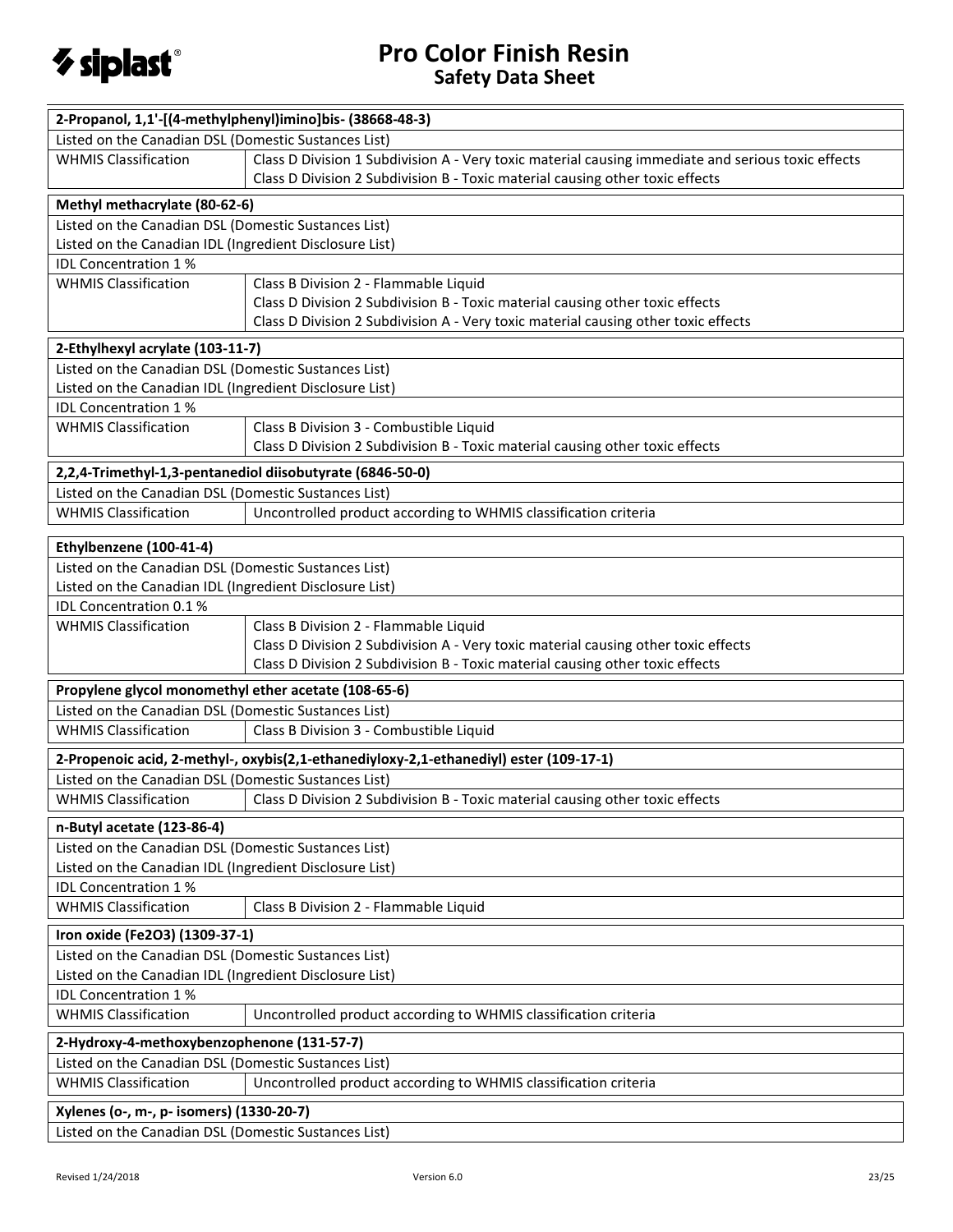

| <b>WHMIS Classification</b>                                                                                                                                                          | Class B Division 2 - Flammable Liquid                                              |  |  |  |  |
|--------------------------------------------------------------------------------------------------------------------------------------------------------------------------------------|------------------------------------------------------------------------------------|--|--|--|--|
|                                                                                                                                                                                      | Class D Division 2 Subdivision A - Very toxic material causing other toxic effects |  |  |  |  |
|                                                                                                                                                                                      | Class D Division 2 Subdivision B - Toxic material causing other toxic effects      |  |  |  |  |
| Titanium dioxide (13463-67-7)                                                                                                                                                        |                                                                                    |  |  |  |  |
| Listed on the Canadian DSL (Domestic Sustances List)                                                                                                                                 |                                                                                    |  |  |  |  |
| <b>WHMIS Classification</b>                                                                                                                                                          | Class D Division 2 Subdivision A - Very toxic material causing other toxic effects |  |  |  |  |
| Aluminum hydroxide (Al(OH)3) (21645-51-2)                                                                                                                                            |                                                                                    |  |  |  |  |
| Listed on the Canadian DSL (Domestic Sustances List)                                                                                                                                 |                                                                                    |  |  |  |  |
| <b>WHMIS Classification</b>                                                                                                                                                          | Uncontrolled product according to WHMIS classification criteria                    |  |  |  |  |
| Butyl methacrylate (97-88-1)                                                                                                                                                         |                                                                                    |  |  |  |  |
| Listed on the Canadian DSL (Domestic Sustances List)                                                                                                                                 |                                                                                    |  |  |  |  |
| <b>WHMIS Classification</b>                                                                                                                                                          | Class B Division 2 - Flammable Liquid                                              |  |  |  |  |
|                                                                                                                                                                                      | Class D Division 2 Subdivision B - Toxic material causing other toxic effects      |  |  |  |  |
| This product has been classified in accordance with the hazard criteria of the Controlled Products Regulations (CPR) and the SDS<br>contains all of the information required by CPR. |                                                                                    |  |  |  |  |

## **SECTION 16: OTHER INFORMATION, INCLUDING DATE OF PREPARATION OR LAST REVISION**

**Revision Date** : 1/24/2018

|  | <b>Revision Date</b> |  |
|--|----------------------|--|
|  | Othau Infannaatia    |  |

Other Information : This document has been prepared in accordance with the SDS requirements of the OSHA Hazard Communication Standard 29 CFR 1910.1200.

#### **GHS Full Text Phrases**:

| Acute Tox. 2 (Oral)                  | Acute toxicity (oral) Category 2                                 |
|--------------------------------------|------------------------------------------------------------------|
| Acute Tox. 4 (Dermal)                | Acute toxicity (dermal) Category 4                               |
| Acute Tox. 4<br>(Inhalation: vapour) | Acute toxicity (inhalation: vapour) Category 4                   |
| Aquatic Acute 1                      | Hazardous to the aquatic environment - Acute Hazard Category 1   |
| <b>Aquatic Acute 2</b>               | Hazardous to the aquatic environment - Acute Hazard Category 2   |
| <b>Aquatic Acute 3</b>               | Hazardous to the aquatic environment - Acute Hazard Category 3   |
| <b>Aquatic Chronic 2</b>             | Hazardous to the aquatic environment - Chronic Hazard Category 2 |
| Aquatic Chronic 3                    | Hazardous to the aquatic environment - Chronic Hazard Category 3 |
| Asp. Tox. 1                          | Aspiration hazard Category 1                                     |
| Carc. 2                              | <b>Carcinogenicity Category 2</b>                                |
| Comb. Dust                           | Combustible Dust                                                 |
| Eye Irrit. 2A                        | Serious eye damage/eye irritation Category 2A                    |
| Eye Irrit. 2B                        | Serious eye damage/eye irritation Category 2B                    |
| Flam. Liq. 2                         | Flammable liquids Category 2                                     |
| Flam. Liq. 3                         | Flammable liquids Category 3                                     |
| Flam. Liq. 4                         | Flammable liquids Category 4                                     |
| Repr. 1B                             | Reproductive toxicity Category 1B                                |
| Resp. Sens. 1                        | Respiratory sensitisation Category 1                             |
| Skin Irrit. 2                        | Skin corrosion/irritation Category 2                             |
| Skin Sens. 1                         | Skin sensitization Category 1                                    |
| <b>STOT RE 2</b>                     | Specific target organ toxicity (repeated exposure) Category 2    |
| STOT SE 3                            | Specific target organ toxicity (single exposure) Category 3      |
| STOT SE 3                            | Specific target organ toxicity (single exposure) Category 3      |
| H225                                 | Highly flammable liquid and vapor                                |
| H226                                 | Flammable liquid and vapor                                       |
| H <sub>227</sub>                     | Combustible liquid                                               |
| H232                                 | May form combustible dust concentrations in air                  |